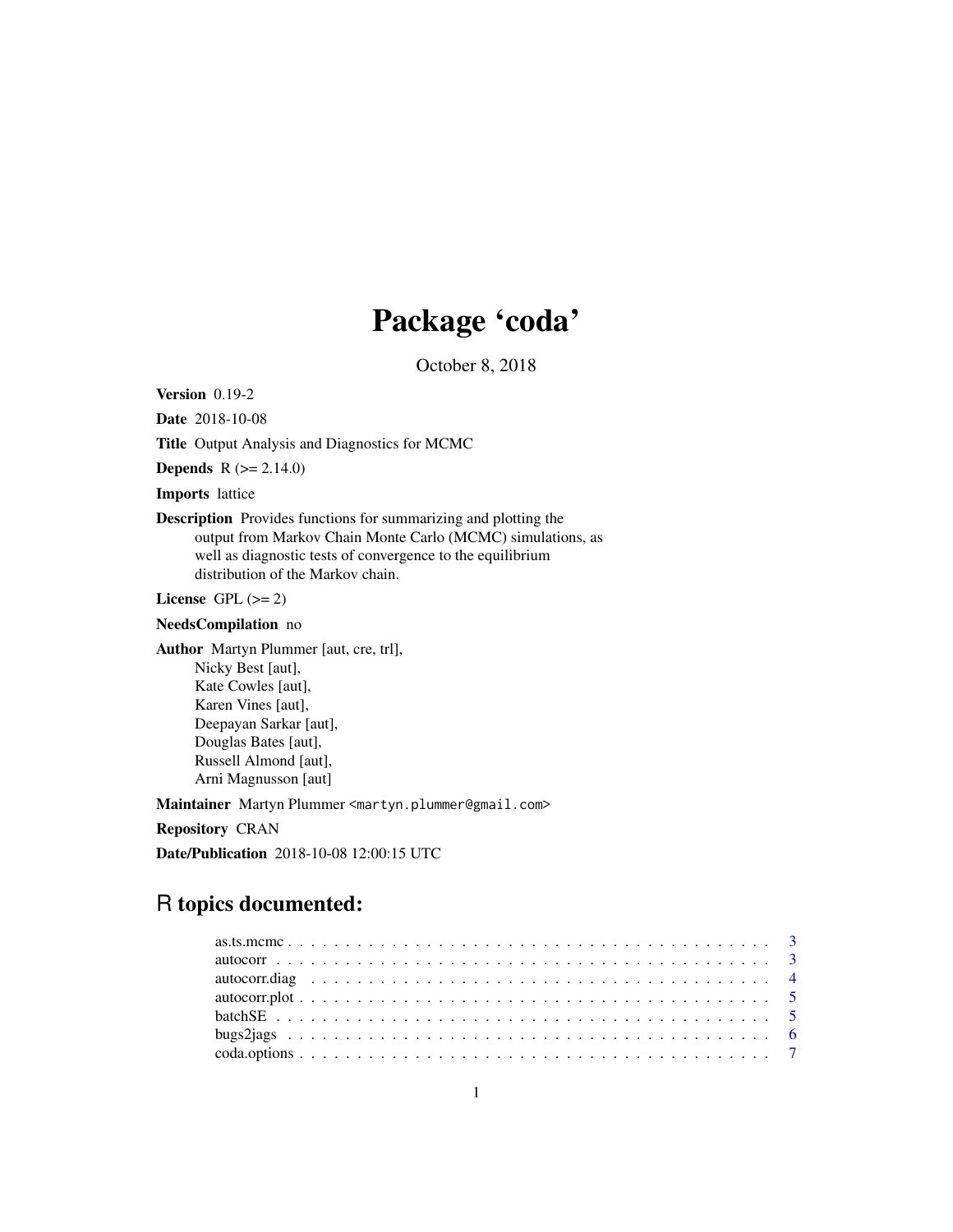|      | 9  |
|------|----|
|      | 9  |
|      | 10 |
|      | 10 |
|      | 11 |
|      | 11 |
|      | 12 |
|      | 13 |
|      | 15 |
|      | 17 |
|      | 18 |
|      | 19 |
|      | 20 |
|      | 21 |
|      | 21 |
|      | 22 |
|      | 23 |
|      |    |
|      | 25 |
|      | 25 |
|      | 26 |
|      | 26 |
|      | 27 |
|      | 28 |
|      | 29 |
|      | 30 |
|      | 31 |
|      | 32 |
|      | 33 |
|      |    |
|      |    |
|      |    |
| thin | 36 |
|      | 37 |
|      | 38 |
|      | 38 |
|      | 42 |
|      | 43 |

**Index**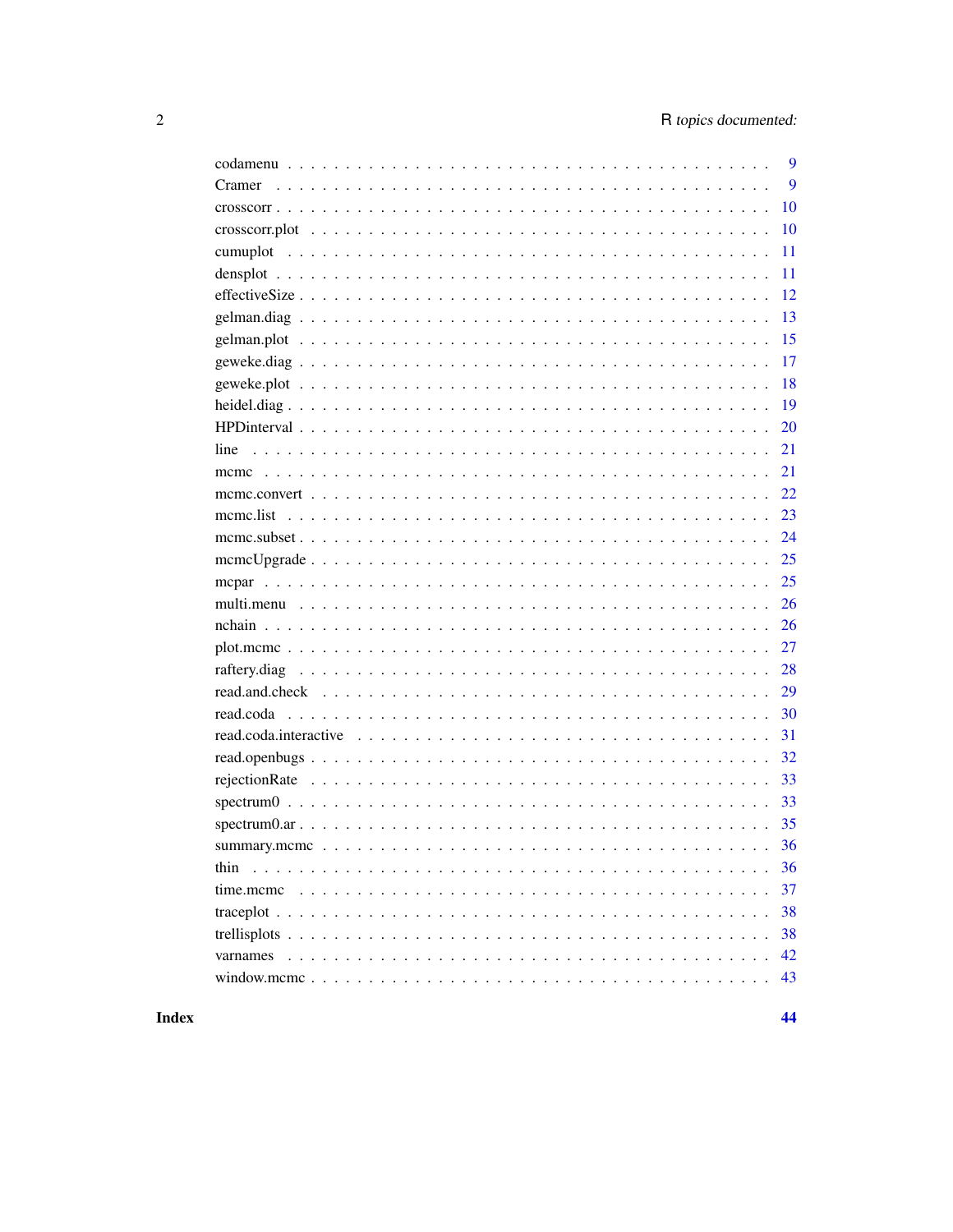<span id="page-2-0"></span>

the as.ts method for mcmc objects coerces an mcmc object to a time series.

## Usage

## S3 method for class 'mcmc'  $as.ts(x,...)$ 

## Arguments

|   | an meme object                                        |
|---|-------------------------------------------------------|
| . | unused arguments for compatibility with generic as ts |

#### Author(s)

Martyn Plummer

#### See Also

[as.ts](#page-0-0)

<span id="page-2-1"></span>autocorr *Autocorrelation function for Markov chains*

## Description

autocorr calculates the autocorrelation function for the Markov chain mcmc.obj at the lags given by lags. The lag values are taken to be relative to the thinning interval if relative=TRUE.

High autocorrelations within chains indicate slow mixing and, usually, slow convergence. It may be useful to thin out a chain with high autocorrelations before calculating summary statistics: a thinned chain may contain most of the information, but take up less space in memory. Re-running the MCMC sampler with a different parameterization may help to reduce autocorrelation.

## Usage

 $autocorr(x, lags = c(0, 1, 5, 10, 50), relative = TRUE)$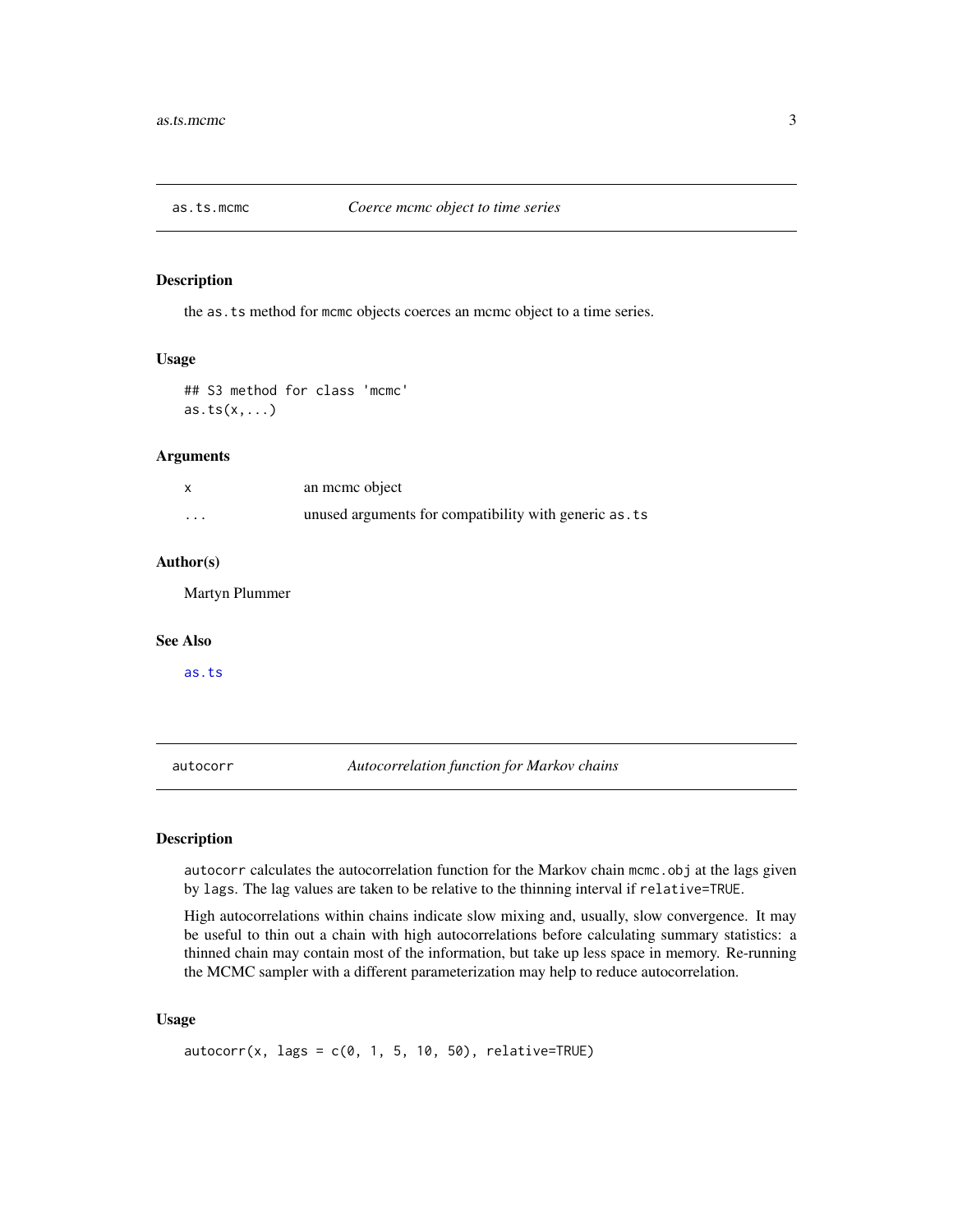#### <span id="page-3-0"></span>**Arguments**

|          | an meme object                                                                                                                                    |
|----------|---------------------------------------------------------------------------------------------------------------------------------------------------|
| lags     | a vector of lags at which to calculate the autocorrelation                                                                                        |
| relative | a logical flag. TRUE if lags are relative to the thinning interval of the chain, or<br>FALSE if they are absolute difference in iteration numbers |

## Value

A vector or array containing the autocorrelations.

#### Author(s)

Martyn Plummer

## See Also

[acf](#page-0-0), [autocorr.plot](#page-4-1).

autocorr.diag *Autocorrelation function for Markov chains*

## Description

autocorr.diag calculates the autocorrelation function for the Markov chain mcmc.obj at the lags given by lags. The lag values are taken to be relative to the thinning interval if relative=TRUE. Unlike autocorr, if mcmc.obj has many parmeters it only computes the autocorrelations with itself and not the cross correlations. In cases where autocorr would return a matrix, this function returns the diagonal of the matrix. Hence it is more useful for chains with many parameters, but may not be as helpful at spotting parameters.

If mcmc.obj is of class mcmc.list then the returned vector is the average autocorrelation across all chains.

## Usage

```
autocorr.diag(mcmc.obj, ...)
```
## Arguments

| mcmc.obi                | an object of class mcmc or mcmc. list       |
|-------------------------|---------------------------------------------|
| $\cdot$ $\cdot$ $\cdot$ | optional arguments to be passed to autocorr |

## Value

A vector containing the autocorrelations.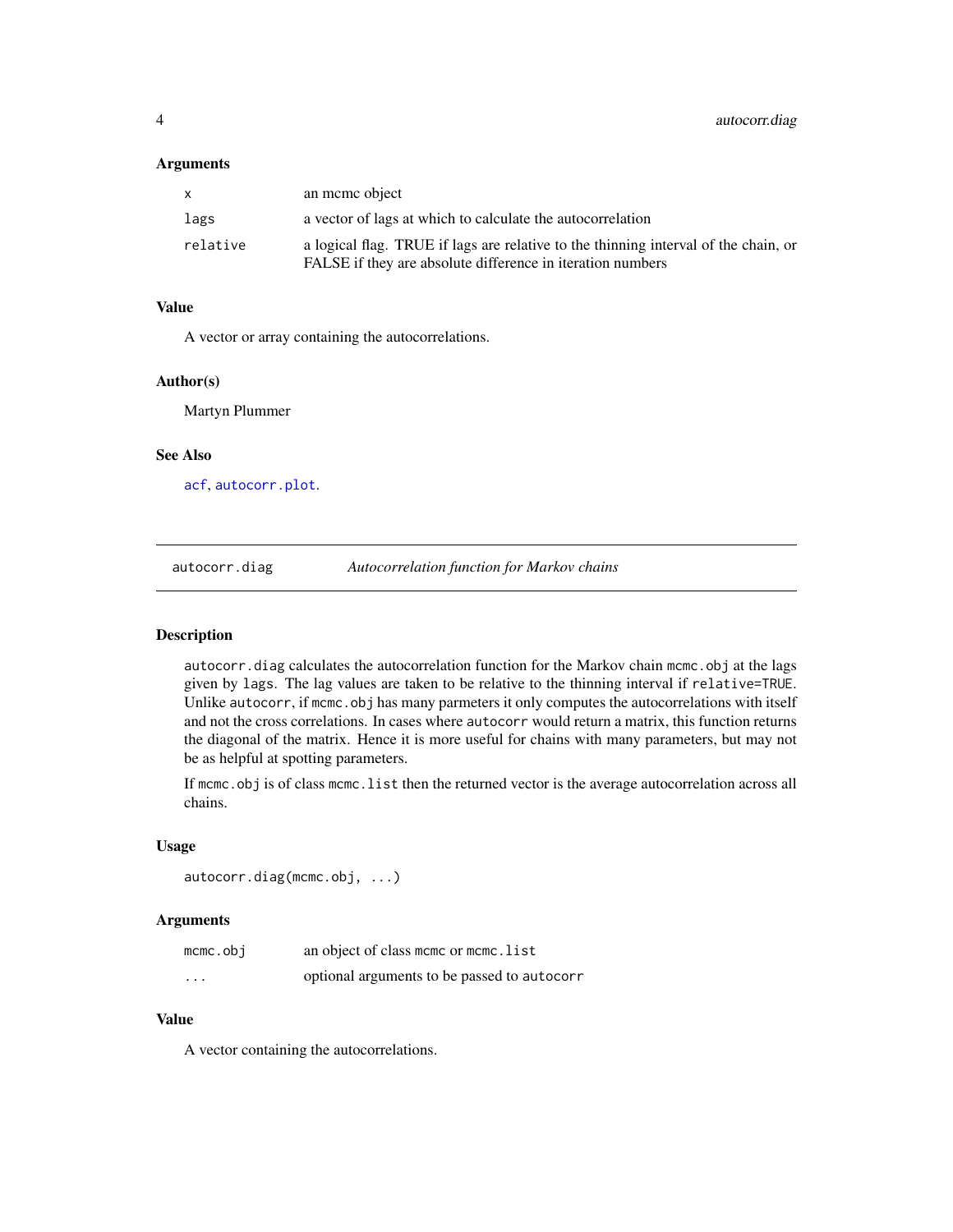## <span id="page-4-0"></span>autocorr.plot 5

## Author(s)

Russell Almond

## See Also

[autocorr](#page-2-1), [acf](#page-0-0), [autocorr.plot](#page-4-1).

<span id="page-4-1"></span>autocorr.plot *Plot autocorrelations for Markov Chains*

## Description

Plots the autocorrelation function for each variable in each chain in x.

## Usage

 $autocorr.plot(x, lag.max, auto.layout = TRUE, ask, ...)$ 

## Arguments

| X           | A Markov Chain                                                                                                                    |
|-------------|-----------------------------------------------------------------------------------------------------------------------------------|
| lag.max     | Maximum value at which to calculate acf                                                                                           |
| auto.layout | If TRUE then, set up own layout for plots, otherwise use existing one.                                                            |
| ask         | If TRUE then prompt user before displaying each page of plots. Default is dev. interactive()<br>in R and interactive() in S-PLUS. |
| $\cdots$    | graphical parameters                                                                                                              |

## See Also

[autocorr](#page-2-1).

| batchSE | <b>Batch Standard Error</b> |  |
|---------|-----------------------------|--|
|---------|-----------------------------|--|

## Description

Effective standard deviation of population to produce the correct standard errors.

## Usage

batchSE(x, batchSize=100)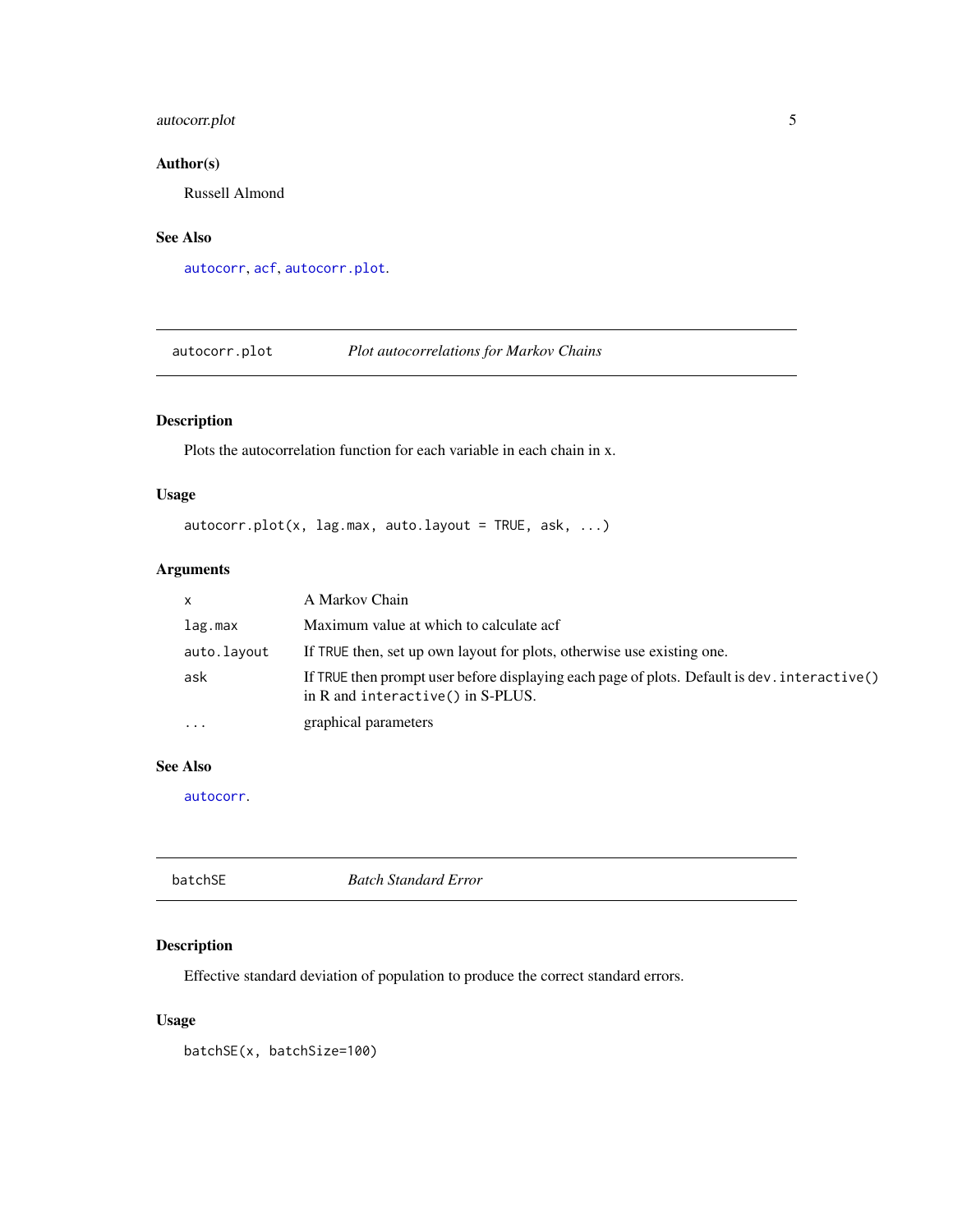#### <span id="page-5-0"></span>Arguments

| X         | An mome or mome. list object.                    |
|-----------|--------------------------------------------------|
| batchSize | Number of observations to include in each batch. |

## Details

Because of the autocorrelation, the usual method of taking  $var(x)/n$  overstates the precision of the estimate. This method works around the problem by looking at the means of batches of the parameter. If the batch size is large enough, the batch means should be approximately uncorrelated and the normal formula for computing the standard error should work.

The batch standard error procedure is usually thought to be not as accurate as the time series methods used in summary and effectiveSize. It is included here for completeness.

#### Value

A vector giving the standard error for each column of x.

## Author(s)

Russell Almond

## References

Roberts, GO (1996) Markov chain concepts related to sampling algorithms, in Gilks, WR, Richardson, S and Spiegelhalter, DJ, *Markov Chain Monte Carlo in Practice*, Chapman and Hall, 45-58.

## See Also

[spectrum0.ar](#page-34-1), [effectiveSize](#page-11-1), [summary.mcmc](#page-35-1)

bugs2jags *Convert WinBUGS data file to JAGS data file*

#### **Description**

bugs2jags converts a WinBUGS data in the format called "S-Plus" (i.e. the format created by the dput function) and writes it in dump format used by JAGS.

NB WinBUGS stores its arrays in row order. This is different from R and JAGS which both store arrays in column order. This difference is taken into account by bugs2jags which will automatically reorder the data in arrays, without changing the dimension.

Not yet available in S-PLUS.

## Usage

bugs2jags(infile, outfile)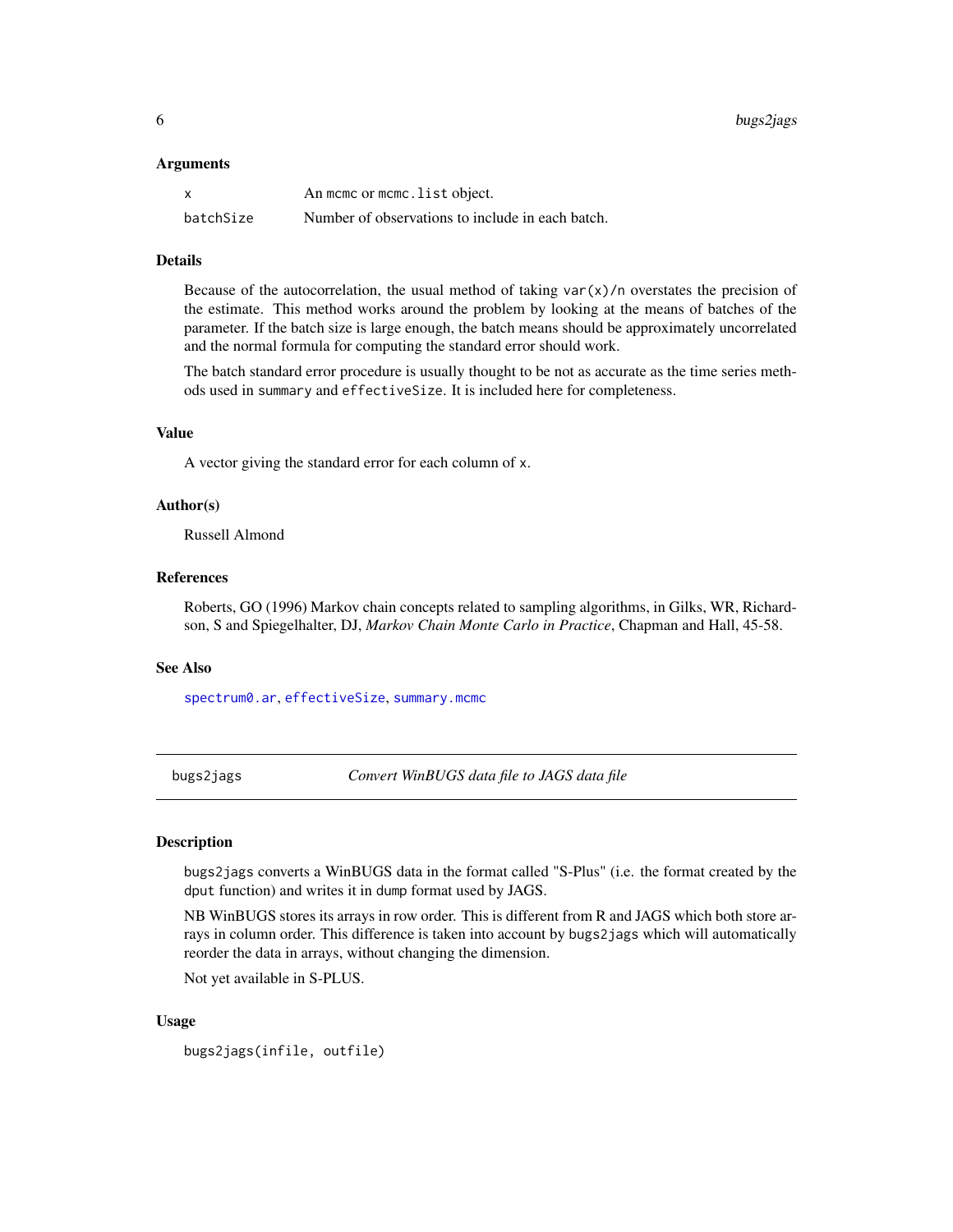## <span id="page-6-0"></span>coda.options 7

#### Arguments

| infile  | name of the input file. |
|---------|-------------------------|
| outfile | name of the output file |

#### Note

If the input file is saved from WinBUGS, it must be saved in plain text format. The default format for files saved from WinBUGS is a binary compound document format (with extension odc) that cannot be read by bugs2jags.

#### Author(s)

Martyn Plummer

## References

Spiegelhalter DJ, Thomas A, Best NG and Lunn D (2003). *WinBUGS version 1.4 user manual* MRC Biostatistics Unit, Cambridge, UK.

#### See Also

[dput](#page-0-0), [dump](#page-0-0).

coda.options *Options settings for the codamenu driver*

#### Description

coda.options is a utility function that queries and sets options for the codamenu() function. These settings affect the behaviour of the functions in the coda library only when they are called via the codamenu() interface.

The coda.options() function behaves just like the options() function in the base library, with the additional feature that coda.options(default=TRUE) will reset all options to the default values.

Options can be pretty-printed using the display.coda.options() function, which groups the options into sections.

Available options are

- bandwidth Bandwidth function used when smoothing samples to produce density estimates. Defaults to Silverman's "Rule of thumb".
- combine.corr Logical option that determines whether to combine multiple chains when calculating cross-correlations.
- combine.plots Logical option that determines whether to combine multiple chains when plotting.
- combine.plots Logical option that determines whether to combine multiple chains when calculating summary statistics.

data.saved For internal use only.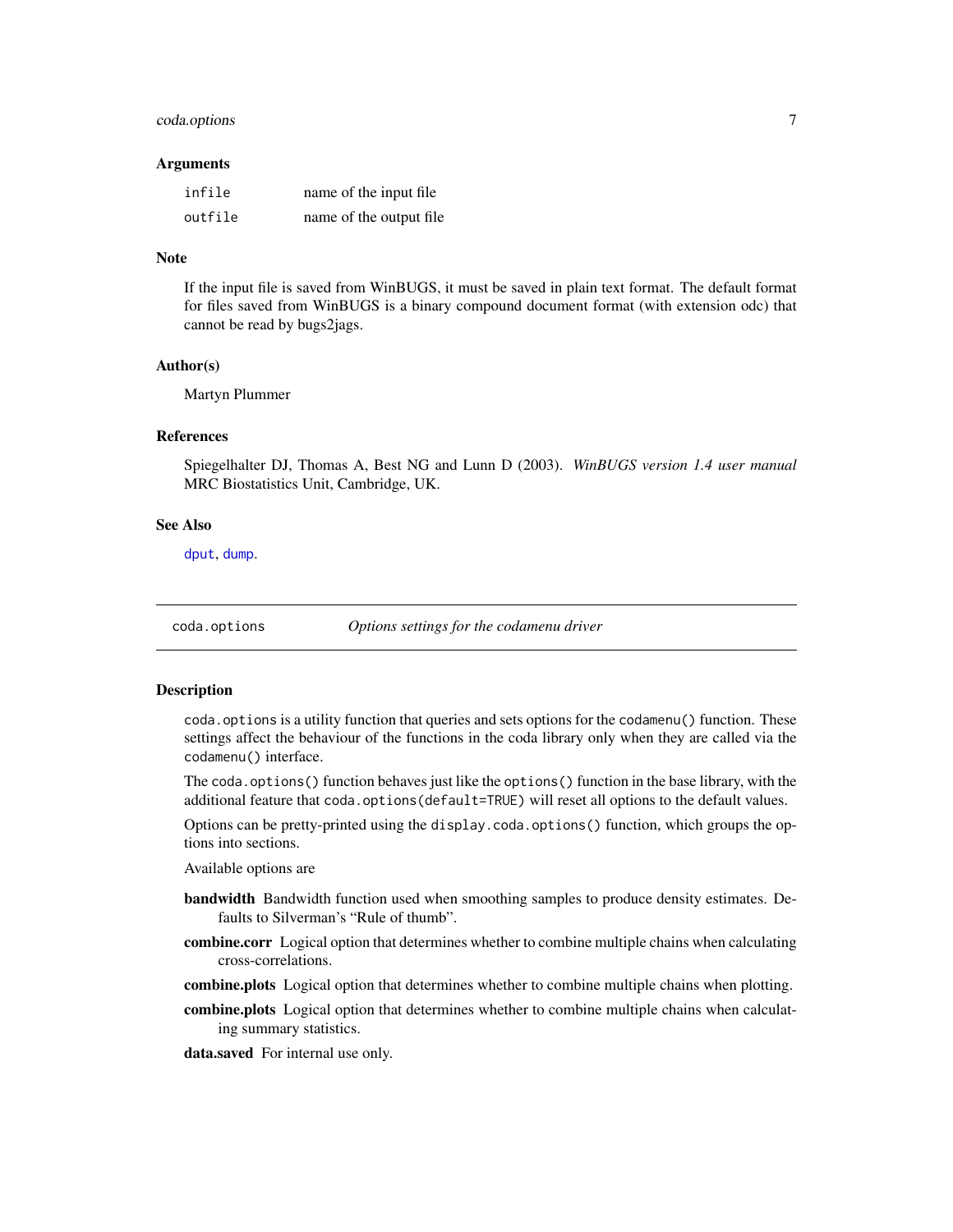- <span id="page-7-0"></span>densplot Logical option that determines whether to plot a density plot when plot methods are called for mcmc objects.
- digits Number of significant digits to use when printing.
- frac1 For Geweke diagnostic, fraction to use from start of chain. Defaults to 0.1
- frac2 For Geweke diagnostic, fraction to use from end of chain. Default to 0.5.
- gr.bin For Geweke-Brooks plot, number of iterations to use per bin.
- gr.max For Geweke-Brooks plot, maximum number of bins to use. This option overrides gr.bin.
- halfwidth For Heidelberger and Welch diagnostic, the target value for the ratio of half width to sample mean.
- lowess Logical option that controls whether to plot a smooth line through a trace plot when plotting MCMC output.
- q For Raftery and Lewis diagnostic, the target quantile to be estimated
- r For Raftery and Lewis diagnostic, the required precision.
- s For Raftery and Lewis diagnostic, the probability of obtaining an estimate in the interval (q-r, q+r).
- quantiles Vector of quantiles to print when calculating summary statistics for MCMC output.
- trace Logical option that determines whether to plot a trace of the sampled output when plotting MCMC output.
- user.layout Logical option that determines whether current value of par("mfrow") should be used for plots (TRUE) or whether the optimal layout should be calculated (FALSE).

#### Usage

```
coda.options(...)
display.coda.options(stats = FALSE, plots = FALSE, diags = FALSE)
.Coda.Options
.Coda.Options.Default
```
#### Arguments

| stats | logical flag: show summary statistic options? |
|-------|-----------------------------------------------|
| plots | logical flag: show plotting options?          |
| diags | logical flag: show plotting options?          |
| .     | list of options                               |

#### See Also

[options](#page-0-0)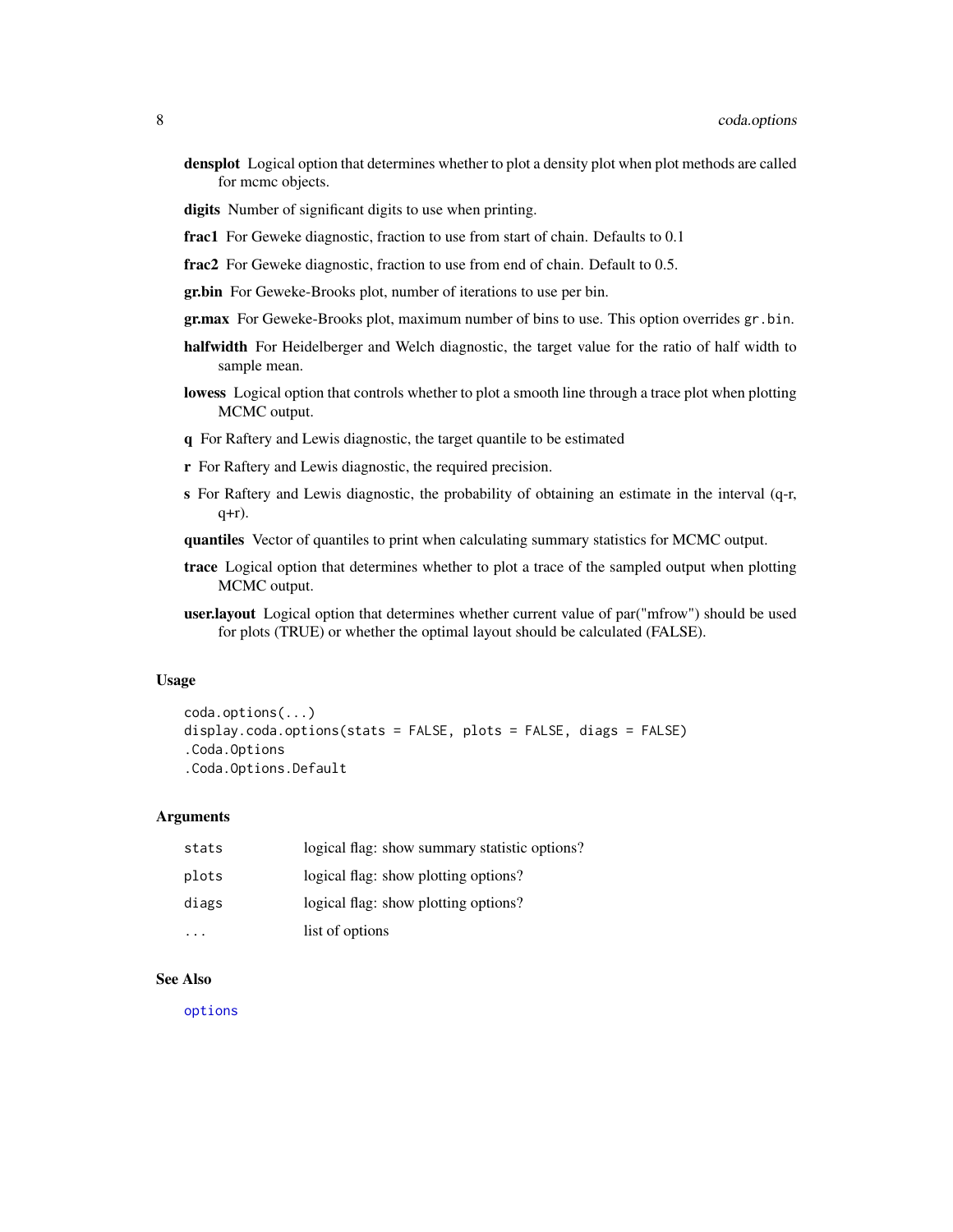<span id="page-8-1"></span><span id="page-8-0"></span>

codamenu presents a simple menu-based interface to the functions in the coda package. It is designed for users who know nothing about the R/S language.

#### Usage

codamenu()

## Author(s)

Kate Cowles, Nicky Best, Karen Vines, Martyn Plummer

Cramer *The Cramer-von Mises Distribution*

#### Description

Distribution function of the Cramer-von Mises distribution.

## Usage

pcramer(q, eps)

#### Arguments

| q   | vector of quantiles. |
|-----|----------------------|
| eps | accuracy required    |

## Value

pcramer gives the distribution function,

## References

Anderson TW. and Darling DA. Asymptotic theory of certain 'goodness of fit' criteria based on stochastic processes. *Ann. Math. Statist.*, 23, 192-212 (1952).

Csorgo S. and Faraway, JJ. The exact and asymptotic distributions of the Cramer-von Mises statistic. J. Roy. Stat. Soc. (B), 58, 221-234 (1996).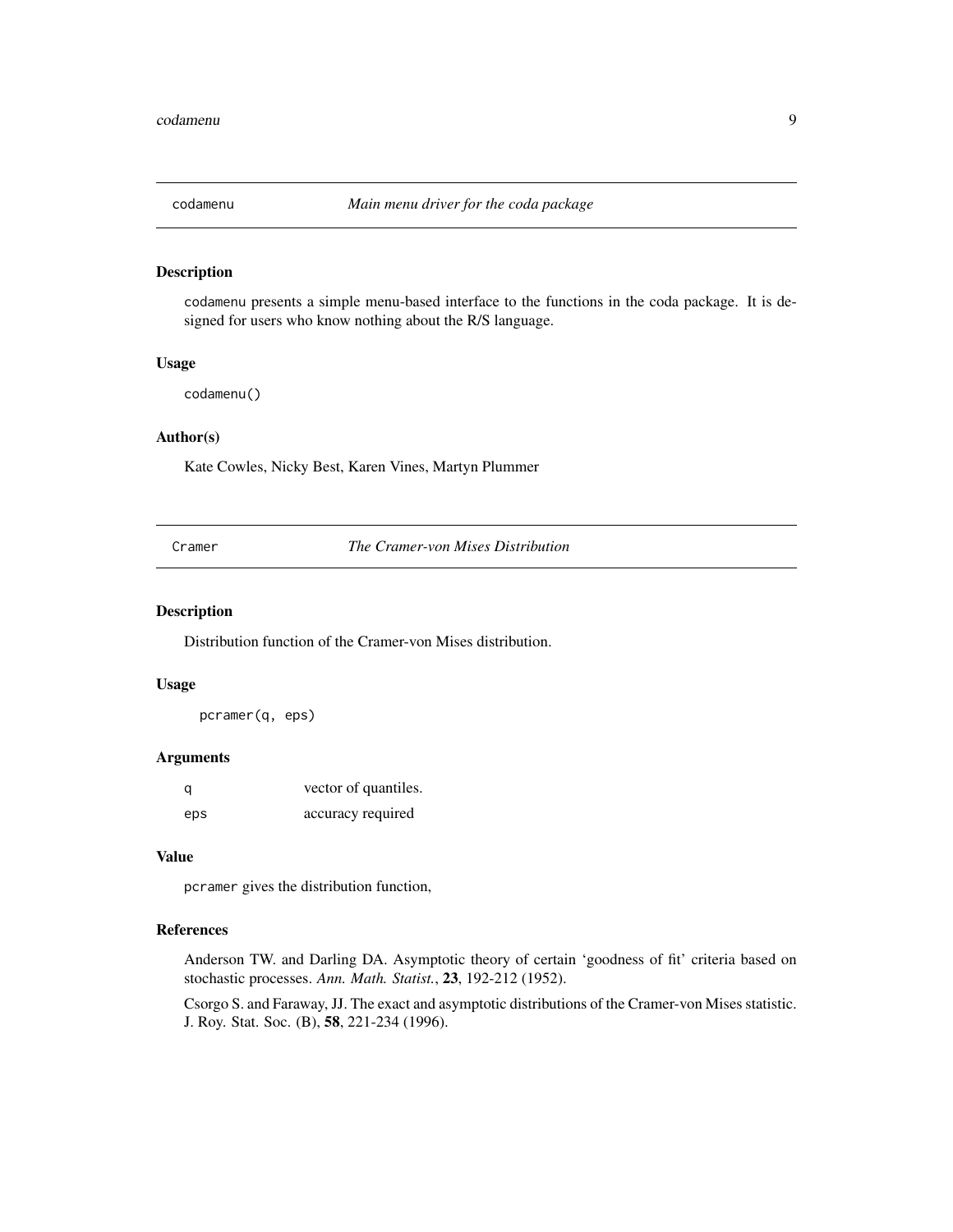<span id="page-9-2"></span><span id="page-9-0"></span>

crosscorr calculates cross-correlations between variables in Markov Chain Monte Carlo output. If x is an mcmc.list then all chains in x are combined before calculating the correlation.

#### Usage

crosscorr(x)

#### Arguments

x an mcmc or mcmc.list object.

## Value

A matrix or 3-d array containing the correlations.

#### See Also

[crosscorr.plot](#page-9-1), [autocorr](#page-2-1).

<span id="page-9-1"></span>crosscorr.plot *Plot image of correlation matrix*

## Description

crosscorr.plot provides an image of the correlation matrix for x. If x is an mcmc.list object, then all chains are combined.

The range [-1,1] is divided into a number of equal-length categories given by the length of col and assigned the corresponding color. By default, topographic colours are used as this makes it easier to distinguish positive and negative correlations.

## Usage

crosscorr.plot  $(x, col = topo.close(10), ...)$ 

## Arguments

| x                       | an mcmc or mcmc. list object |
|-------------------------|------------------------------|
| col                     | color palette to use         |
| $\cdot$ $\cdot$ $\cdot$ | graphical parameters         |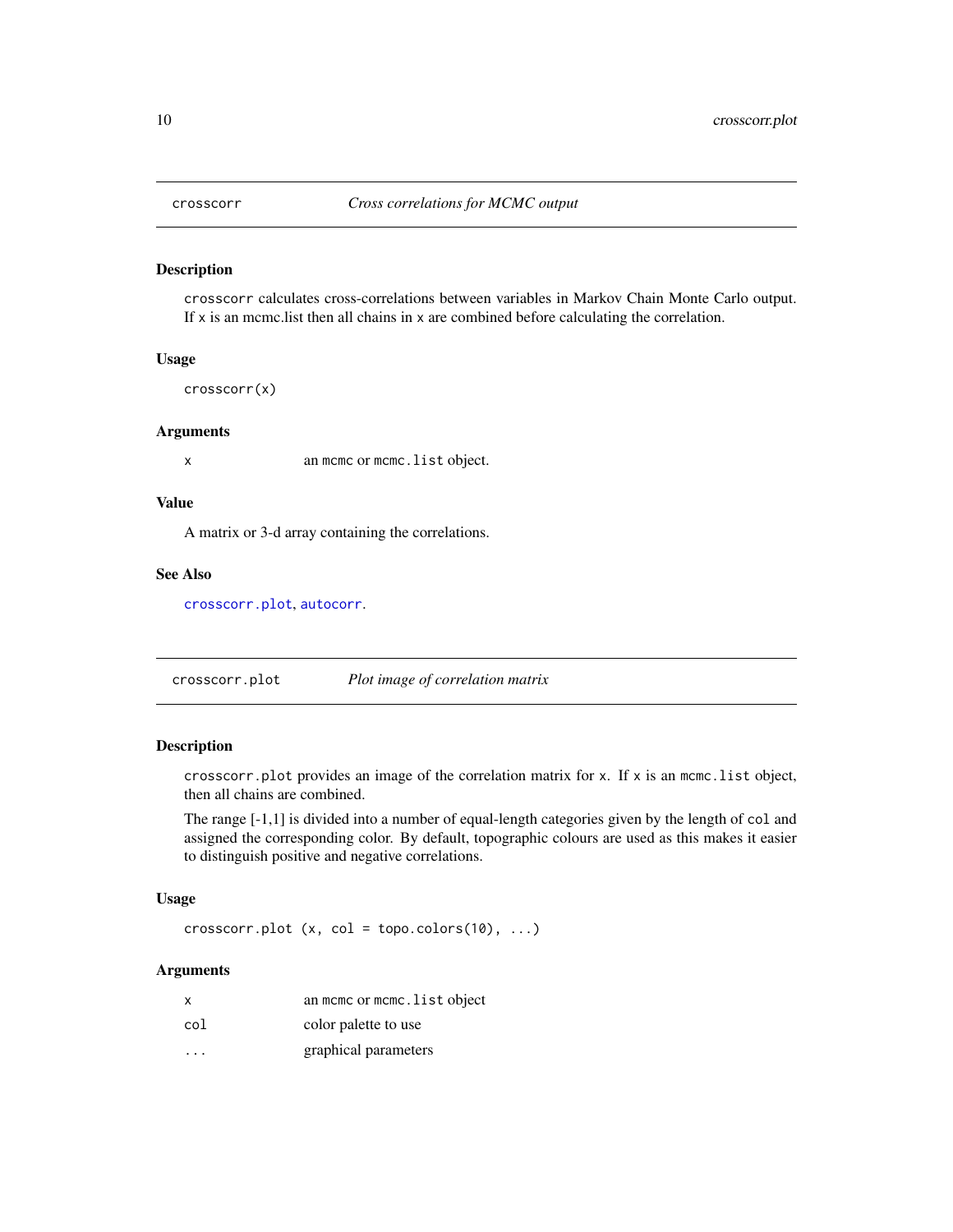#### <span id="page-10-0"></span>cumuplot the community of the community of the community of the community of the community of the community of the community of the community of the community of the community of the community of the community of the commu

## See Also

[crosscorr](#page-9-2), [image](#page-0-0), [topo.colors](#page-0-0).

## cumuplot *Cumulative quantile plot*

## Description

Plots the evolution of the sample quantiles as a function of the number of iterations.

## Usage

```
cumuplot(x, probs=c(0.025,0.5,0.975), ylab="",
         lty=c(2,1), lwd=c(1,2), type="l", ask,
         auto.layout=TRUE, col=1, ...)
```
## Arguments

| $\mathsf{x}$              | an mome object                                                                                                                    |
|---------------------------|-----------------------------------------------------------------------------------------------------------------------------------|
| probs                     | vector of desired quantiles                                                                                                       |
| ylab, lty, lwd, type, col | graphical parameters                                                                                                              |
| auto.layout               | If TRUE, then set up own layout for plots, otherwise use existing one.                                                            |
| ask                       | If TRUE then prompt user before displaying each page of plots. Default is dev. interactive()<br>in R and interactive() in S-PLUS. |
| $\ddotsc$                 | further graphical parameters                                                                                                      |

## Author(s)

Arni Magnusson

<span id="page-10-1"></span>densplot *Probability density function estimate from MCMC output*

## Description

Displays a plot of the density estimate for each variable in x, calculated by the density function. For discrete-valued variables, a histogram is produced.

## Usage

 $density(x, show.obs = TRUE, bwf,$ ylim, xlab, ylab = "", type="l", main, right=TRUE, ...)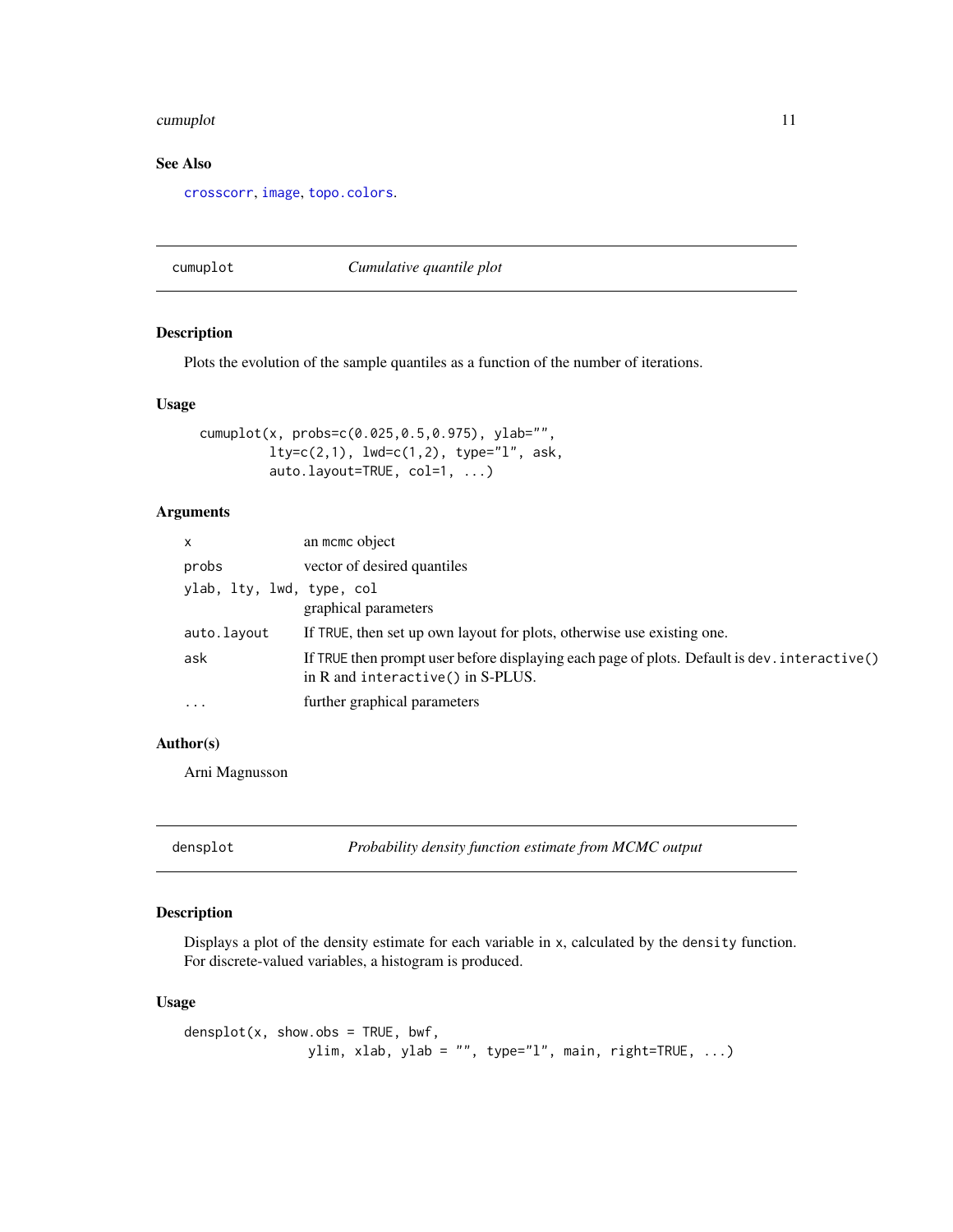## <span id="page-11-0"></span>**Arguments**

| X          | An mome or mome. list object                                                                                                                                                                                                               |
|------------|--------------------------------------------------------------------------------------------------------------------------------------------------------------------------------------------------------------------------------------------|
| show.obs   | Show observations along the x-axis                                                                                                                                                                                                         |
| bwf        | Function for calculating the bandwidth. If omitted, the bandwidth is calculate<br>by 1.06 times the minimum of the standard deviation and the interquartile range<br>divided by 1.34 times the sample size to the negative one fifth power |
| ylim       | Limits on y axis. See plot . window                                                                                                                                                                                                        |
| xlab       | X-axis label. By default this will show the sample size and the bandwidth used<br>for smoothing. See plot                                                                                                                                  |
| ylab       | Y-axis label. By default, this is blank. See plot                                                                                                                                                                                          |
| type       | Plot type. See plot                                                                                                                                                                                                                        |
| main       | An overall title for the plot. See title                                                                                                                                                                                                   |
| right      | Logical flag for discrete-valued distributions passed to the hist function. See<br>Details.                                                                                                                                                |
| $\ddots$ . | Further graphical parameters                                                                                                                                                                                                               |

## Details

For discrete-valued distributions, a histogram is produced and values are aggregated using the pretty() function. By default, tick marks appear to the right of the corresponding bar in the histogram and give the inclusive upper limit of the hist (right=TRUE). This can be modified by specifying right=FALSE. In this case tick marks appear on the left and specify the inclusive lower limit of the bar.

For continous distributions, if a variable is bounded below at 0, or bounded in the interval [0,1], then the data are reflected at the boundary before being passed to the density() function. This allows correct estimation of a non-zero density at the boundary.

#### Note

You can call this function directly, but it is more usually called by the plot.mcmc function.

## See Also

[density](#page-0-0), [hist](#page-0-0), [plot.mcmc](#page-26-1).

<span id="page-11-1"></span>effectiveSize *Effective sample size for estimating the mean*

## Description

Sample size adjusted for autocorrelation.

#### Usage

effectiveSize(x)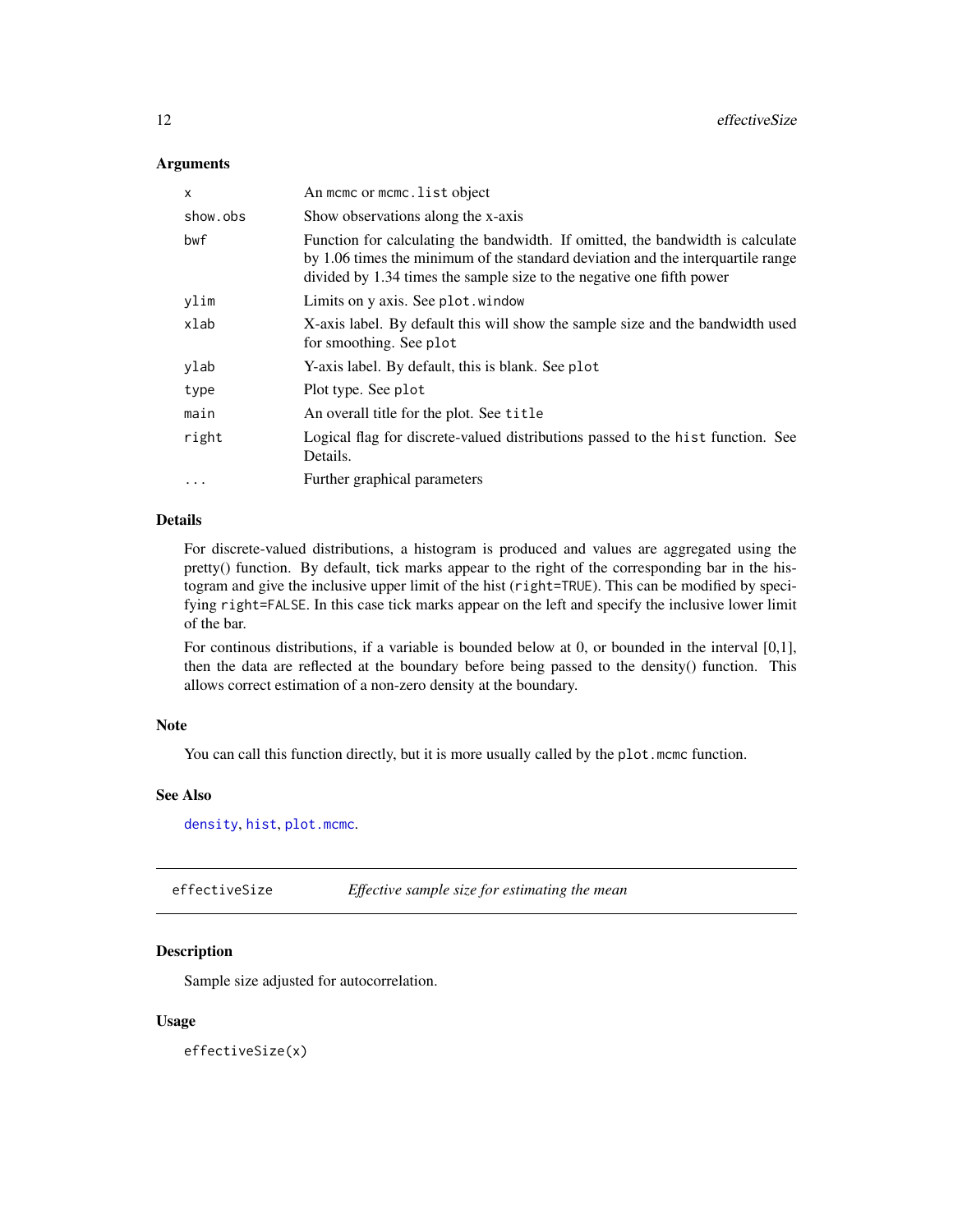## <span id="page-12-0"></span>gelman.diag 13

#### Arguments

x An mcmc or mcmc.list object.

#### Details

For a time series x of length N, the standard error of the mean is the square root of var $(x)/n$  where n is the effective sample size.  $n = N$  only when there is no autocorrelation.

Estimation of the effective sample size requires estimating the spectral density at frequency zero. This is done by the function spectrum0.ar

For a mcmc. list object, the effective sizes are summed across chains. To get the size for each chain individually use lapply(x,effectiveSize).

## Value

A vector giving the effective sample size for each column of x.

#### See Also

[spectrum0.ar](#page-34-1).

<span id="page-12-1"></span>gelman.diag *Gelman and Rubin's convergence diagnostic*

#### Description

The 'potential scale reduction factor' is calculated for each variable in x, together with upper and lower confidence limits. Approximate convergence is diagnosed when the upper limit is close to 1. For multivariate chains, a multivariate value is calculated that bounds above the potential scale reduction factor for any linear combination of the (possibly transformed) variables.

The confidence limits are based on the assumption that the stationary distribution of the variable under examination is normal. Hence the 'transform' parameter may be used to improve the normal approximation.

#### Usage

gelman.diag(x, confidence = 0.95, transform=FALSE, autoburnin=TRUE, multivariate=TRUE)

#### Arguments

| X          | An mome, list object with more than one chain, and with starting values that<br>are overdispersed with respect to the posterior distribution. |
|------------|-----------------------------------------------------------------------------------------------------------------------------------------------|
| confidence | the coverage probability of the confidence interval for the potential scale reduc-<br>tion factor                                             |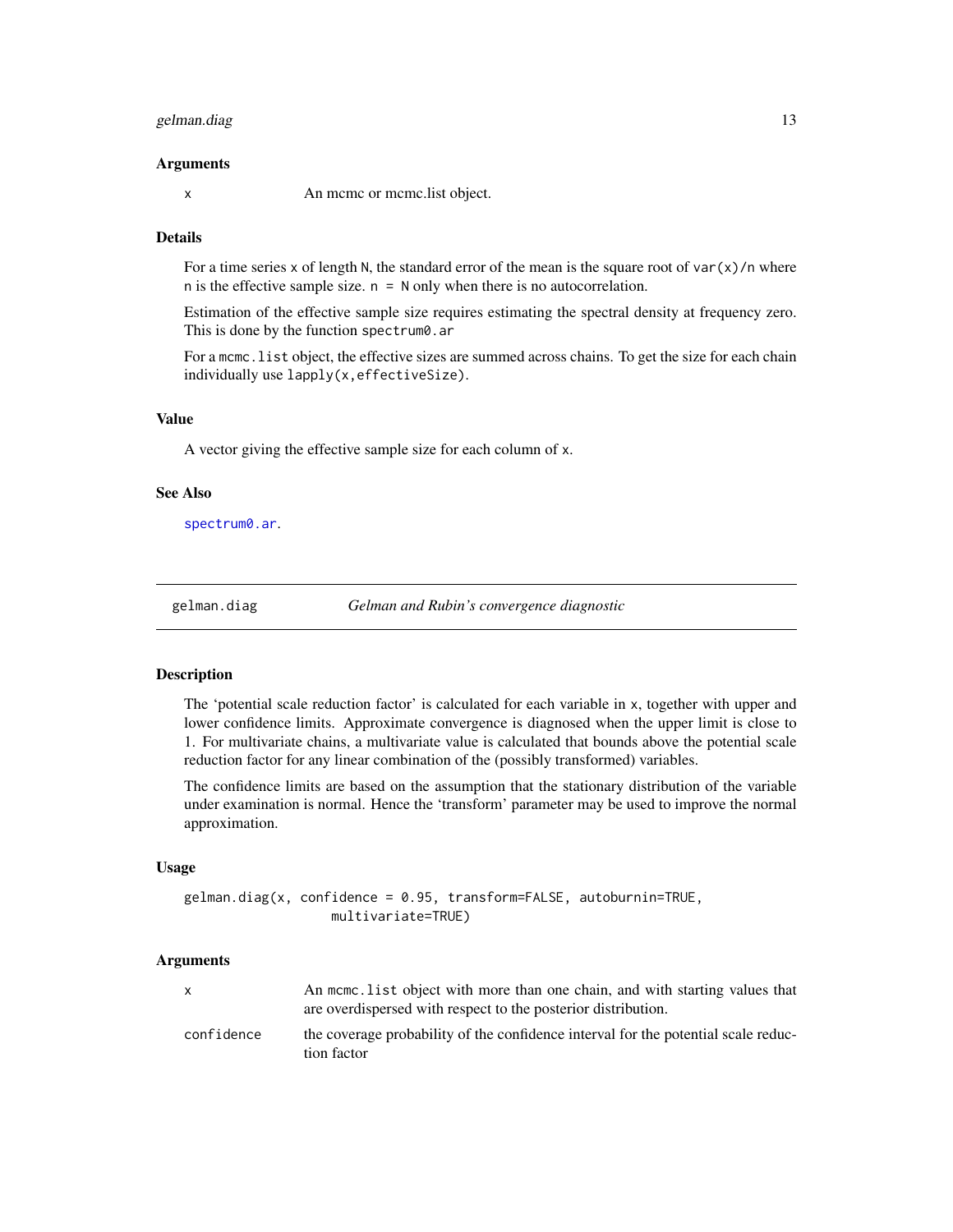| transform    | a logical flag indicating whether variables in x should be transformed to im-<br>prove the normality of the distribution. If set to TRUE, a log transform or logit<br>transform, as appropriate, will be applied.                                                         |
|--------------|---------------------------------------------------------------------------------------------------------------------------------------------------------------------------------------------------------------------------------------------------------------------------|
| autoburnin   | a logical flag indicating whether only the second half of the series should be<br>used in the computation. If set to TRUE (default) and $start(x)$ is less than<br>$\text{end}(x)/2$ then start of series will be adjusted so that only second half of series<br>is used. |
| multivariate | a logical flag indicating whether the multivariate potential scale reduction factor<br>should be calculated for multivariate chains                                                                                                                                       |

## Value

An object of class gelman.diag. This is a list with the following elements:

| psrf  | A list containing the point estimates of the potential scale reduction factor (la-<br>belled Point est.) and their upper confidence limits (labelled Upper $C.I.$ ). |
|-------|----------------------------------------------------------------------------------------------------------------------------------------------------------------------|
| mpsrf | The point estimate of the multivariate potential scale reduction factor. This is<br>NULL if there is only one variable in x.                                         |

The gelman.diag class has its own print method.

#### Theory

Gelman and Rubin (1992) propose a general approach to monitoring convergence of MCMC output in which  $m > 1$  parallel chains are run with starting values that are overdispersed relative to the posterior distribution. Convergence is diagnosed when the chains have 'forgotten' their initial values, and the output from all chains is indistinguishable. The gelman.diag diagnostic is applied to a single variable from the chain. It is based a comparison of within-chain and between-chain variances, and is similar to a classical analysis of variance.

There are two ways to estimate the variance of the stationary distribution: the mean of the empirical variance within each chain,  $W$ , and the empirical variance from all chains combined, which can be expressed as

$$
\widehat{\sigma}^2 = \frac{(n-1)W}{n} + \frac{B}{n}
$$

where *n* is the number of iterations and  $B/n$  is the empirical between-chain variance.

If the chains have converged, then both estimates are unbiased. Otherwise the first method will *underestimate* the variance, since the individual chains have not had time to range all over the stationary distribution, and the second method will *overestimate* the variance, since the starting points were chosen to be overdispersed.

The convergence diagnostic is based on the assumption that the target distribution is normal. A Bayesian credible interval can be constructed using a t-distribution with mean

 $\hat{\mu}$  = Sample mean of all chains combined

and variance

$$
\widehat{V} = \widehat{\sigma}^2 + \frac{B}{mn}
$$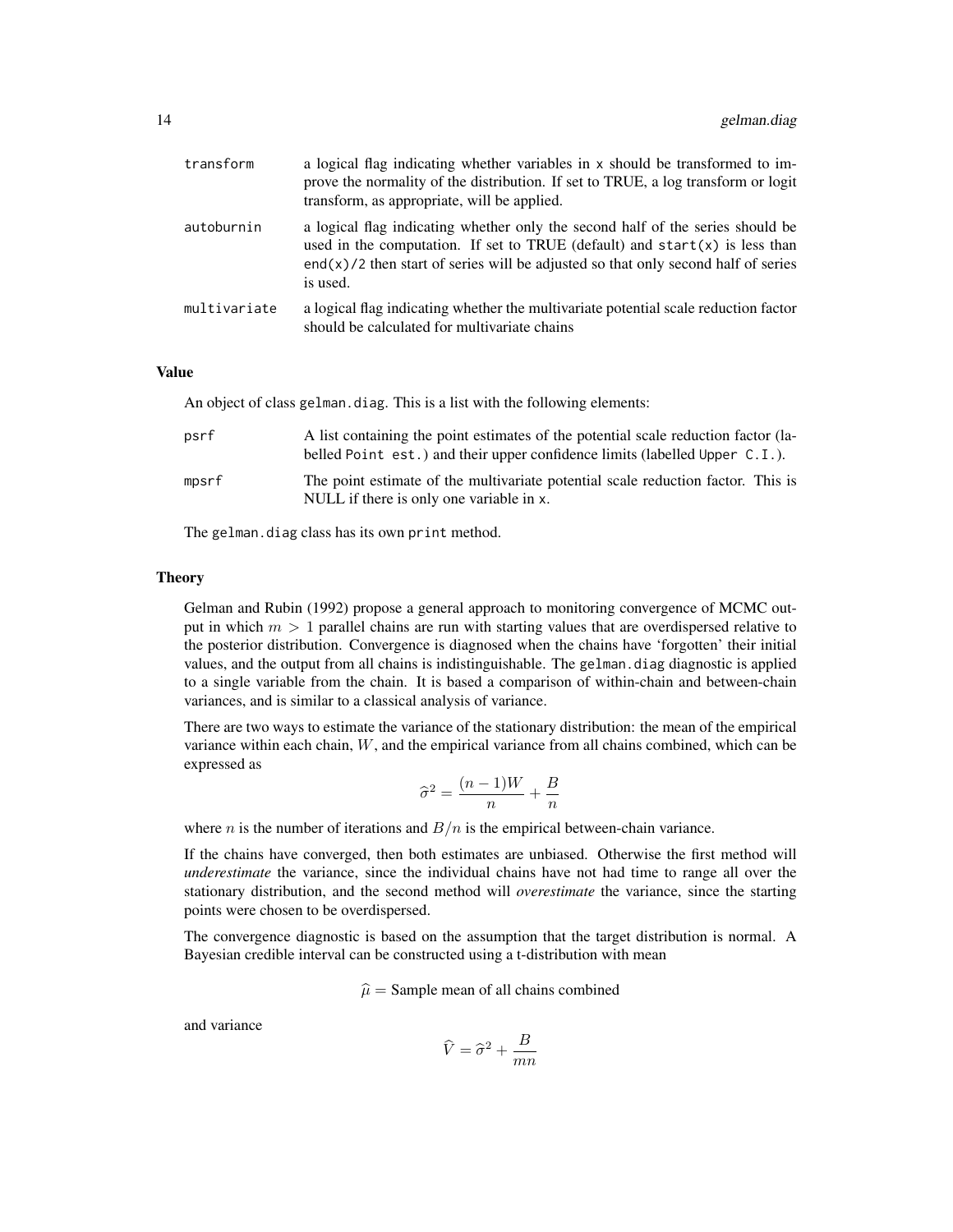#### <span id="page-14-0"></span>gelman.plot 15

and degrees of freedom estimated by the method of moments

$$
d = \frac{2 * \widehat{V}^2}{\text{Var}(\widehat{V})}
$$

Use of the t-distribution accounts for the fact that the mean and variance of the posterior distribution are estimated.

The convergence diagnostic itself is

$$
R = \sqrt{\frac{(d+3)\hat{V}}{(d+1)W}}
$$

Values substantially above 1 indicate lack of convergence. If the chains have not converged, Bayesian credible intervals based on the t-distribution are too wide, and have the potential to shrink by this factor if the MCMC run is continued.

#### Note

The multivariate a version of Gelman and Rubin's diagnostic was proposed by Brooks and Gelman (1998). Unlike the univariate proportional scale reduction factor, the multivariate version does not include an adjustment for the estimated number of degrees of freedom.

## References

Gelman, A and Rubin, DB (1992) Inference from iterative simulation using multiple sequences, *Statistical Science*, 7, 457-511.

Brooks, SP. and Gelman, A. (1998) General methods for monitoring convergence of iterative simulations. *Journal of Computational and Graphical Statistics*, 7, 434-455.

## See Also

[gelman.plot](#page-14-1).

<span id="page-14-1"></span>gelman.plot *Gelman-Rubin-Brooks plot*

#### **Description**

This plot shows the evolution of Gelman and Rubin's shrink factor as the number of iterations increases.

#### Usage

```
gelman.plot(x, bin.width = 10, max.bins = 50,
confidence = 0.95, transform = FALSE, autoburnin=TRUE, auto.layout = TRUE,
ask, col, lty, xlab, ylab, type, ...)
```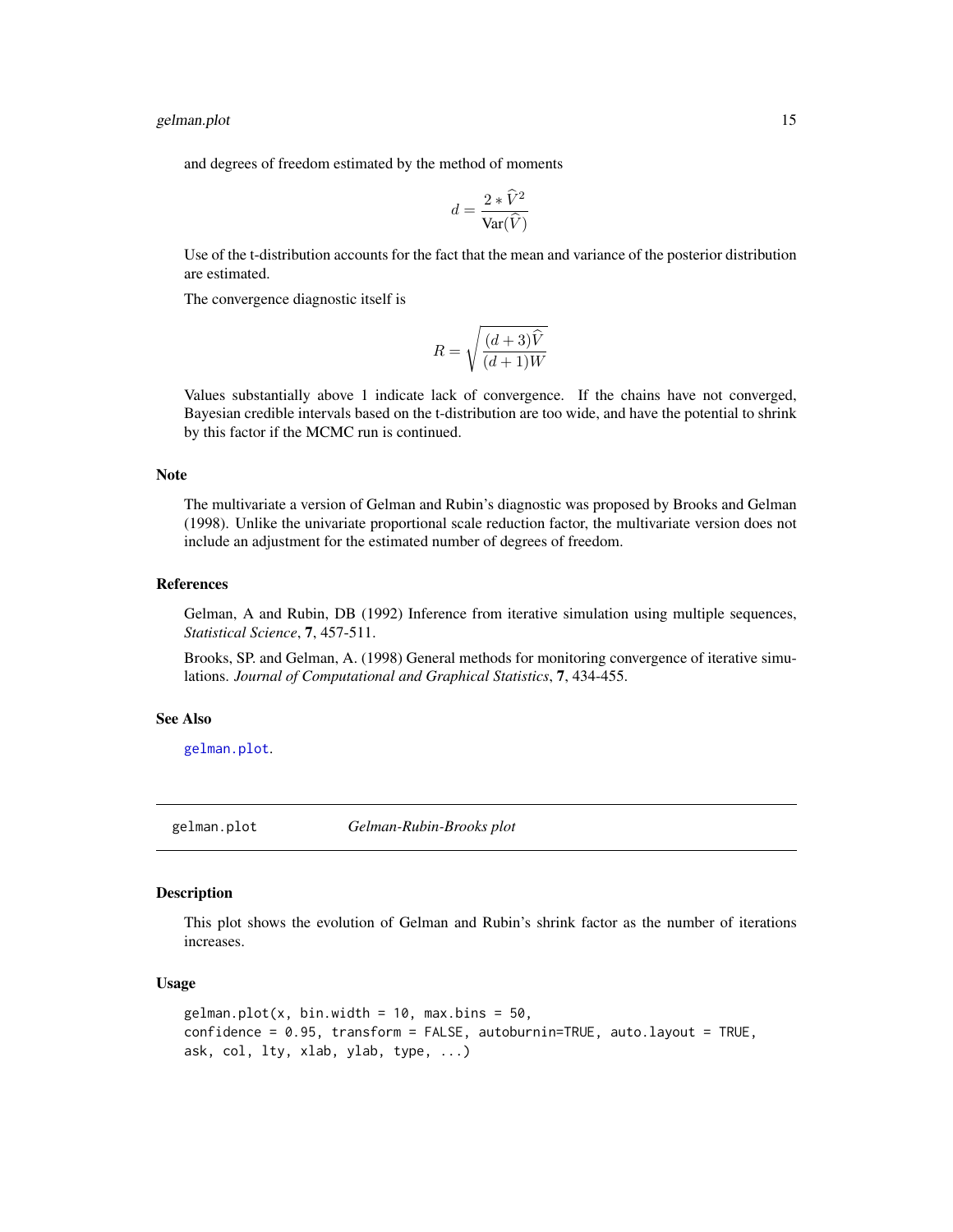#### <span id="page-15-0"></span>**Arguments**

| X           | an meme object                                                                                                       |
|-------------|----------------------------------------------------------------------------------------------------------------------|
| bin.width   | Number of observations per segment, excluding the first segment which always<br>has at least 50 iterations.          |
| max.bins    | Maximum number of bins, excluding the last one.                                                                      |
| confidence  | Coverage probability of confidence interval.                                                                         |
| transform   | Automatic variable transformation (see gelman.diag)                                                                  |
| autoburnin  | Remove first half of sequence (see gelman.diag)                                                                      |
| auto.layout | If TRUE then, set up own layout for plots, otherwise use existing one.                                               |
| ask         | Prompt user before displaying each page of plots. Default is dev. interactive()<br>in R and interactive() in S-PLUS. |
| col         | graphical parameter (see par)                                                                                        |
| lty         | graphical parameter (see par)                                                                                        |
| xlab        | graphical parameter (see par)                                                                                        |
| ylab        | graphical parameter (see par)                                                                                        |
| type        | graphical parameter (see par)                                                                                        |
| $\cdots$    | further graphical parameters.                                                                                        |

## Details

The Markov chain is divided into bins according to the arguments bin.width and max.bins. Then the Gelman-Rubin shrink factor is repeatedly calculated. The first shrink factor is calculated with observations 1:50, the second with observations  $1:(50 + bin.width)$ , the third contains samples 1 :  $(50 + 2 * bin.width)$  and so on. If the chain has less than  $50 + bin.width$  iterations then gelman.diag will exit with an error.

#### Theory

A potential problem with gelman.diag is that it may mis-diagnose convergence if the shrink factor happens to be close to 1 by chance. By calculating the shrink factor at several points in time, gelman.plot shows if the shrink factor has really converged, or whether it is still fluctuating.

## References

Brooks, S P. and Gelman, A. (1998) General Methods for Monitoring Convergence of Iterative Simulations. *Journal of Computational and Graphical Statistics*, 7, 434-455.

## See Also

[gelman.diag](#page-12-1).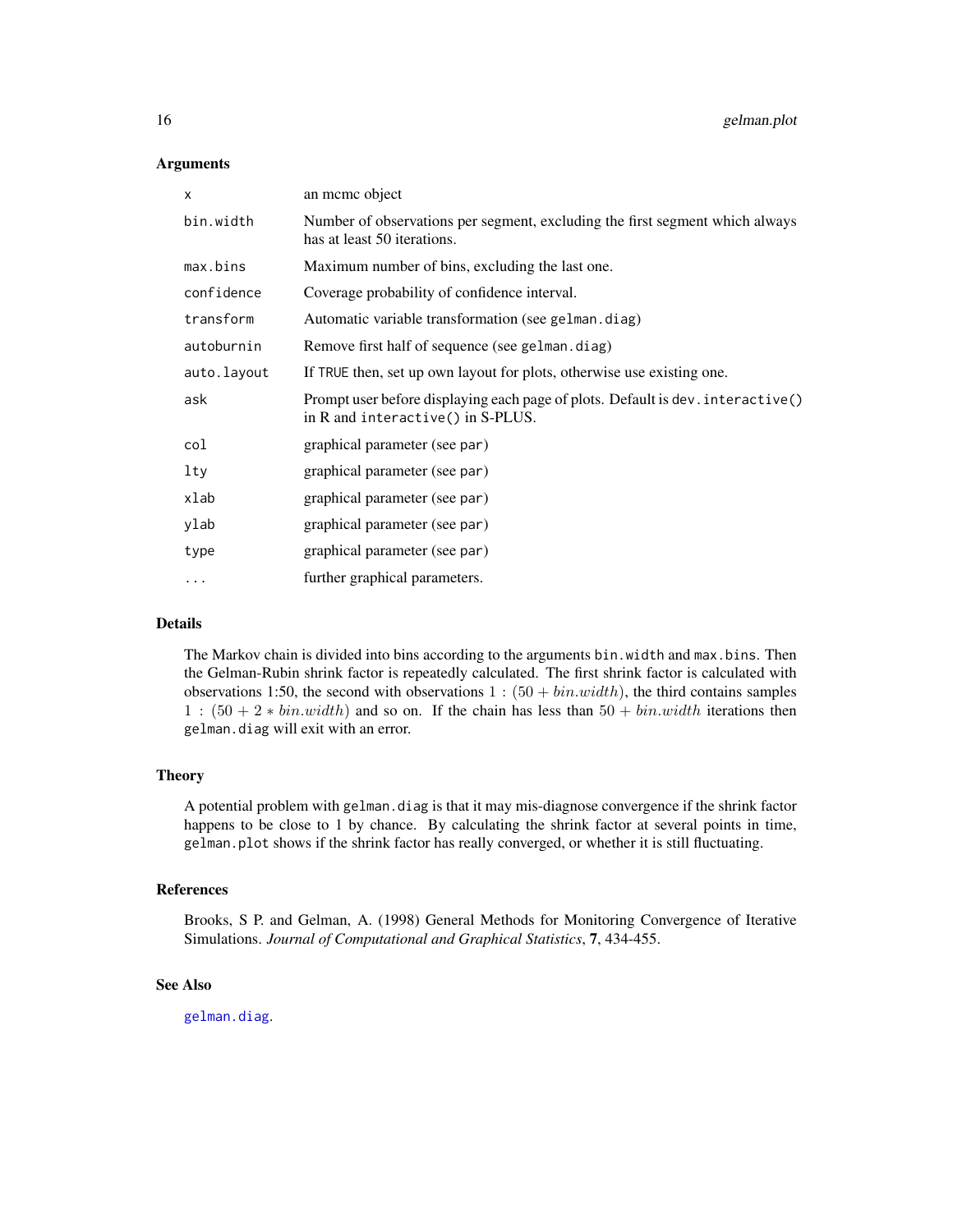<span id="page-16-1"></span><span id="page-16-0"></span>

Geweke (1992) proposed a convergence diagnostic for Markov chains based on a test for equality of the means of the first and last part of a Markov chain (by default the first 10% and the last 50%). If the samples are drawn from the stationary distribution of the chain, the two means are equal and Geweke's statistic has an asymptotically standard normal distribution.

The test statistic is a standard Z-score: the difference between the two sample means divided by its estimated standard error. The standard error is estimated from the spectral density at zero and so takes into account any autocorrelation.

The Z-score is calculated under the assumption that the two parts of the chain are asymptotically independent, which requires that the sum of frac1 and frac2 be strictly less than 1.

#### Usage

geweke.diag(x, frac1=0.1, frac2=0.5)

#### Arguments

| x     | an meme object                          |
|-------|-----------------------------------------|
| frac1 | fraction to use from beginning of chain |
| frac2 | fraction to use from end of chain       |

#### Value

Z-scores for a test of equality of means between the first and last parts of the chain. A separate statistic is calculated for each variable in each chain.

## References

Geweke, J. Evaluating the accuracy of sampling-based approaches to calculating posterior moments. In *Bayesian Statistics 4* (ed JM Bernado, JO Berger, AP Dawid and AFM Smith). Clarendon Press, Oxford, UK.

## See Also

[geweke.plot](#page-17-1).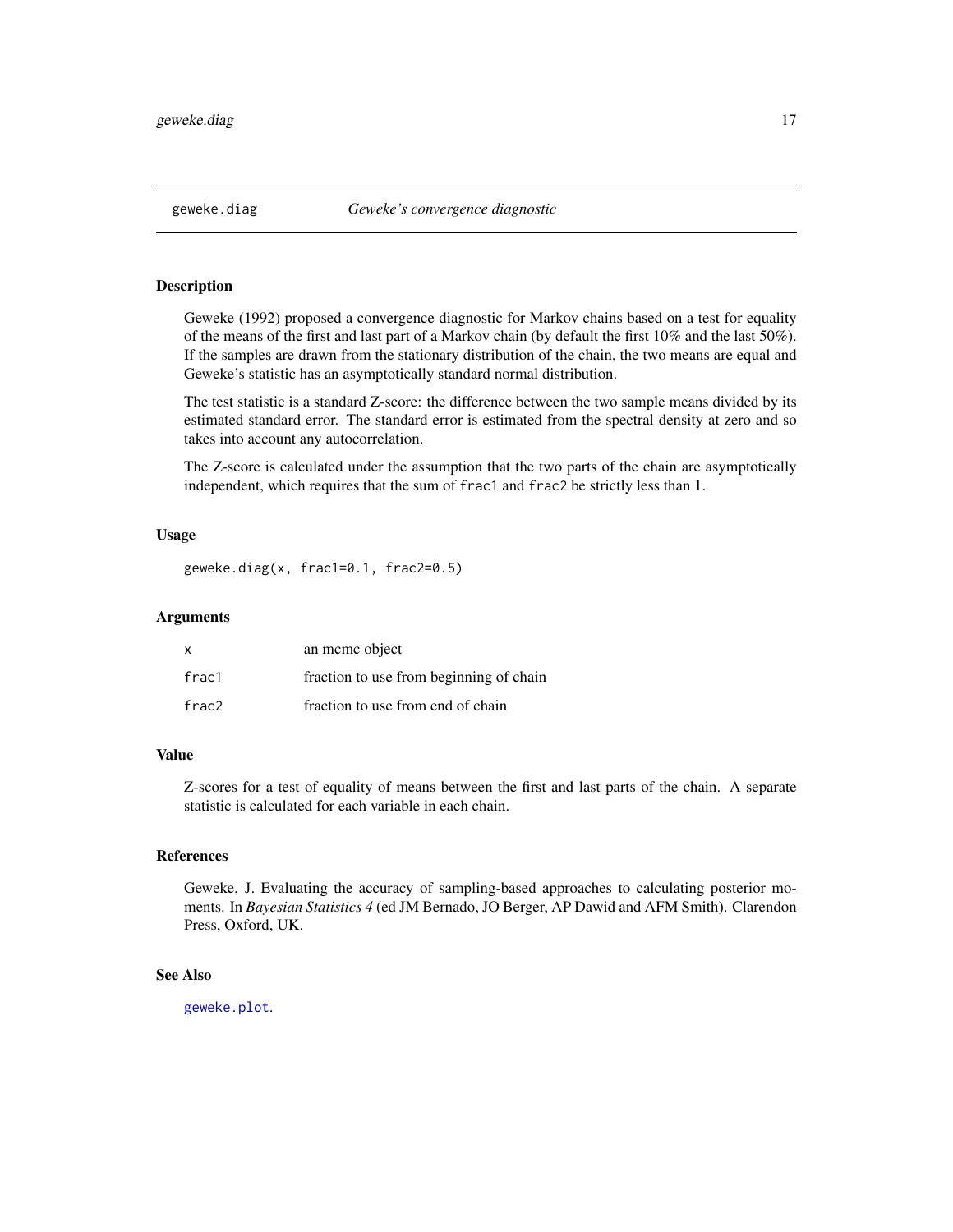<span id="page-17-1"></span><span id="page-17-0"></span>

If geweke.diag indicates that the first and last part of a sample from a Markov chain are not drawn from the same distribution, it may be useful to discard the first few iterations to see if the rest of the chain has "converged". This plot shows what happens to Geweke's Z-score when successively larger numbers of iterations are discarded from the beginning of the chain. To preserve the asymptotic conditions required for Geweke's diagnostic, the plot never discards more than half the chain.

The first half of the Markov chain is divided into nbins - 1 segments, then Geweke's Z-score is repeatedly calculated. The first Z-score is calculated with all iterations in the chain, the second after discarding the first segment, the third after discarding the first two segments, and so on. The last Z-score is calculated using only the samples in the second half of the chain.

### Usage

geweke.plot(x, frac1 =  $0.1$ , frac2 =  $0.5$ , nbins =  $20$ , pvalue =  $0.05$ , auto.layout = TRUE, ask, ...)

## Arguments

| x           | an meme object                                                                                                                    |
|-------------|-----------------------------------------------------------------------------------------------------------------------------------|
| frac1       | fraction to use from beginning of chain.                                                                                          |
| frac2       | fraction to use from end of chain.                                                                                                |
| nbins       | Number of segments.                                                                                                               |
| pvalue      | p-value used to plot confidence limits for the null hypothesis.                                                                   |
| auto.layout | If TRUE then, set up own layout for plots, otherwise use existing one.                                                            |
| ask         | If TRUE then prompt user before displaying each page of plots. Default is dev. interactive()<br>in R and interactive() in S-PLUS. |
| $\ddotsc$   | Graphical parameters.                                                                                                             |

#### Note

The graphical implementation of Geweke's diagnostic was suggested by Steve Brooks.

#### See Also

[geweke.diag](#page-16-1).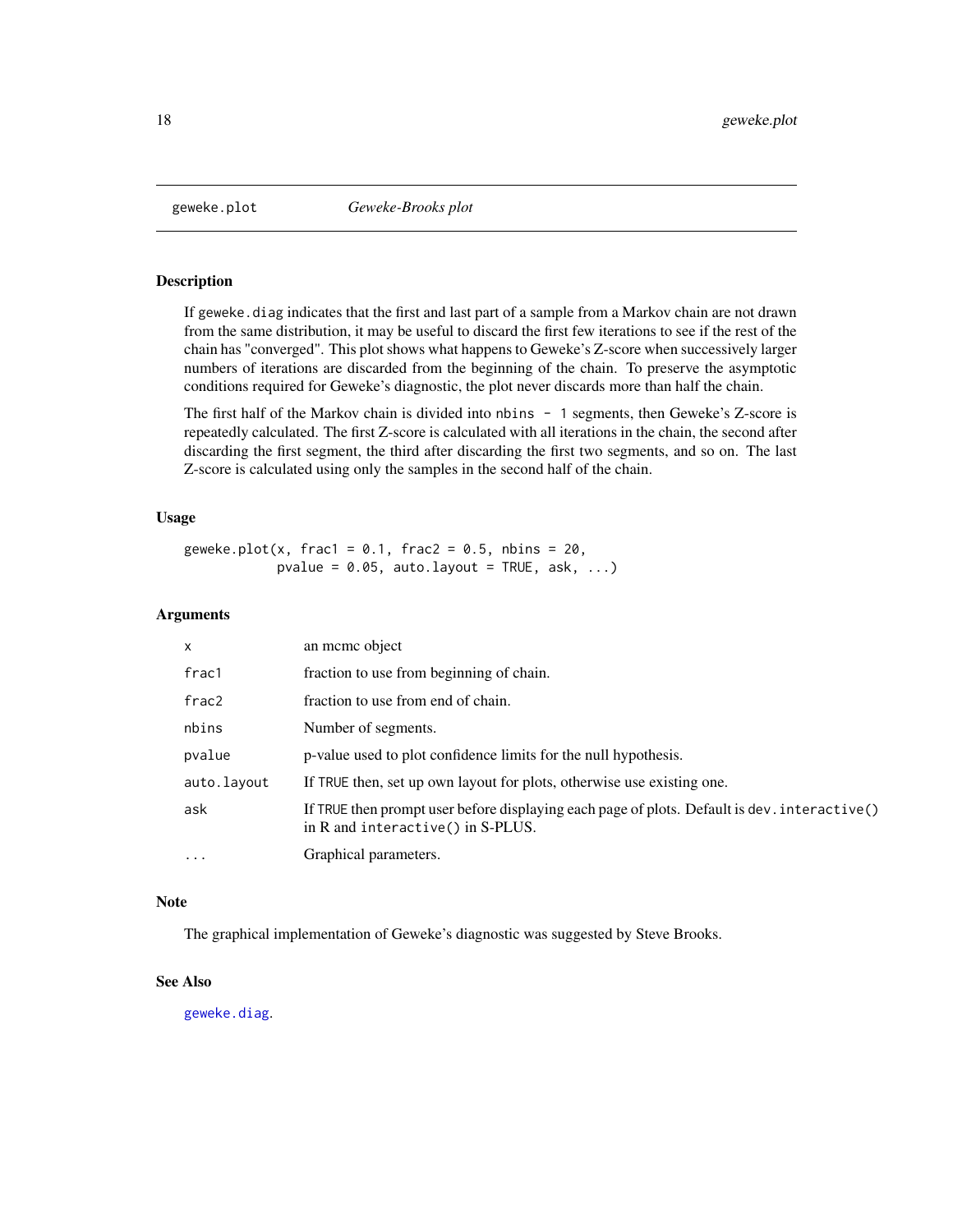<span id="page-18-0"></span>

heidel.diag is a run length control diagnostic based on a criterion of relative accuracy for the estimate of the mean. The default setting corresponds to a relative accuracy of two significant digits.

heidel.diag also implements a convergence diagnostic, and removes up to half the chain in order to ensure that the means are estimated from a chain that has converged.

## Usage

heidel.diag(x, eps=0.1, pvalue=0.05)

## **Arguments**

| X      | An mome object                                     |
|--------|----------------------------------------------------|
| eps    | Target value for ratio of halfwidth to sample mean |
| pvalue | significance level to use                          |

#### Details

The convergence test uses the Cramer-von-Mises statistic to test the null hypothesis that the sampled values come from a stationary distribution. The test is successively applied, firstly to the whole chain, then after discarding the first  $10\%$ ,  $20\%$ , ... of the chain until either the null hypothesis is accepted, or 50% of the chain has been discarded. The latter outcome constitutes 'failure' of the stationarity test and indicates that a longer MCMC run is needed. If the stationarity test is passed, the number of iterations to keep and the number to discard are reported.

The half-width test calculates a 95% confidence interval for the mean, using the portion of the chain which passed the stationarity test. Half the width of this interval is compared with the estimate of the mean. If the ratio between the half-width and the mean is lower than eps, the halfwidth test is passed. Otherwise the length of the sample is deemed not long enough to estimate the mean with sufficient accuracy.

#### **Theory**

The heidel.diag diagnostic is based on the work of Heidelberger and Welch (1983), who combined their earlier work on simulation run length control (Heidelberger and Welch, 1981) with the work of Schruben (1982) on detecting initial transients using Brownian bridge theory.

#### **Note**

If the half-width test fails then the run should be extended. In order to avoid problems caused by sequential testing, the test should not be repeated too frequently. Heidelberger and Welch (1981) suggest increasing the run length by a factor  $I > 1.5$ , each time, so that estimate has the same, reasonably large, proportion of new data.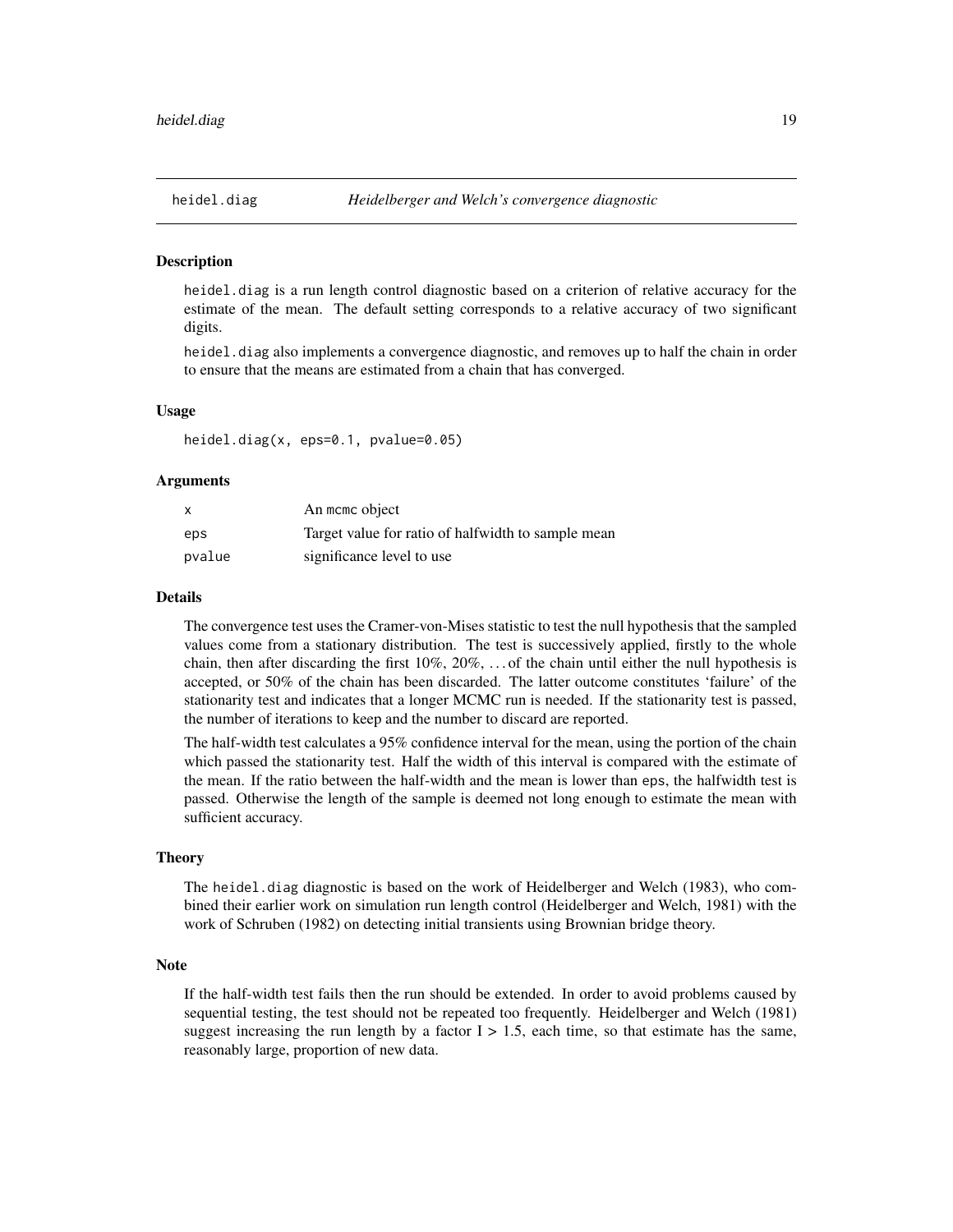## <span id="page-19-0"></span>References

Heidelberger P and Welch PD. A spectral method for confidence interval generation and run length control in simulations. Comm. ACM. 24, 233-245 (1981)

Heidelberger P and Welch PD. Simulation run length control in the presence of an initial transient. *Opns Res.*, 31, 1109-44 (1983)

Schruben LW. Detecting initialization bias in simulation experiments. *Opns. Res.*, 30, 569-590 (1982).

HPDinterval *Highest Posterior Density intervals*

## Description

Create Highest Posterior Density (HPD) intervals for the parameters in an MCMC sample.

#### Usage

```
HPDinterval(obj, prob = 0.95, ...)## S3 method for class 'mcmc'
HPDinterval(obj, prob = 0.95, ...)## S3 method for class 'mcmc.list'
HPDinterval(obj, prob = 0.95, ...)
```
## Arguments

| obi  | The object containing the MCMC sample - usually of class "mcmc" or "mcmc.list".                                                                                                                         |
|------|---------------------------------------------------------------------------------------------------------------------------------------------------------------------------------------------------------|
| prob | A numeric scalar in the interval $(0,1)$ giving the target probability content of<br>the intervals. The nominal probability content of the intervals is the multiple of<br>1/nrow(obj) nearest to prob. |
| .    | Optional additional arguments for methods. None are used at present.                                                                                                                                    |

## Details

For each parameter the interval is constructed from the empirical cdf of the sample as the shortest interval for which the difference in the ecdf values of the endpoints is the nominal probability. Assuming that the distribution is not severely multimodal, this is the HPD interval.

#### Value

For an "mcmc" object, a matrix with columns "lower" and "upper" and rows corresponding to the parameters. The attribute "Probability" is the nominal probability content of the intervals. A list of such matrices is returned for an "mcmc.list" object.

## Author(s)

Douglas Bates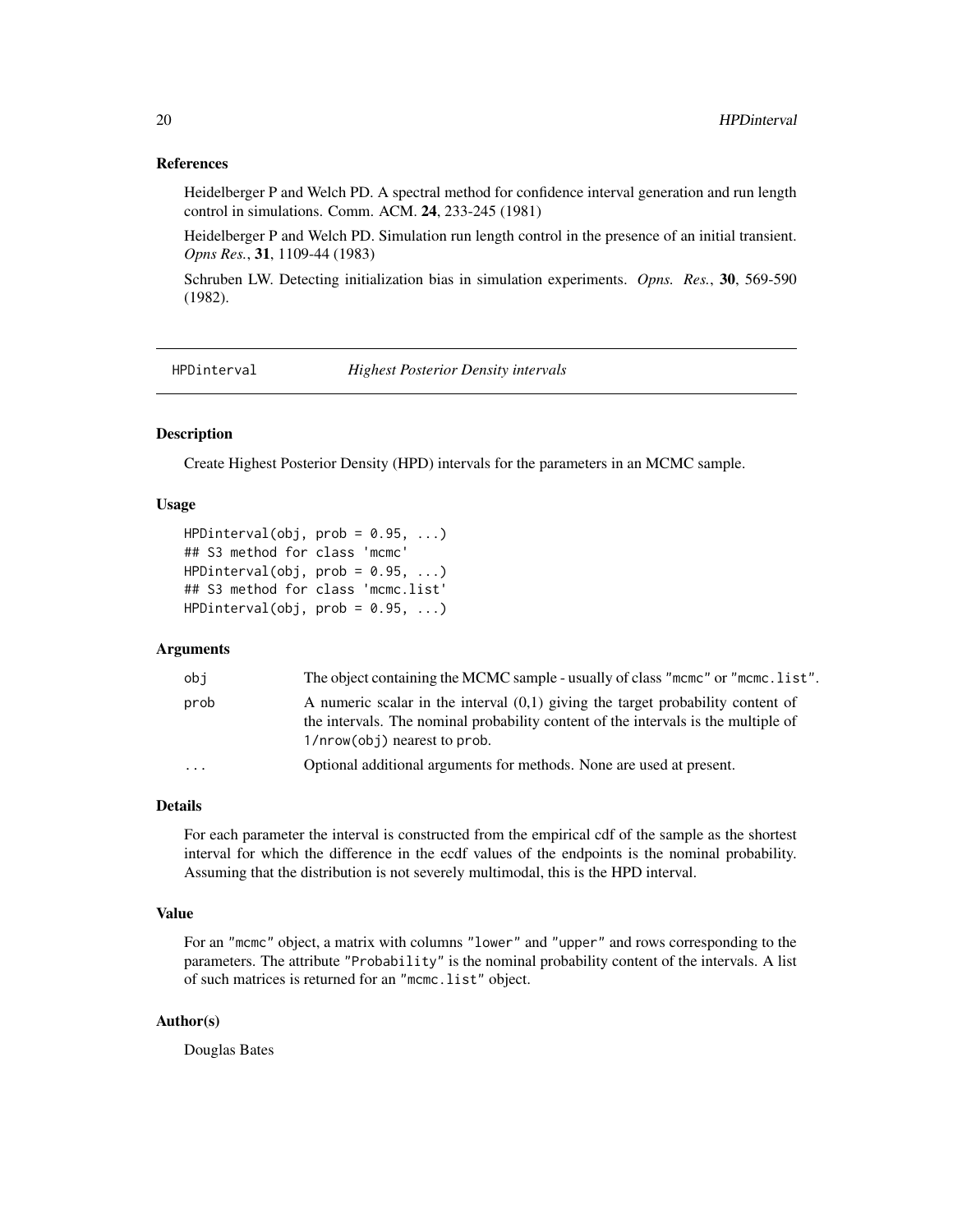## <span id="page-20-0"></span> $\lim$  21

## Examples

data(line) HPDinterval(line)

line *Simple linear regression example*

#### Description

Sample MCMC output from a simple linear regression model given in the BUGS manual.

#### Usage

data(line)

## Format

An mcmc object

## Source

Spiegelhalter, D.J., Thomas, A., Best, N.G. and Gilks, W.R. (1995) BUGS: Bayesian inference using Gibbs Sampling, Version 0.5, MRC Biostatistics Unit, Cambridge.

<span id="page-20-2"></span>mcmc *Markov Chain Monte Carlo Objects*

#### <span id="page-20-1"></span>Description

The function mcmc is used to create a Markov Chain Monte Carlo object. The input data are taken to be a vector, or a matrix with one column per variable.

If the optional arguments start, end, and thin are omitted then the chain is assumed to start with iteration 1 and have thinning interval 1. If data represents a chain that starts at a later iteration, the first iteration in the chain should be given as the start argument. Likewise, if data represents a chain that has already been thinned, the thinning interval should be given as the thin argument.

An mcmc object may be summarized by the summary function and visualized with the plot function.

MCMC objects resemble time series (ts) objects and have methods for the generic functions time, start, end, frequency and window.

#### Usage

```
mcmc(data= NA, start = 1, end = numeric(0), thin = 1)
as.mcmc(x, \ldots)is.mcmc(x)
```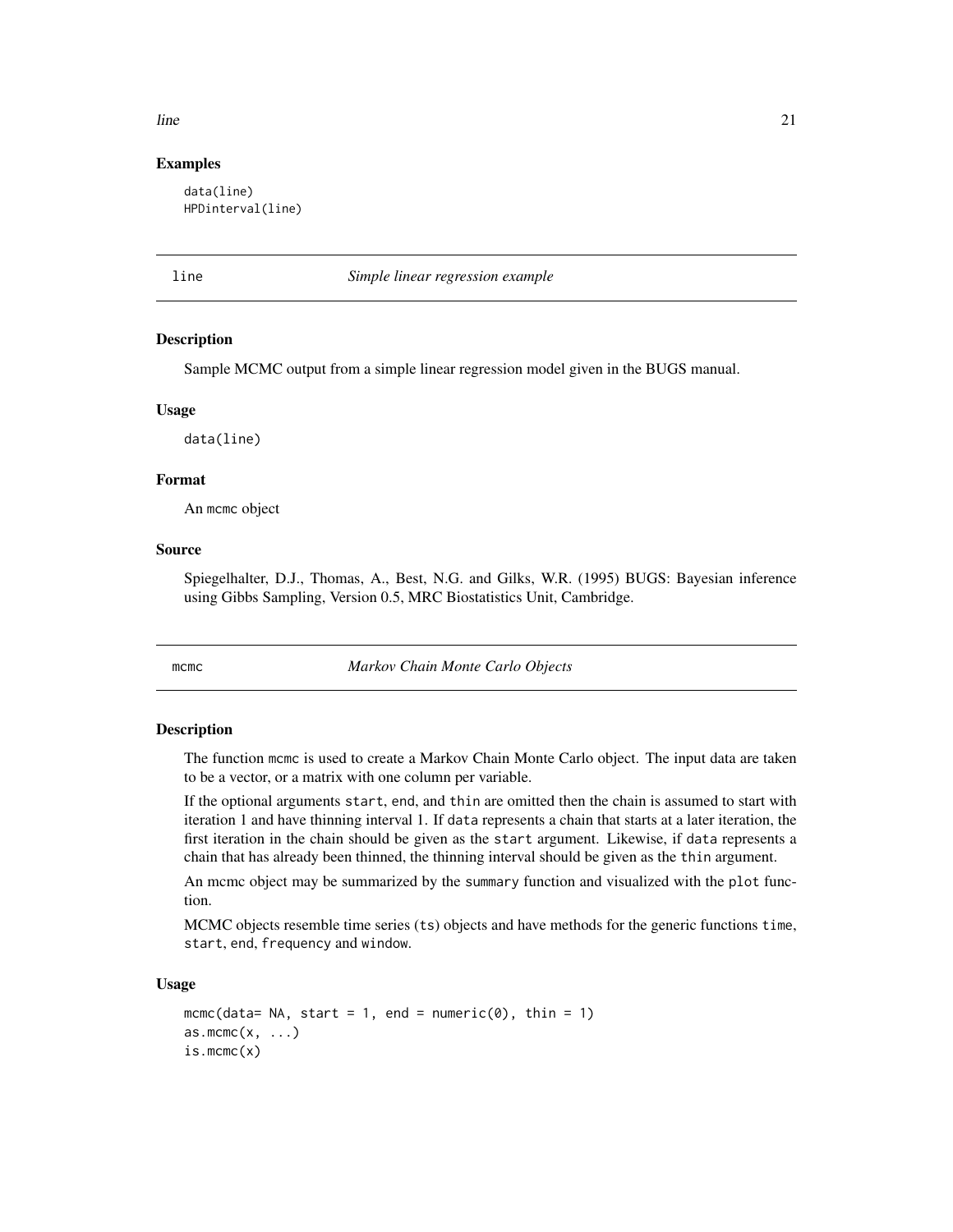#### <span id="page-21-0"></span>**Arguments**

| data  | a vector or matrix of MCMC output                      |
|-------|--------------------------------------------------------|
| start | the iteration number of the first observation          |
| end   | the iteration number of the last observation           |
| thin  | the thinning interval between consecutive observations |
| X     | An object that may be coerced to an meme object        |
|       | Further arguments to be passed to specific methods     |

#### Note

The format of the mcmc class has changed between coda version 0.3 and 0.4. Older mcmc objects will now cause is.mcmc to fail with an appropriate warning message. Obsolete mcmc objects can be upgraded with the mcmcUpgrade function.

## Author(s)

Martyn Plummer

## See Also

[mcmc.list](#page-22-1), [mcmcUpgrade](#page-24-1), [thin](#page-35-2), [window.mcmc](#page-42-1), [summary.mcmc](#page-35-1), [plot.mcmc](#page-26-1).

mcmc.convert *Conversions of MCMC objects*

## Description

These are methods for the generic functions as.matrix(), as.array() and as.mcmc().

as.matrix() strips the MCMC attributes from an mcmc object and returns a matrix. If iters = TRUE then a column is added with the iteration number. For mcmc.list objects, the rows of multiple chains are concatenated and, if chains = TRUE a column is added with the chain number.

mcmc. list objects can be coerced to 3-dimensional arrays with the as. array() function.

An mcmc.list object with a single chain can be coerced to an mcmc object with as.mcmc(). If the argument has multiple chains, this causes an error.

## Usage

```
## S3 method for class 'mcmc'
as.matrix(x, iters = FALSE, ...)
## S3 method for class 'mcmc.list'
as.matrix(x, iters = FALSE, chains = FALSE, \ldots)
## S3 method for class 'mcmc.list'
as.array(x, drop, ...)
```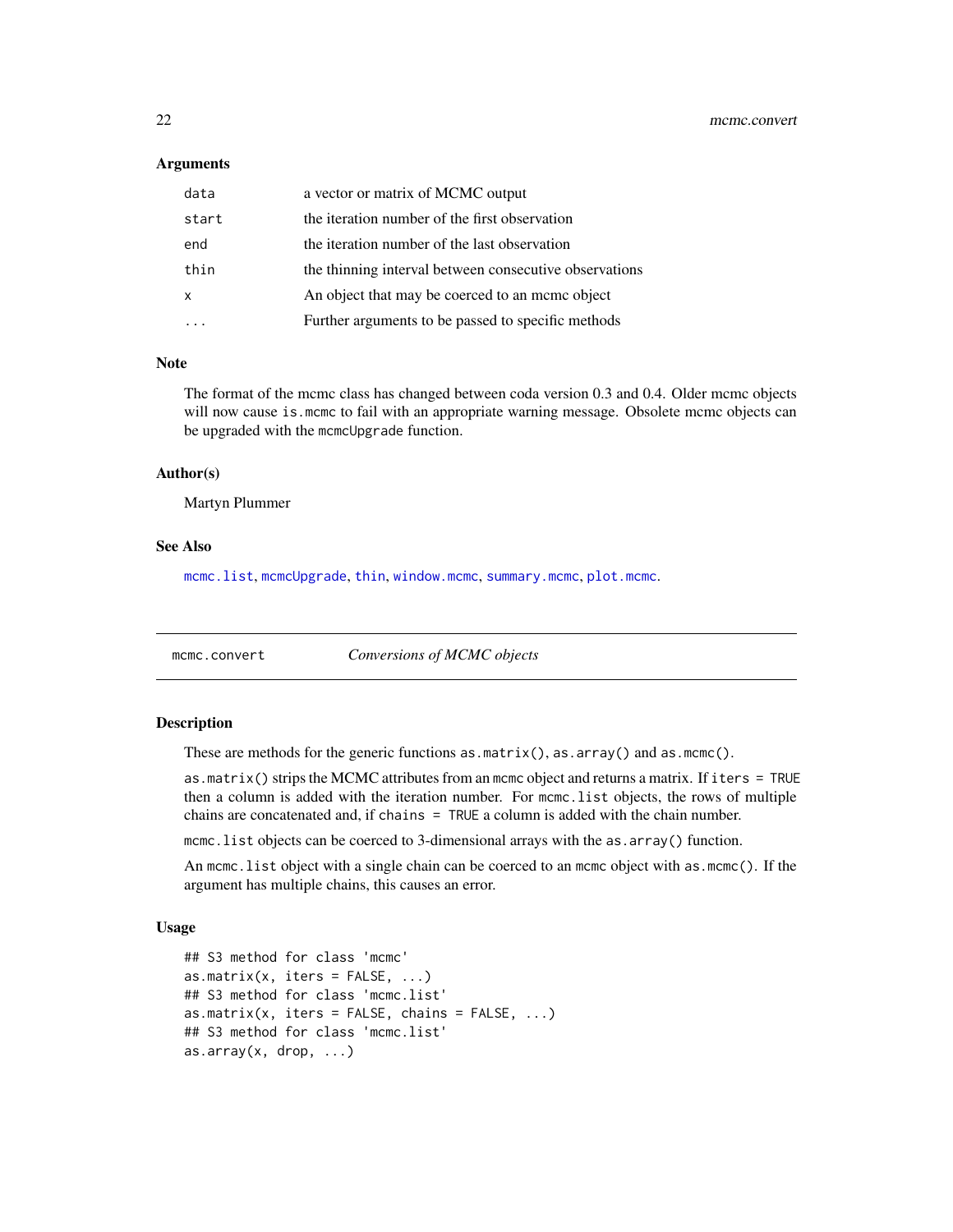#### <span id="page-22-0"></span>mcmc.list  $\frac{23}{2}$

#### **Arguments**

| $\boldsymbol{\mathsf{x}}$ | An mome or mome. list object                                                 |
|---------------------------|------------------------------------------------------------------------------|
| iters                     | logical flag: add column for iteration number?                               |
| chains                    | logical flag: add column for chain number? (if mcmc.list)                    |
| drop                      | logical flag: if TRUE the result is coerced to the lowest possible dimension |
| $\ddotsc$                 | optional arguments to the various methods                                    |

## See Also

[as.matrix](#page-0-0), [as.array](#page-0-0), [as.mcmc](#page-20-1),

<span id="page-22-1"></span>mcmc.list *Replicated Markov Chain Monte Carlo Objects*

#### **Description**

The function 'mcmc.list' is used to represent parallel runs of the same chain, with different starting values and random seeds. The list must be balanced: each chain in the list must have the same iterations and the same variables.

Diagnostic functions which act on mcmc objects may also be applied to mcmc.list objects. In general, the chains will be combined, if this makes sense, otherwise the diagnostic function will be applied separately to each chain in the list.

Since all the chains in the list have the same iterations, a single time dimension can be ascribed to the list. Hence there are time series methods time, window, start, end, frequency and thin for mcmc.list objects.

An mcmc. list can be indexed as if it were a single mcmc object using the [ operator (see examples below). The  $\llbracket \llbracket$  operator selects a single mcmc object from the list.

## Usage

```
mcmc.list(...)
as.mcmc.list(x, \ldots)is.mcmc.list(x)
```
## Arguments

| $\cdots$ | a list of meme objects                     |
|----------|--------------------------------------------|
|          | an object that may be coerced to mcmc.list |

## Author(s)

Martyn Plummer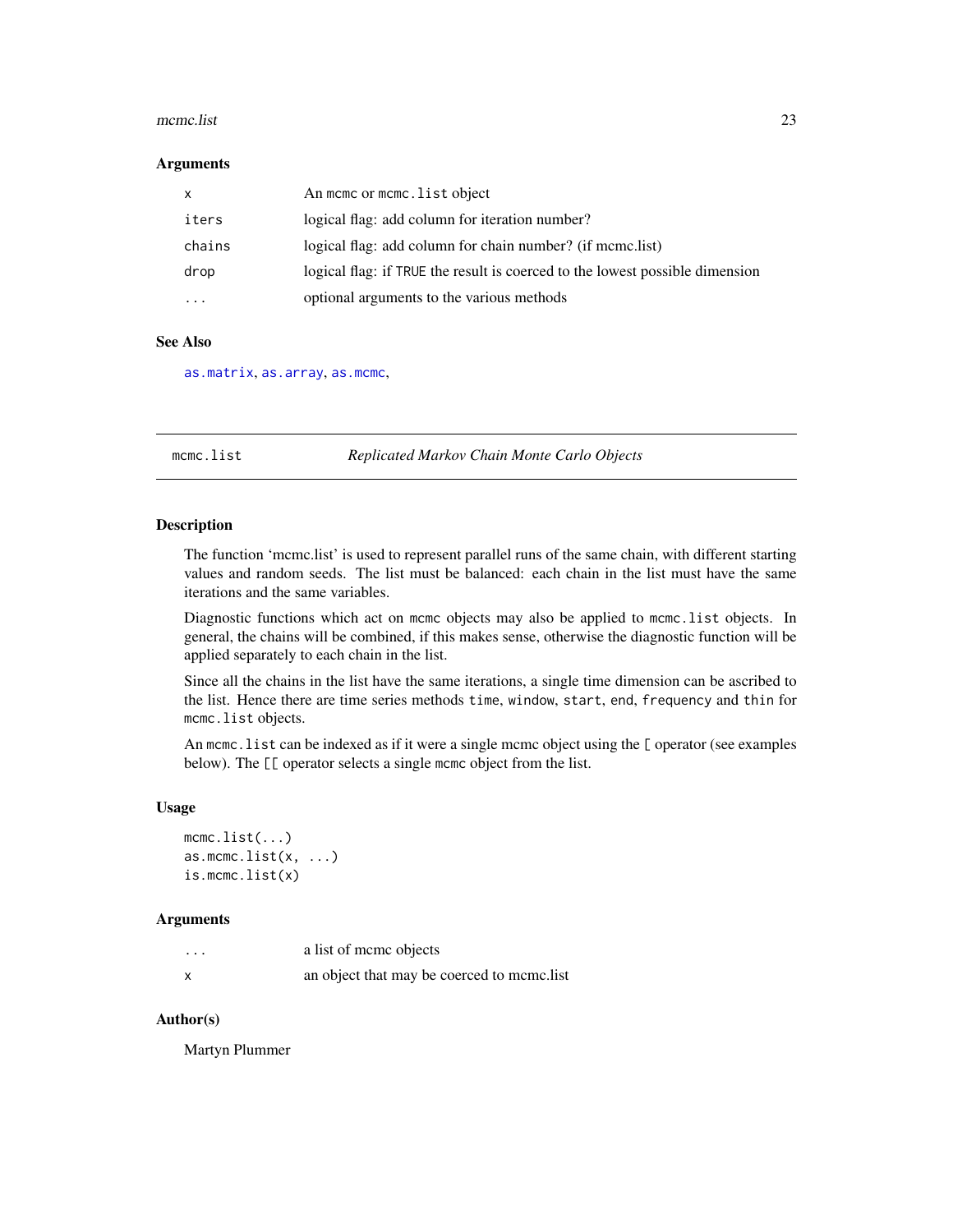## See Also

[mcmc](#page-20-2).

## Examples

```
data(line)
x1 <- line[[1]] #Select first chain
x2 <- line[,1, drop=FALSE] #Select first var from all chains
varnames(x2) == varnames(line)[1] #TRUE
```
mcmc.subset *Extract or replace parts of MCMC objects*

## Description

These are methods for subsetting mcmc objects. You can select iterations using the first dimension and variables using the second dimension. Selecting iterations will return a vector or matrix, not an mcmc object. If you want to do row-subsetting of an mcmc object and preserve its dimensions, use the window function.

Subsetting applied to an mcmc.list object will simultaneously affect all the parallel chains in the object.

#### Usage

```
## S3 method for class 'mcmc'
x[i,j, drop=missing(i)]
## S3 method for class 'mcmc.list'
x[i,j, drop=TRUE]
```
#### Arguments

| $\mathsf{x}$ | An mome object                                |
|--------------|-----------------------------------------------|
|              | Row to extract                                |
|              | Column to extract                             |
| drop         | if TRUE, the redundant dimensions are dropped |

## See Also

[\[](#page-0-0), [window.mcmc](#page-42-1)

<span id="page-23-0"></span>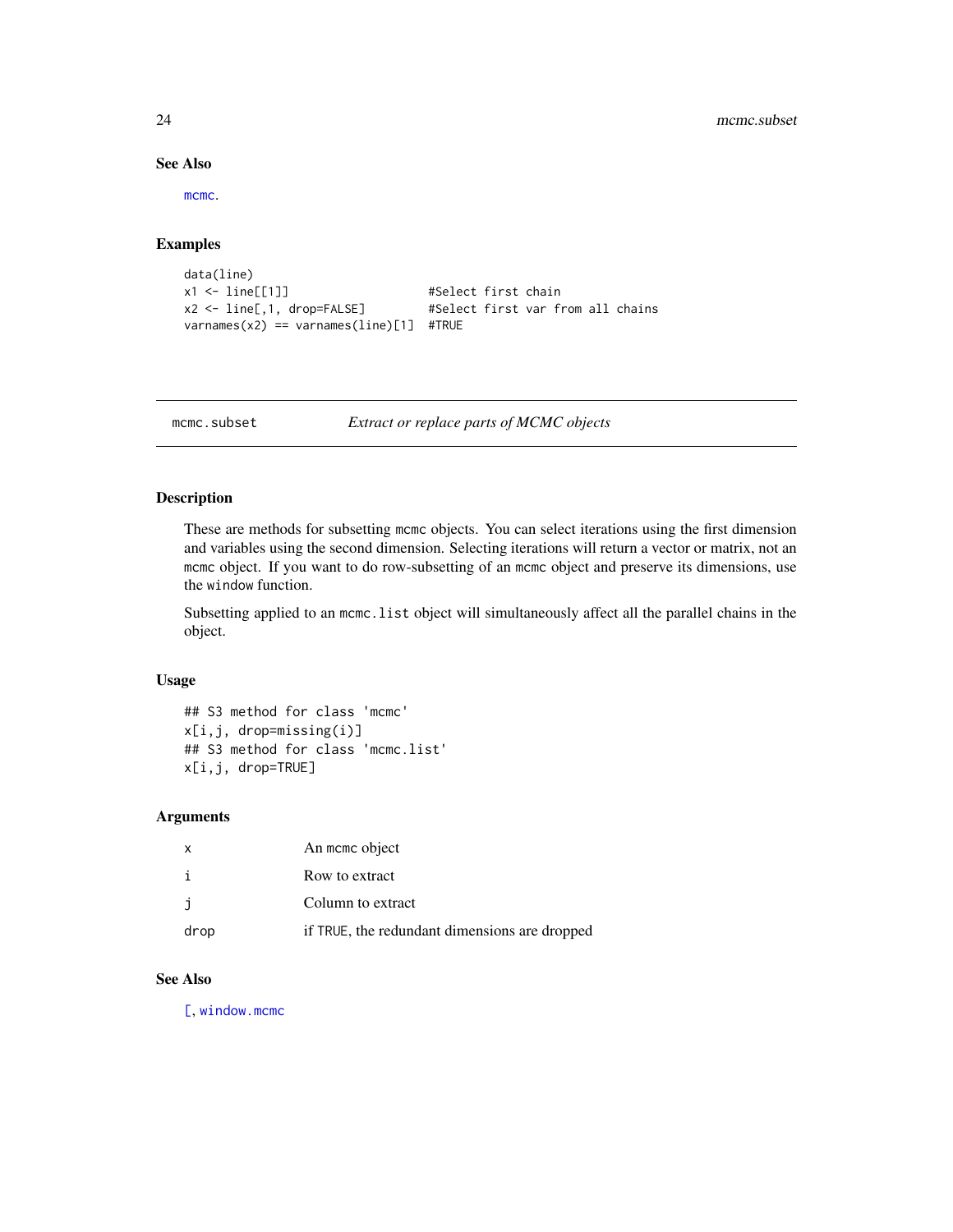<span id="page-24-1"></span><span id="page-24-0"></span>

In previous releases of CODA, an mcmc object could be a single or multiple chains. A new class mcmc.list has now been introduced to deal with multiple chains and mcmc objects can only have data from a single chain.

Objects stored in the old format are now obsolete and must be upgraded.

## Usage

mcmcUpgrade(x)

#### Arguments

x an obsolete mcmc object.

#### Author(s)

Martyn Plummer

## See Also

[mcmc](#page-20-2).

mcpar *Mcpar attribute of MCMC objects*

## Description

The 'mcpar' attribute of an MCMC object gives the start iteration the end iteration and the thinning interval of the chain.

It resembles the 'tsp' attribute of time series (ts) objects.

#### Usage

mcpar(x)

## Arguments

x An mcmcm or mcmc.list object

## See Also

[ts](#page-0-0), [mcmc](#page-20-2), [mcmc.list](#page-22-1),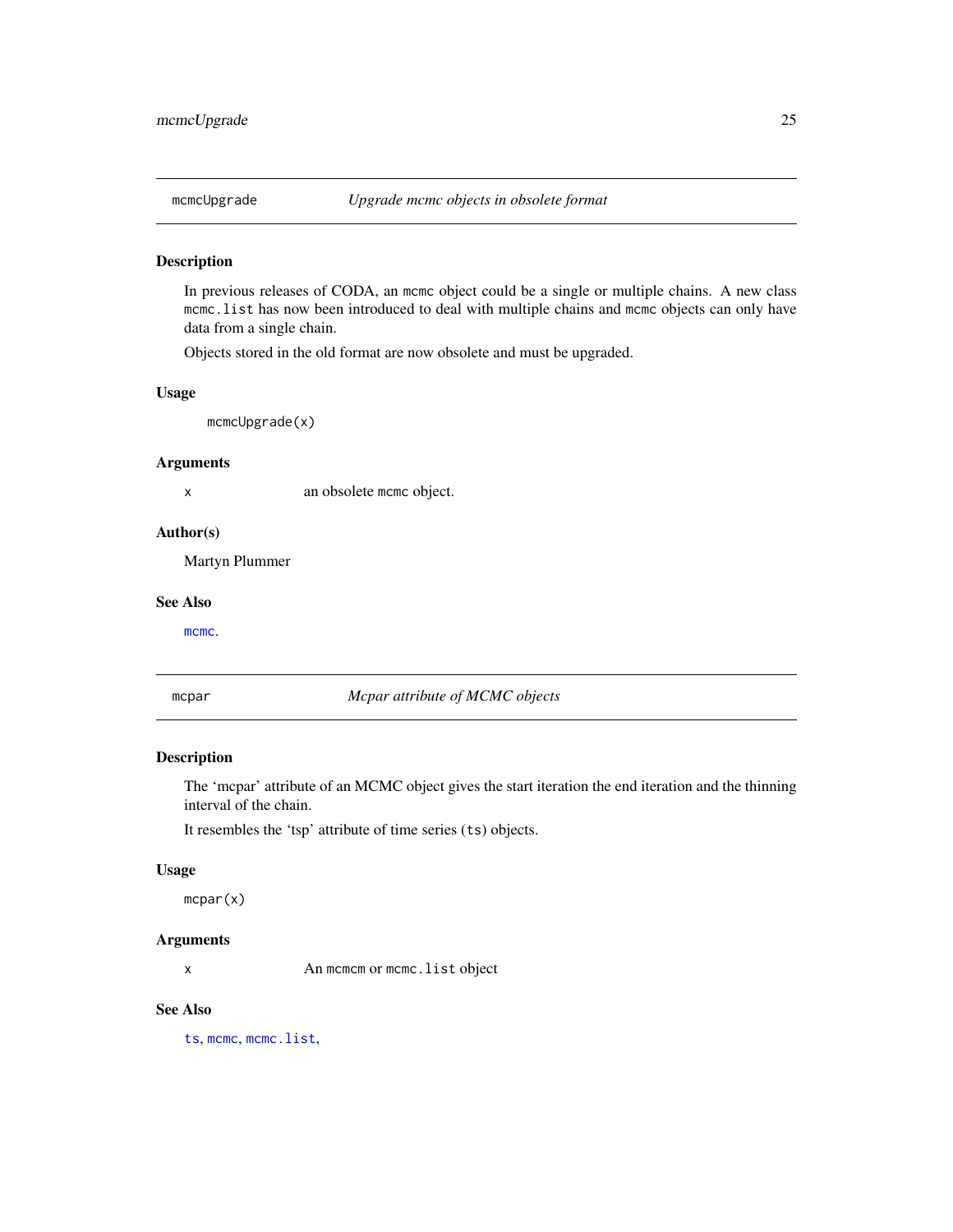multi.menu presents the user with a menu of choices labelled from 1 to the number of choices. The user may choose one or more options by entering a comma separated list. A range of values may also be specified using the ":" operator. Mixed expressions such as "1,3:5, 6" are permitted.

If allow.zero is set to TRUE, one can select '0' to exit without choosing an item.

## Usage

```
multi.menu(choices, title, header, allow.zero = TRUE)
```
## Arguments

| choices    | Character vector of labels for choices            |
|------------|---------------------------------------------------|
| title      | Title printed before menu                         |
| header     | Character vector of length 2 giving column titles |
| allow.zero | Permit 0 as an acceptable response                |

## Value

Numeric vector giving the numbers of the options selected, or 0 if no selection is made.

#### Author(s)

Martyn Plummer

#### See Also

[menu](#page-0-0).

nchain *Dimensions of MCMC objects*

#### Description

These functions give the dimensions of an MCMC object

niter(x) returns the number of iterations.

 $\mathbf{nvar}(\mathbf{x})$  returns the number of variables.

nchain(x) returns the number of parallel chains.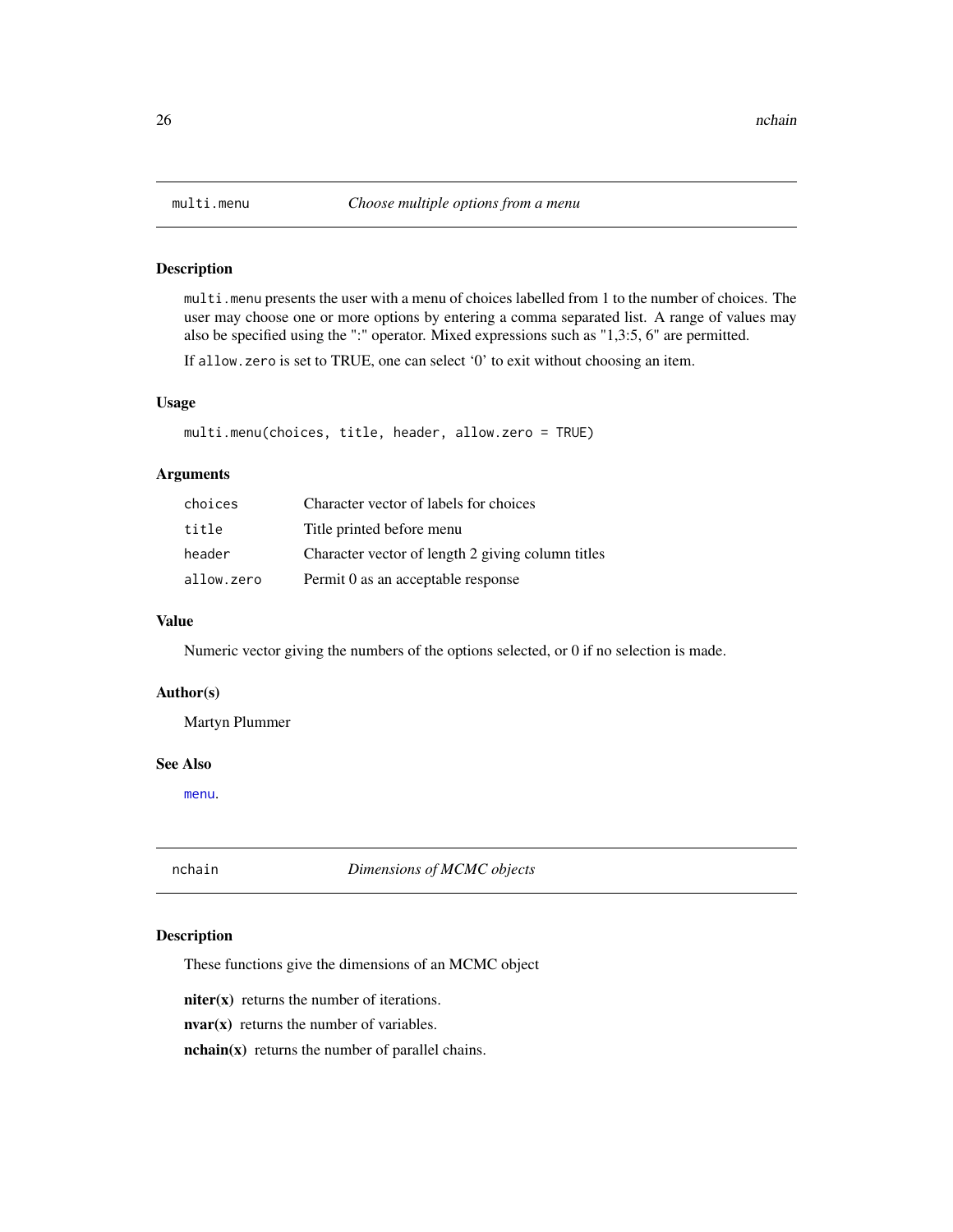## <span id="page-26-0"></span>plot.mcmc 27

## Usage

```
niter(x)
nvar(x)
nchain(x)
```
## Arguments

x An mcmc or mcmc.list object

## Value

A numeric vector of length 1:

#### See Also

[mcmc](#page-20-2), [mcmc.list](#page-22-1),

<span id="page-26-1"></span>plot.mcmc *Summary plots of mcmc objects*

## Description

plot.mcmc summarizes an mcmc or mcmc.list object with a trace of the sampled output and a density estimate for each variable in the chain.

## Usage

## S3 method for class 'mcmc'  $plot(x, trace = TRUE, density = TRUE, smooth = FALSE, bwf,$ auto.layout = TRUE, ask = dev.interactive(),  $\dots$ )

## Arguments

| x           | an object of class mcmc or mcmc.list   |
|-------------|----------------------------------------|
| trace       | Plot trace of each variable            |
| density     | Plot density estimate of each variable |
| smooth      | Draw a smooth line through trace plots |
| bwf         | Bandwidth function for density plots   |
| auto.layout | Automatically generate output format   |
| ask         | Prompt user before each page of plots  |
|             | Further arguments                      |

## Author(s)

Martyn Plummer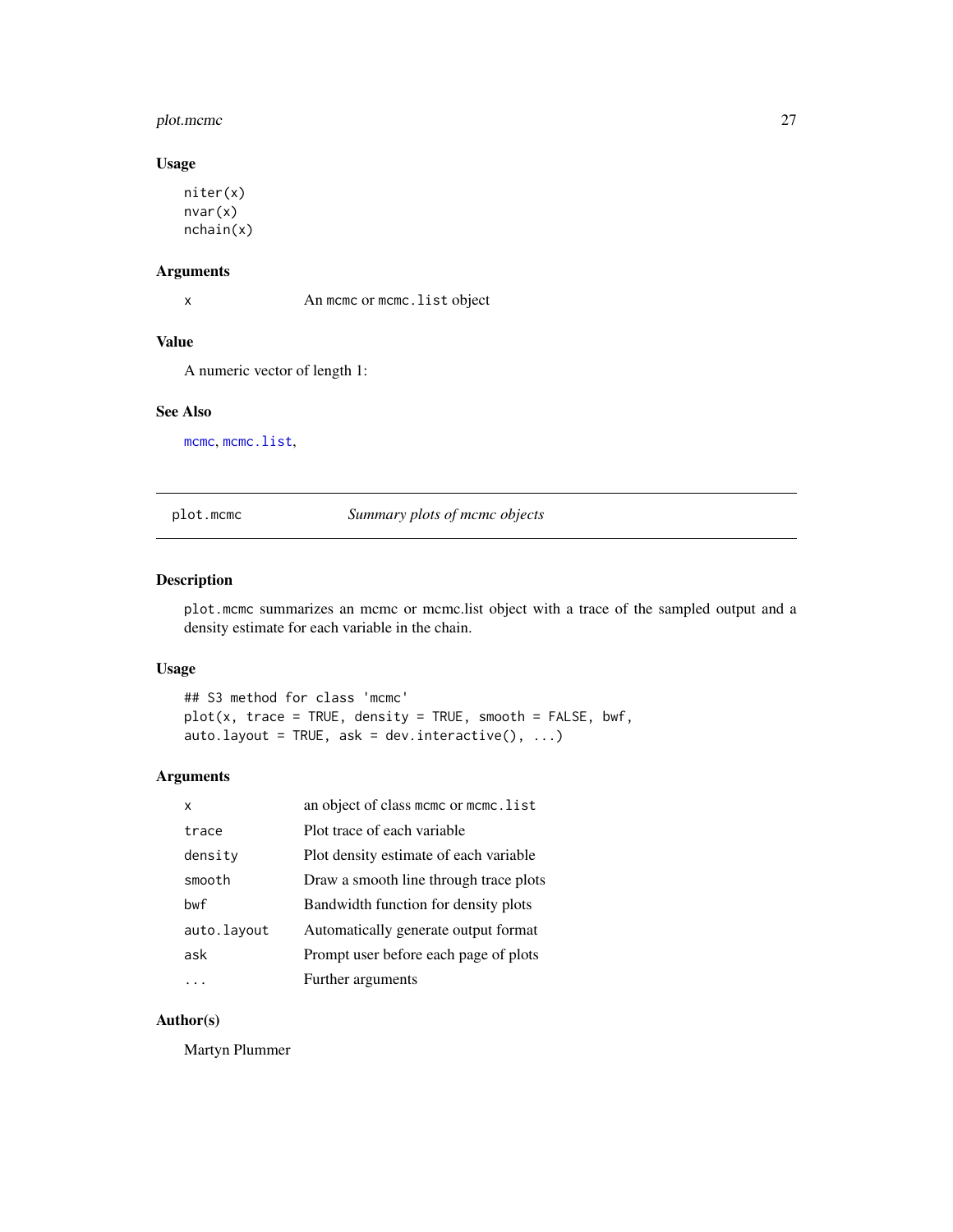## See Also

[densplot](#page-10-1), [traceplot](#page-37-1).

raftery.diag *Raftery and Lewis's diagnostic*

#### Description

raftery.diag is a run length control diagnostic based on a criterion of accuracy of estimation of the quantile q. It is intended for use on a short pilot run of a Markov chain. The number of iterations required to estimate the quantile q to within an accuracy of  $+/-r$  with probability p is calculated. Separate calculations are performed for each variable within each chain.

If the number of iterations in data is too small, an error message is printed indicating the minimum length of pilot run. The minimum length is the required sample size for a chain with no correlation between consecutive samples. Positive autocorrelation will increase the required sample size above this minimum value. An estimate I (the 'dependence factor') of the extent to which autocorrelation inflates the required sample size is also provided. Values of I larger than 5 indicate strong autocorrelation which may be due to a poor choice of starting value, high posterior correlations or 'stickiness' of the MCMC algorithm.

The number of 'burn in' iterations to be discarded at the beginning of the chain is also calculated.

#### Usage

raftery.diag(data, q=0.025, r=0.005, s=0.95, converge.eps=0.001)

#### Arguments

| data         | an mome object                                                         |
|--------------|------------------------------------------------------------------------|
| q            | the quantile to be estimated.                                          |
| r            | the desired margin of error of the estimate.                           |
| S            | the probability of obtaining an estimate in the interval $(q-r,q+r)$ . |
| converge.eps | Precision required for estimate of time to convergence.                |

## Value

A list with class raftery.diag. A print method is available for objects of this class. the contents of the list are

| tspar     | The time series parameters of data                                                                                                                                                                            |
|-----------|---------------------------------------------------------------------------------------------------------------------------------------------------------------------------------------------------------------|
| params    | A vector containing the parameters $r$ , s and q                                                                                                                                                              |
| Niters    | The number of iterations in data                                                                                                                                                                              |
| resmatrix | A 3-d array containing the results: M the length of "burn in", N the required<br>sample size, $Nmin$ the minimum sample size based on zero autocorrelation and<br>$I = (M + N)/N$ min the "dependence factor" |

<span id="page-27-0"></span>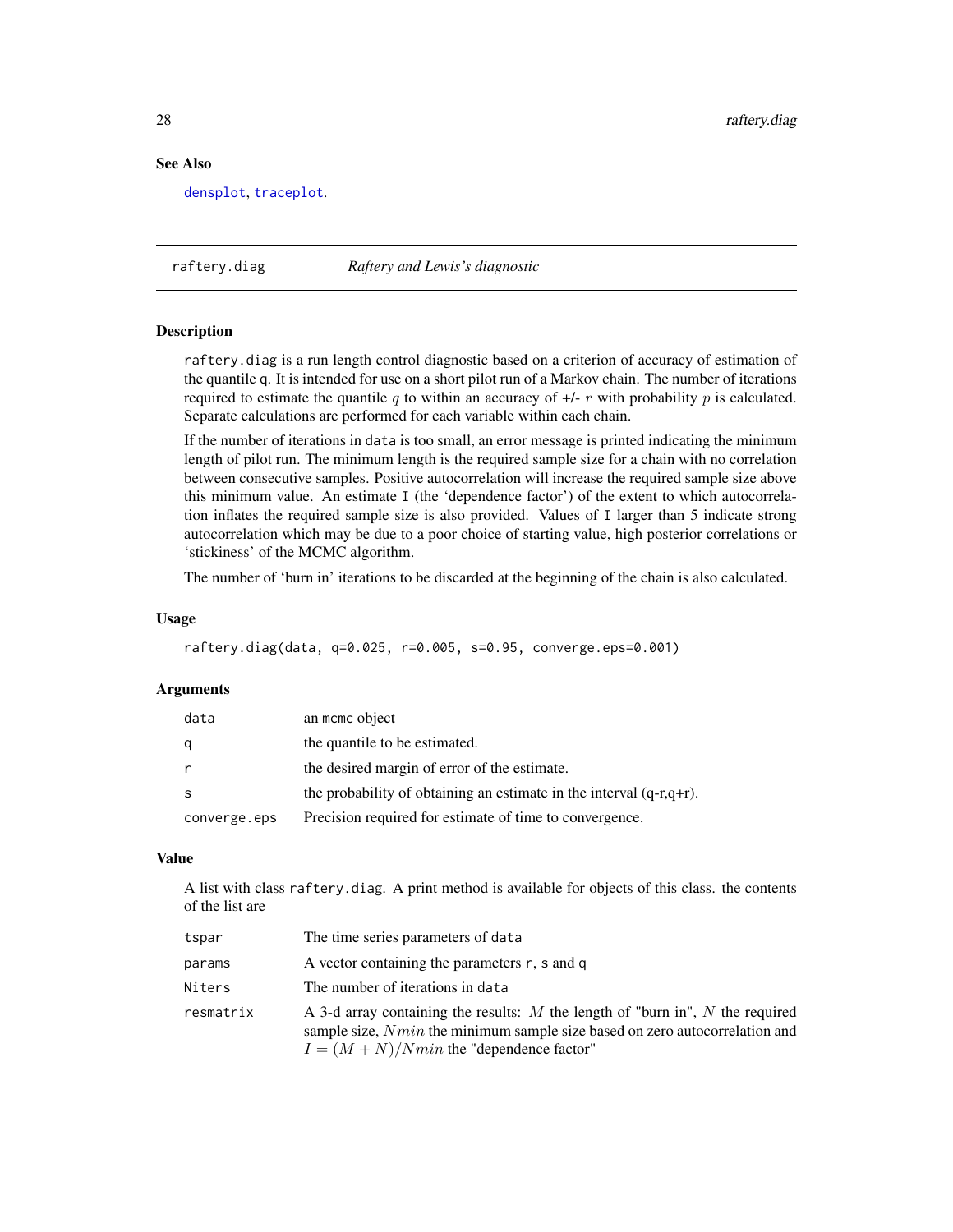#### <span id="page-28-0"></span>read.and.check 29

#### Theory

The estimated sample size for variable U is based on the process  $Z_t = d(U_t \leq u)$  where d is the indicator function and u is the qth quantile of U. The process  $Z_t$  is derived from the Markov chain data by marginalization and truncation, but is not itself a Markov chain. However,  $Z_t$  may behave as a Markov chain if it is sufficiently thinned out. raftery.diag calculates the smallest value of thinning interval k which makes the thinned chain  $Z_t^k$  behave as a Markov chain. The required sample size is calculated from this thinned sequence. Since some data is 'thrown away' the sample size estimates are conservative.

The criterion for the number of 'burn in' iterations  $m$  to be discarded, is that the conditional distribution of  $Z_m^k$  given  $Z_0$  should be within converge.eps of the equilibrium distribution of the chain  $Z_t^k$ .

#### **Note**

raftery.diag is based on the FORTRAN program 'gibbsit' written by Steven Lewis, and available from the Statlib archive.

#### References

Raftery, A.E. and Lewis, S.M. (1992). One long run with diagnostics: Implementation strategies for Markov chain Monte Carlo. *Statistical Science*, 7, 493-497.

Raftery, A.E. and Lewis, S.M. (1995). The number of iterations, convergence diagnostics and generic Metropolis algorithms. *In* Practical Markov Chain Monte Carlo (W.R. Gilks, D.J. Spiegelhalter and S. Richardson, eds.). London, U.K.: Chapman and Hall.

read.and.check *Read data interactively and check that it satisfies conditions*

## **Description**

Input is read interactively and checked against conditions specified by the arguments what, lower, upper and answer.in. If the input does not satisfy all the conditions, an appropriate error message is produced and the user is prompted to provide input. This process is repeated until a valid input value is entered.

#### Usage

```
read.and.check(message = "", what = numeric(), lower, upper, answer.in,
default)
```
#### Arguments

| message | message displayed before prompting for user input.  |
|---------|-----------------------------------------------------|
| what    | the type of what gives the type of data to be read. |
| lower   | lower limit of input, for numeric input only.       |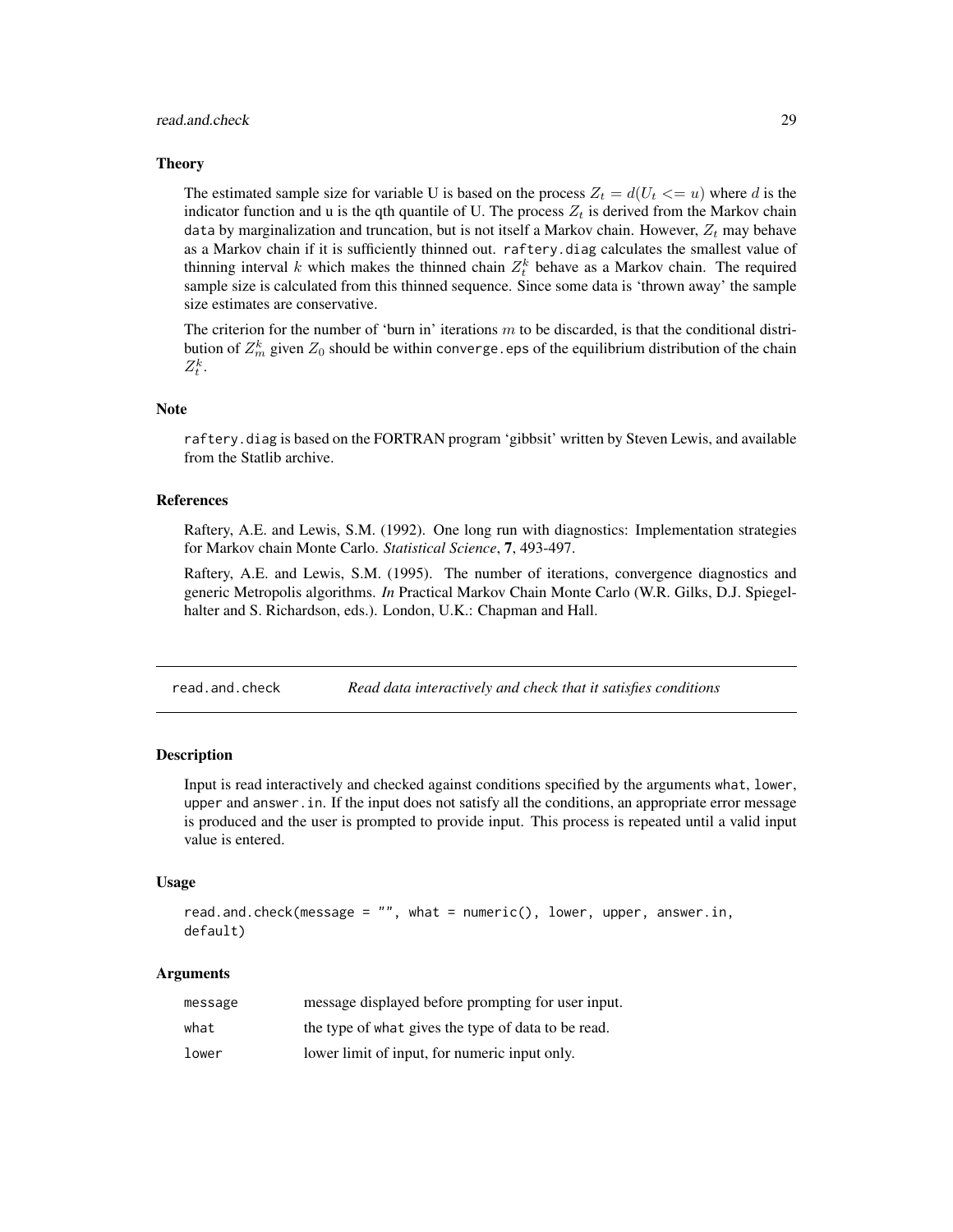<span id="page-29-0"></span>

| upper     | upper limit of input, for numeric input only.                                              |
|-----------|--------------------------------------------------------------------------------------------|
| answer.in | the input must correspond to one of the elements of the vector answer. in, if<br>supplied. |
| default   | value assumed if user enters a blank line.                                                 |

## Value

The value of the valid input. When the default argument is specified, a blank line is accepted as valid input and in this case read. and. check returns the value of default.

## Note

Since the function does not return a value until it receives valid input, it extensively checks the conditions for consistency before prompting the user for input. Inconsistent conditions will cause an error.

#### Author(s)

Martyn Plummer

<span id="page-29-1"></span>read.coda *Read output files in CODA format*

## Description

read.coda reads Markov Chain Monte Carlo output in the CODA format produced by OpenBUGS and JAGS. By default, all of the data in the file is read, but the arguments start, end and thin may be used to read a subset of the data. If the arguments given to start, end or thin are incompatible with the data, they are ignored.

## Usage

```
read.coda(output.file, index.file, start, end, thin, quiet=FALSE)
read.jags(file = "jags.out", start, end, thin, quiet=FALSE)
```
## Arguments

| output.file | The name of the file containing the monitored output                                                                                                     |
|-------------|----------------------------------------------------------------------------------------------------------------------------------------------------------|
| index.file  | The name of the file containing the index, showing which rows of the output file<br>correspond to which variables                                        |
| file        | For JAGS output, the name of the output file. The extension ".out" may be<br>omitted. There must be a corresponding ".ind" file with the same file stem. |
| start       | First iteration of chain                                                                                                                                 |
| end         | Last iteration of chain                                                                                                                                  |
| thin        | Thinning interval for chain                                                                                                                              |
| quiet       | Logical flag. If true, a progress summary will be printed                                                                                                |
|             |                                                                                                                                                          |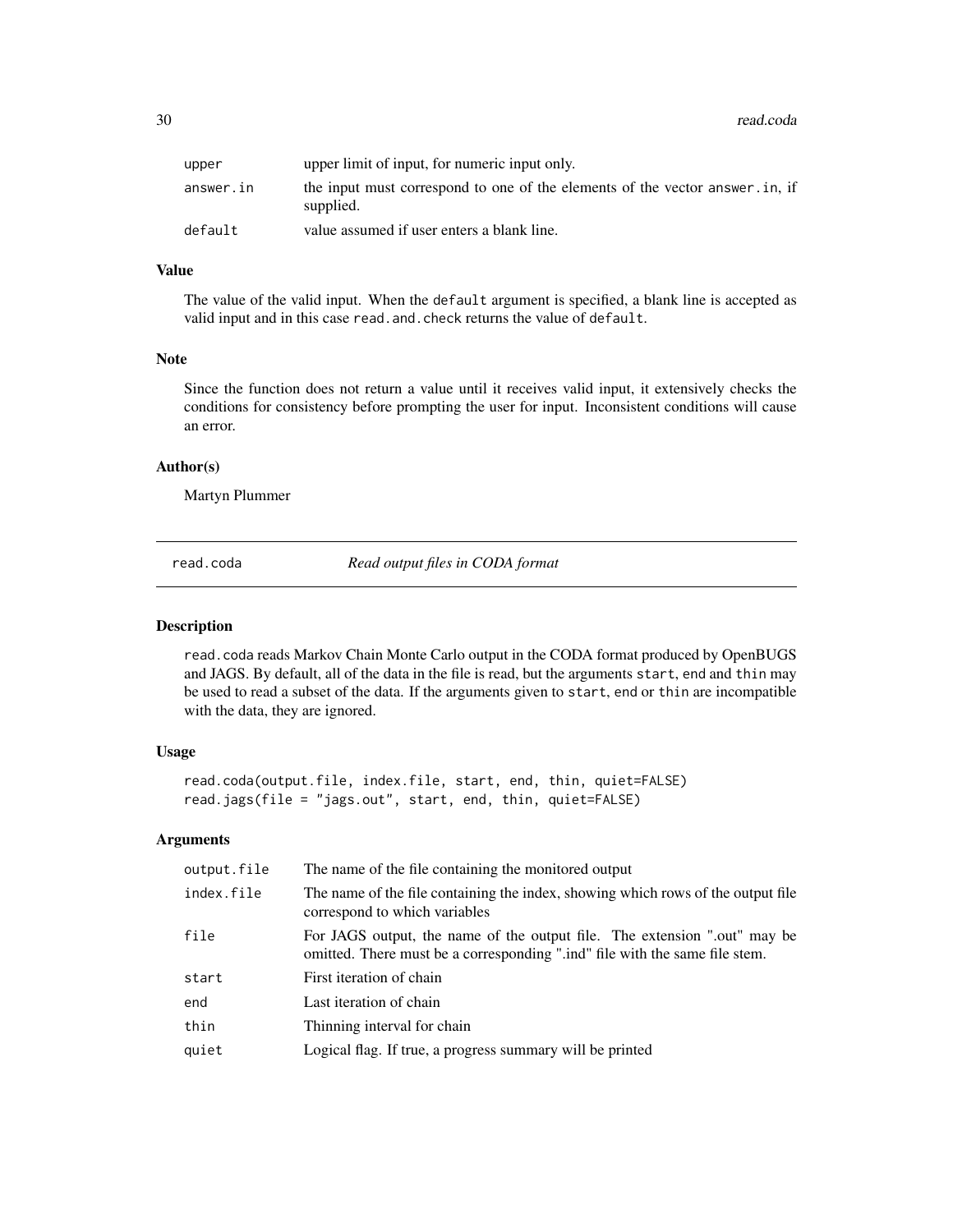## <span id="page-30-0"></span>Value

An object of class mcmc containing a representation of the data in the file.

## Author(s)

Karen Vines, Martyn Plummer

## References

Spiegelhalter DJ, Thomas A, Best NG and Gilks WR (1995). *BUGS: Bayesian inference Using Gibbs Sampling, Version 0.50.* MRC Biostatistics Unit, Cambridge.

## See Also

[mcmc](#page-20-2), [read.coda.interactive](#page-30-1), [read.openbugs](#page-31-1).

<span id="page-30-1"></span>read.coda.interactive *Read CODA output files interactively*

## Description

read.coda.interactive reads Markov Chain Monte Carlo output in the format produced by the classic BUGS program. No arguments are required. Instead, the user is prompted for the required information.

#### Usage

```
read.coda.interactive()
```
## Value

An object of class mcmc.list containing a representation of the data in one or more BUGS output files.

## Note

This function is normally called by the codamenu function, but can also be used on a stand-alone basis.

#### Author(s)

Nicky Best, Martyn Plummer

## References

Spiegelhalter DJ, Thomas A, Best NG and Gilks WR (1995). *BUGS: Bayesian inference Using Gibbs Sampling, Version 0.50.* MRC Biostatistics Unit, Cambridge.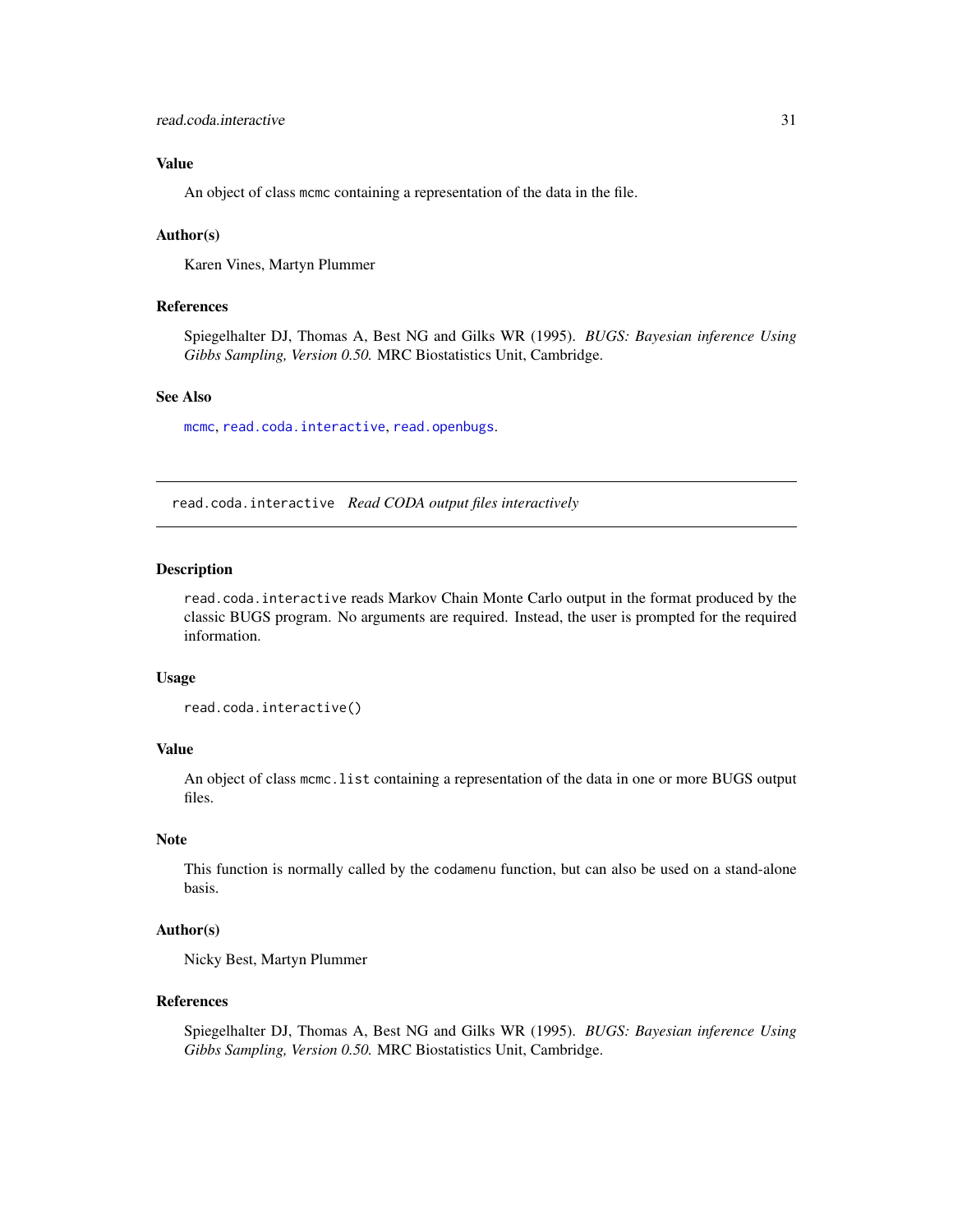## <span id="page-31-0"></span>See Also

[mcmc](#page-20-2), [mcmc.list](#page-22-1), [read.coda](#page-29-1), [codamenu](#page-8-1).

<span id="page-31-1"></span>read.openbugs *Read CODA output files produced by OpenBUGS*

#### Description

read.openbugs reads Markov Chain Monte Carlo output in the CODA format produced by Open-BUGS.

This is a convenience wrapper around the function read.coda which allows you to read all the data output by OpenBUGS by specifying only the file stem.

## Usage

```
read.openbugs(stem="", start, end, thin, quiet=FALSE)
```
## Arguments

| stem  | Character string giving the stem for the output files. OpenBUGS produces files<br>with names " <stem>CODAindex.txt", "<stem>CODAchain1.txt", "<stem>CODAchain2.txt",</stem></stem></stem> |
|-------|-------------------------------------------------------------------------------------------------------------------------------------------------------------------------------------------|
|       | $\cdots$                                                                                                                                                                                  |
| start | First iteration of chain                                                                                                                                                                  |
| end   | Last iteration of chain                                                                                                                                                                   |
| thin  | Thinning interval for chain                                                                                                                                                               |
| auiet | Logical flag. If true, a progress summary will be printed                                                                                                                                 |

#### Value

An object of class mcmc.list containing output from all chains.

## Author(s)

Martyn Plummer

## References

Spiegelhalter DJ, Thomas A, Best NG and Lunn D (2004). *WinBUGS User Manual, Version 2.0, June 2004*, MRC Biostatistics Unit, Cambridge.

## See Also

[read.coda](#page-29-1).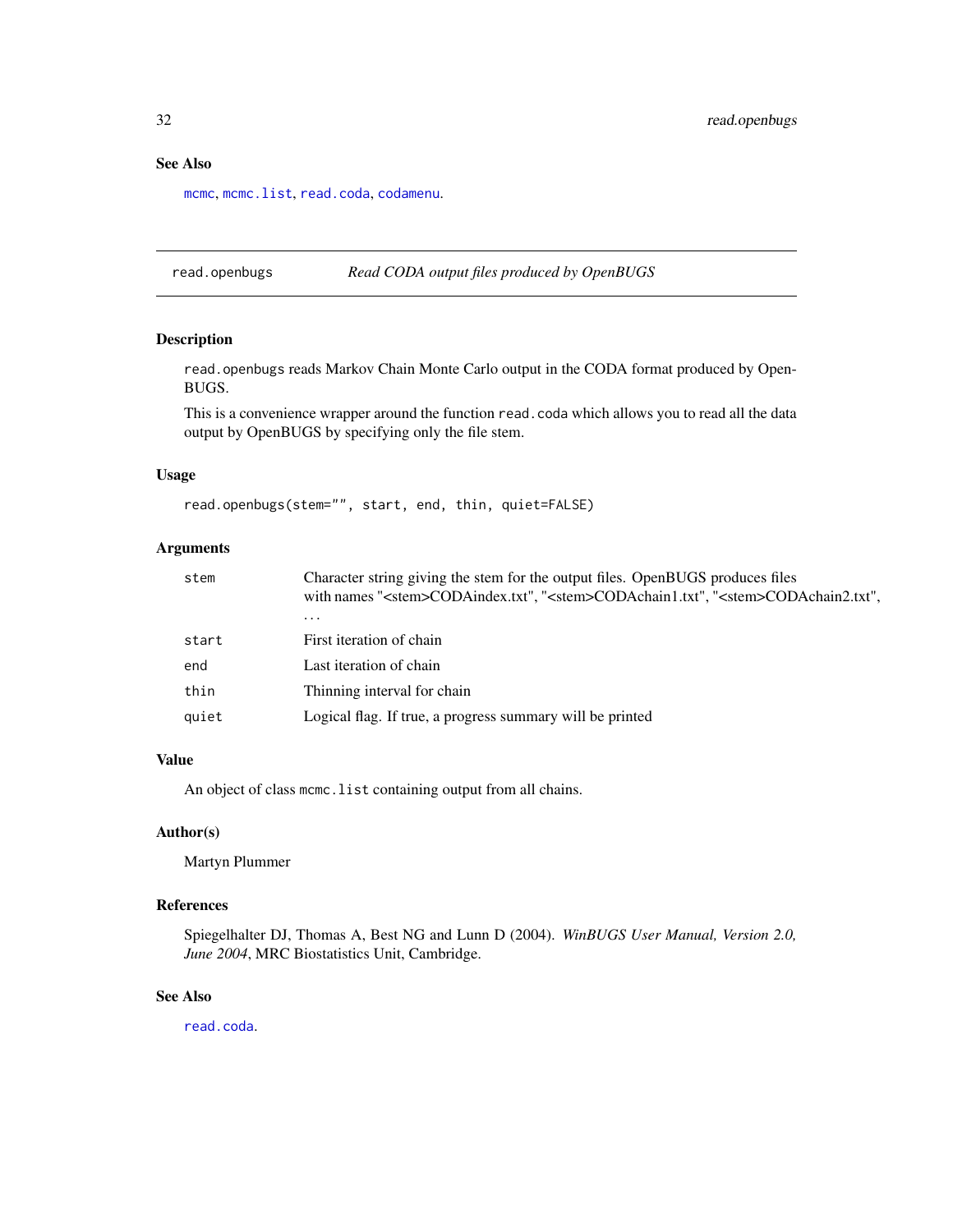<span id="page-32-0"></span>rejectionRate calculates the fraction of time that a Metropolis–Hastings type chain rejected a proposed move. The rejection rate is calculates separately for each variable in the mcmc.obj argument, irregardless of whether the variables were drawn separately or in a block. In the latter case, the values returned should be the same.

#### Usage

rejectionRate(x)

## Arguments

x An mcmc or mcmc.list object.

## Details

For the purposes of this function, a "rejection" has occurred if the value of the time series is the same at two successive time points. This test is done naively using  $==$  and may produce problems due to rounding error.

## Value

A vector containing the rejection rates, one for each variable.

## Author(s)

Russell Almond

<span id="page-32-1"></span>spectrum0 *Estimate spectral density at zero*

#### Description

The spectral density at frequency zero is estimated by fitting a glm to the low-frequency end of the periodogram. spectrum0(x)/length(x) estimates the variance of mean(x).

#### Usage

```
spectrum0(x, max.freq = 0.5, order = 1, max.length = 200)
```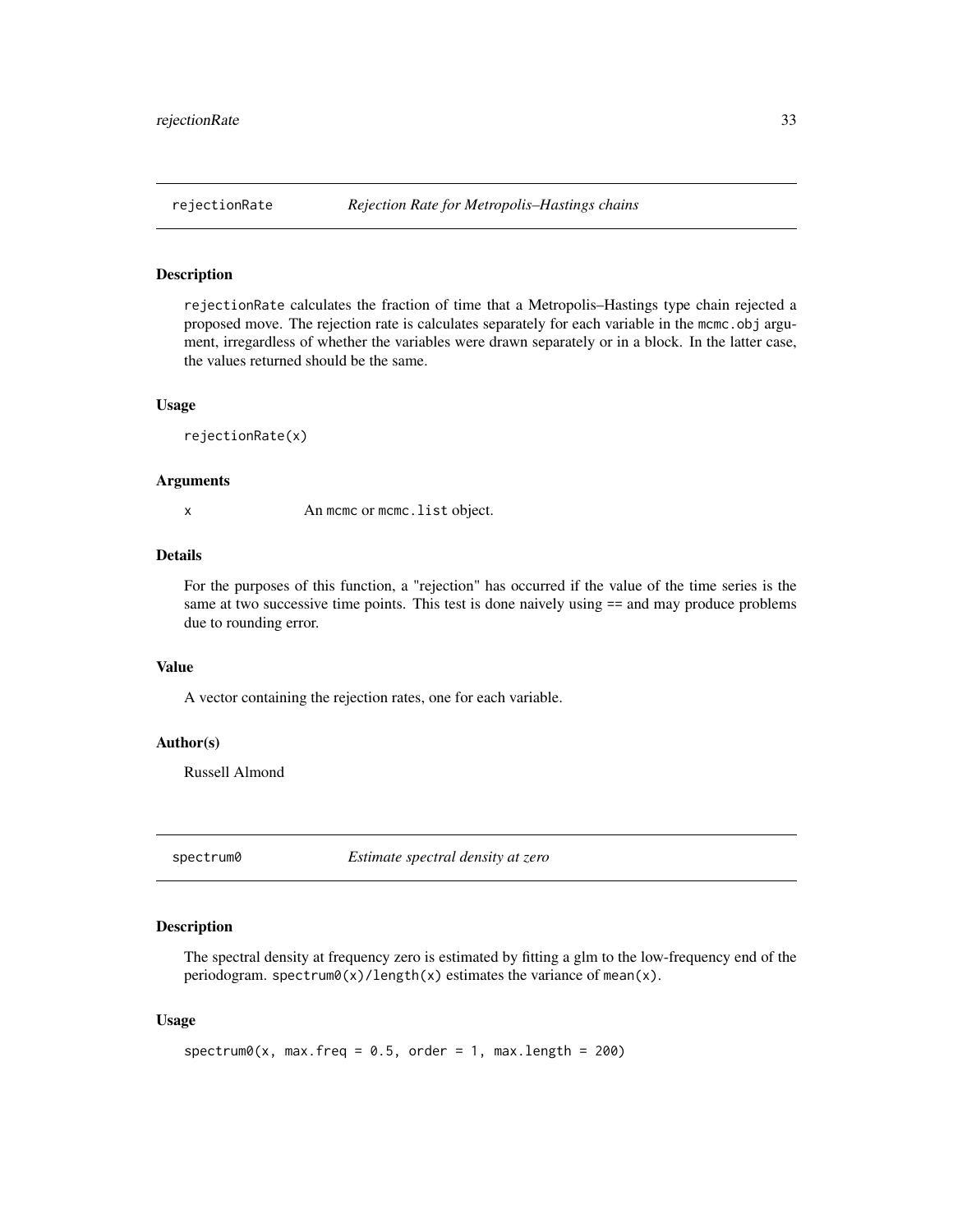#### <span id="page-33-0"></span>Arguments

| <b>X</b>   | A time series.                                                                                                                                                             |
|------------|----------------------------------------------------------------------------------------------------------------------------------------------------------------------------|
| max.freq   | The glm is fitted on the frequency range (0, max.freq)                                                                                                                     |
| order      | Order of the polynomial to fit to the periodogram.                                                                                                                         |
| max.length | The data x is aggregated if necessary by taking batch means so that the length of<br>the series is less than $max$ . Length. If this is set to NULL no aggregation occurs. |

#### Details

The raw periodogram is calculated for the series x and a generalized linear model with family Gamma and log link is fitted to the periodogram.

The linear predictor is a polynomial in terms of the frequency. The degree of the polynomial is determined by the parameter order.

#### Value

A list with the following values

spec The predicted value of the spectral density at frequency zero.

#### Theory

Heidelberger and Welch (1991) observed that the usual non-parametric estimator of the spectral density, obtained by smoothing the periodogram, is not appropriate for frequency zero. They proposed an alternative parametric method which consisted of fitting a linear model to the log periodogram of the batched time series. Some technical problems with model fitting in their original proposal can be overcome by using a generalized linear model.

Batching of the data, originally proposed in order to save space, has the side effect of flattening the spectral density and making a polynomial fit more reasonable. Fitting a polynomial of degree zero is equivalent to using the 'batched means' method.

#### **Note**

The definition of the spectral density used here differs from that used by spec.pgram. We consider the frequency range to be between 0 and 0.5, not between 0 and frequency(x)/2.

The model fitting may fail on chains with very high autocorrelation.

## References

Heidelberger, P and Welch, P.D. A spectral method for confidence interval generation and run length control in simulations. Communications of the ACM, Vol 24, pp233-245, 1981.

## See Also

[spectrum](#page-0-0), [spectrum0.ar](#page-34-1), [glm](#page-0-0).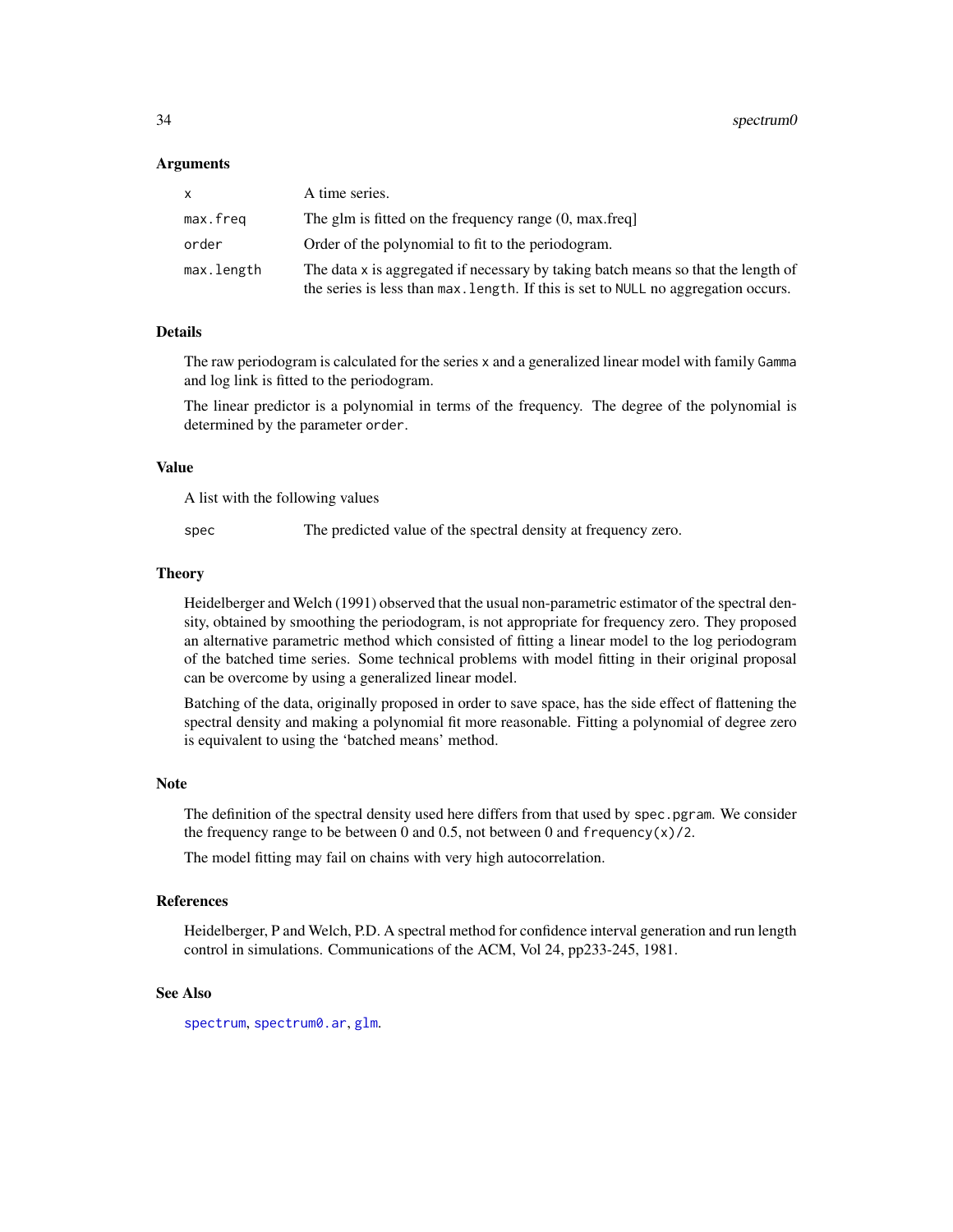<span id="page-34-1"></span><span id="page-34-0"></span>

The spectral density at frequency zero is estimated by fitting an autoregressive model. spectrum0(x)/length(x) estimates the variance of mean(x).

## Usage

spectrum0.ar(x)

## Arguments

x A time series.

## Details

The  $ar()$  function to fit an autoregressive model to the time series x. For multivariate time series, separate models are fitted for each column. The value of the spectral density at zero is then given by a well-known formula.

## Value

A list with the following values

| spec  | The predicted value of the spectral density at frequency zero. |
|-------|----------------------------------------------------------------|
| order | The order of the fitted model                                  |

#### Note

The definition of the spectral density used here differs from that used by spec.pgram. We consider the frequency range to be between 0 and 0.5, not between 0 and  $f$ requency(x)/2.

## See Also

[spectrum](#page-0-0), [spectrum0](#page-32-1), [glm](#page-0-0).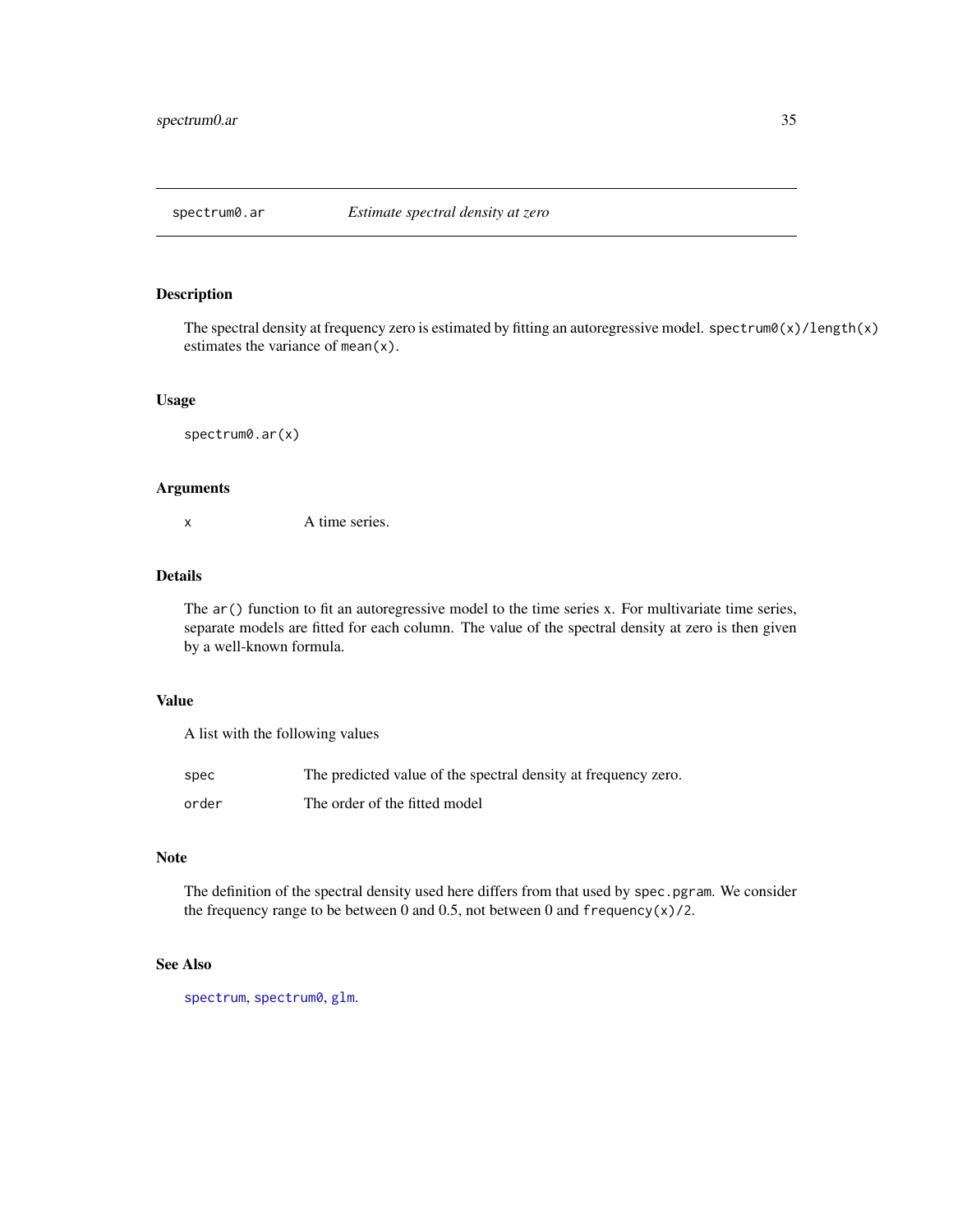<span id="page-35-1"></span><span id="page-35-0"></span>

summary.mcmc produces two sets of summary statistics for each variable:

Mean, standard deviation, naive standard error of the mean (ignoring autocorrelation of the chain) and time-series standard error based on an estimate of the spectral density at 0.

Quantiles of the sample distribution using the quantiles argument.

#### Usage

```
## S3 method for class 'mcmc'
summary(object, quantiles = c(0.025, 0.25, 0.5, 0.75, 0.975), ...)
```
## Arguments

| object                  | an object of class mcmc or mcmc. list               |
|-------------------------|-----------------------------------------------------|
| quantiles               | a vector of quantiles to evaluate for each variable |
| $\cdot$ $\cdot$ $\cdot$ | a list of further arguments                         |

## Author(s)

Martyn Plummer

#### See Also

[mcmc](#page-20-2), [mcmc.list](#page-22-1).

<span id="page-35-2"></span>

thin *Thinning interval*

## Description

thin returns the interval between successive values of a time series. thin(x) is equivalent to 1/frequency(x).

This is a generic function. Methods have been implemented for mcmc objects.

## Usage

thin( $x, \ldots$ )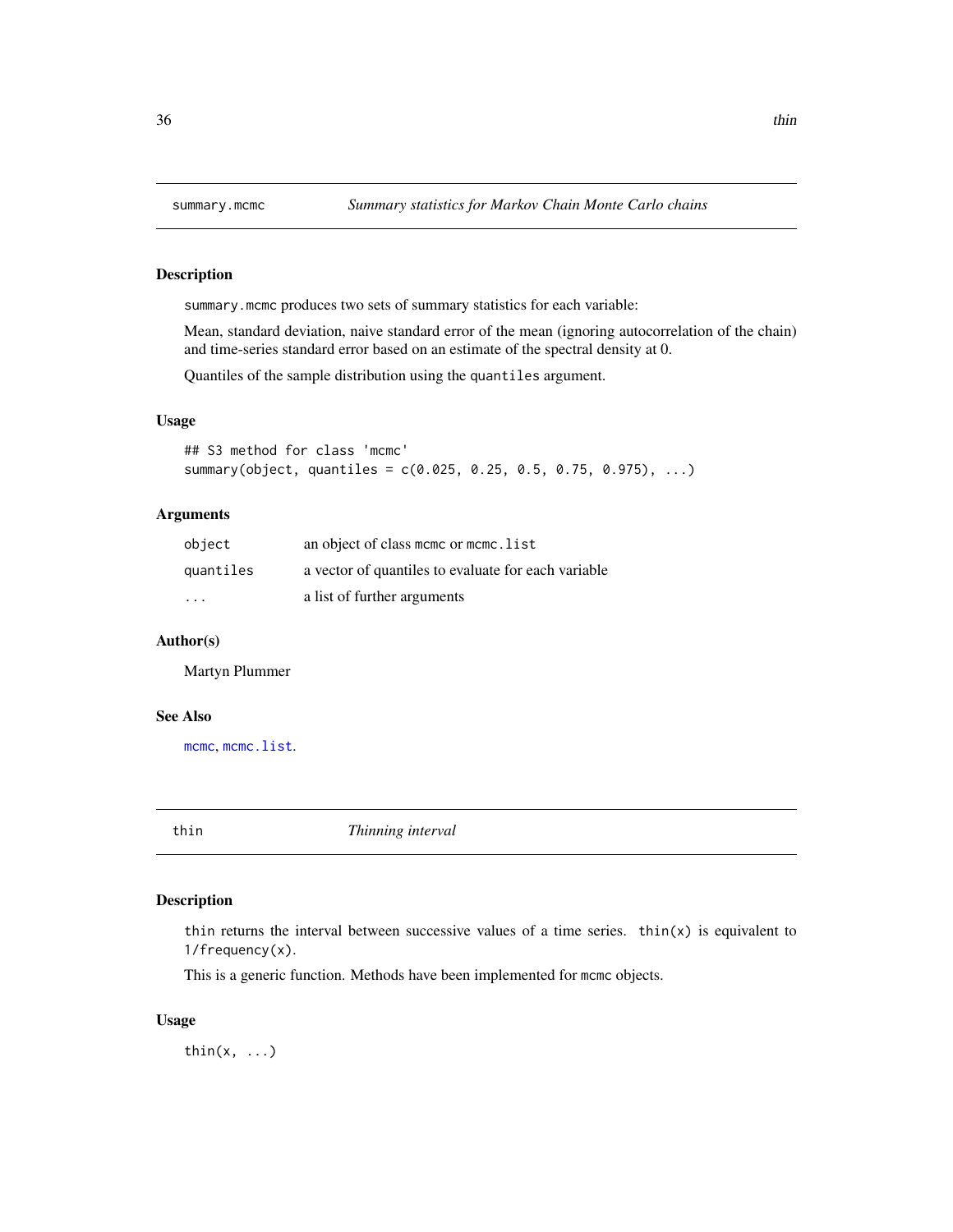#### <span id="page-36-0"></span>time.mcmc 37

## Arguments

| x       | a regular time series |
|---------|-----------------------|
| $\cdot$ | a list of arguments   |

## Author(s)

Martyn Plummer

## See Also

[time](#page-0-0).

time.mcmc *Time attributes for mcmc objects*

## Description

These are methods for mcmc objects for the generic time series functions.

## Usage

```
## S3 method for class 'mcmc'
time(x, ...)
## S3 method for class 'mcmc'
start(x, \ldots)## S3 method for class 'mcmc'
end(x, \ldots)## S3 method for class 'mcmc'
thin(x, \ldots)
```
## Arguments

|          | an mome or mome. List object       |
|----------|------------------------------------|
| $\cdots$ | extra arguments for future methods |

## See Also

[time](#page-0-0), [start](#page-0-0), [frequency](#page-0-0), [thin](#page-35-2).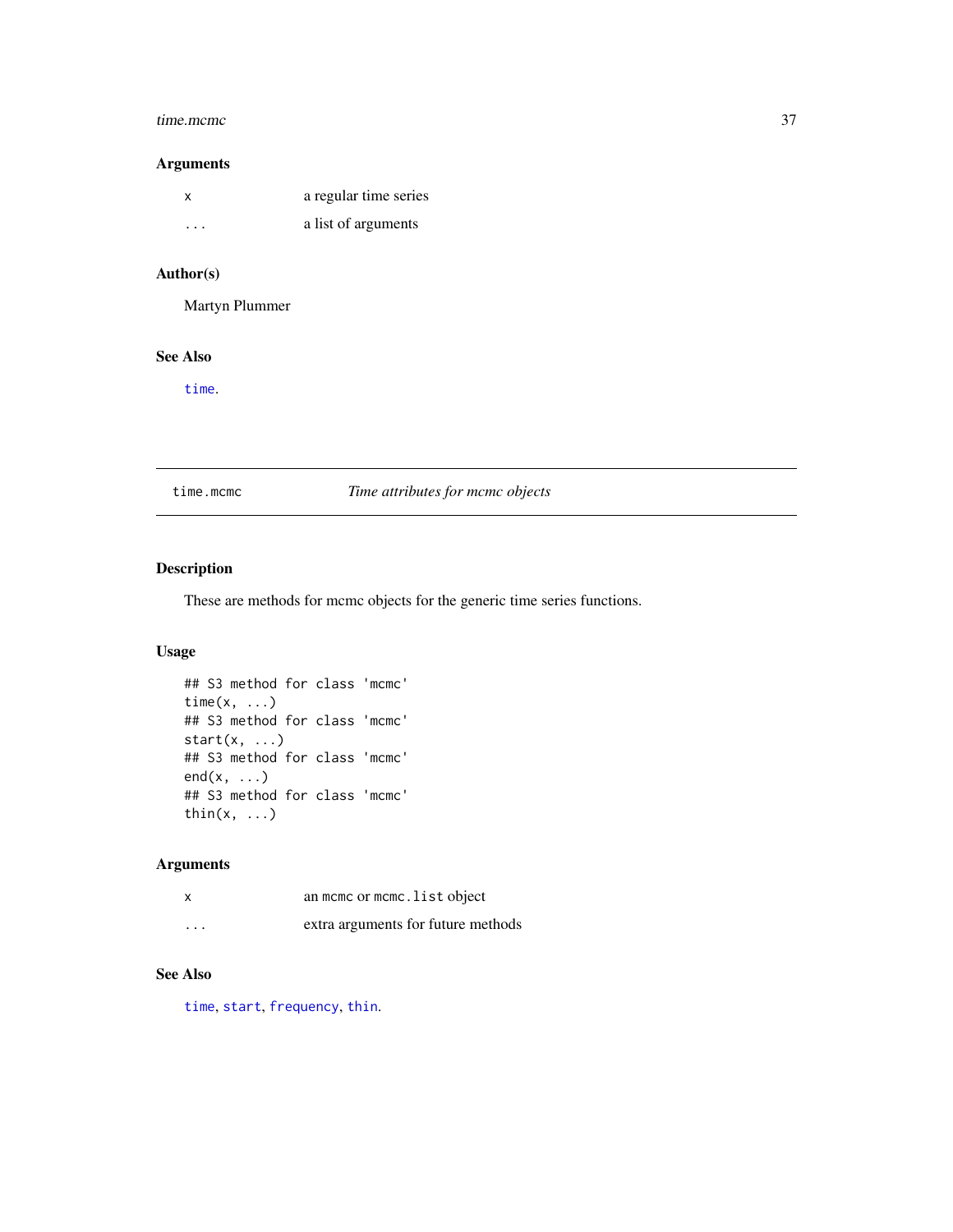<span id="page-37-1"></span><span id="page-37-0"></span>

Displays a plot of iterations *vs.* sampled values for each variable in the chain, with a separate plot per variable.

## Usage

```
traceplot(x, smooth = FALSE,col = 1:6, type = "l", xlab = "Iterations", ylab = "", ...)
```
## **Arguments**

| x      | An momo or momo. list object        |
|--------|-------------------------------------|
| smooth | draw smooth line through trace plot |
| co l   | graphical parameter (see par)       |
| type   | graphical parameter (see plot)      |
| xlab   | graphical parameter (see plot)      |
| ylab   | graphical parameter (see plot)      |
|        | further graphical parameters        |

## Note

You can call this function directly, but it is more usually called by the plot. mcmc function.

#### See Also

[densplot](#page-10-1), [plot.mcmc](#page-26-1).

trellisplots *Trellis plots for mcmc objects*

## Description

These methods use the Trellis framework as implemented in the lattice package to produce spaceconserving diagnostic plots from "mcmc" and "mcmc.list" objects. The xyplot methods produce trace plots. The densityplot methods and qqmath methods produce empirical density and probability plots. The levelplot method depicts the correlation of the series. The acfplot methods plot the auto-correlation in the series.

Not yet available in S-PLUS.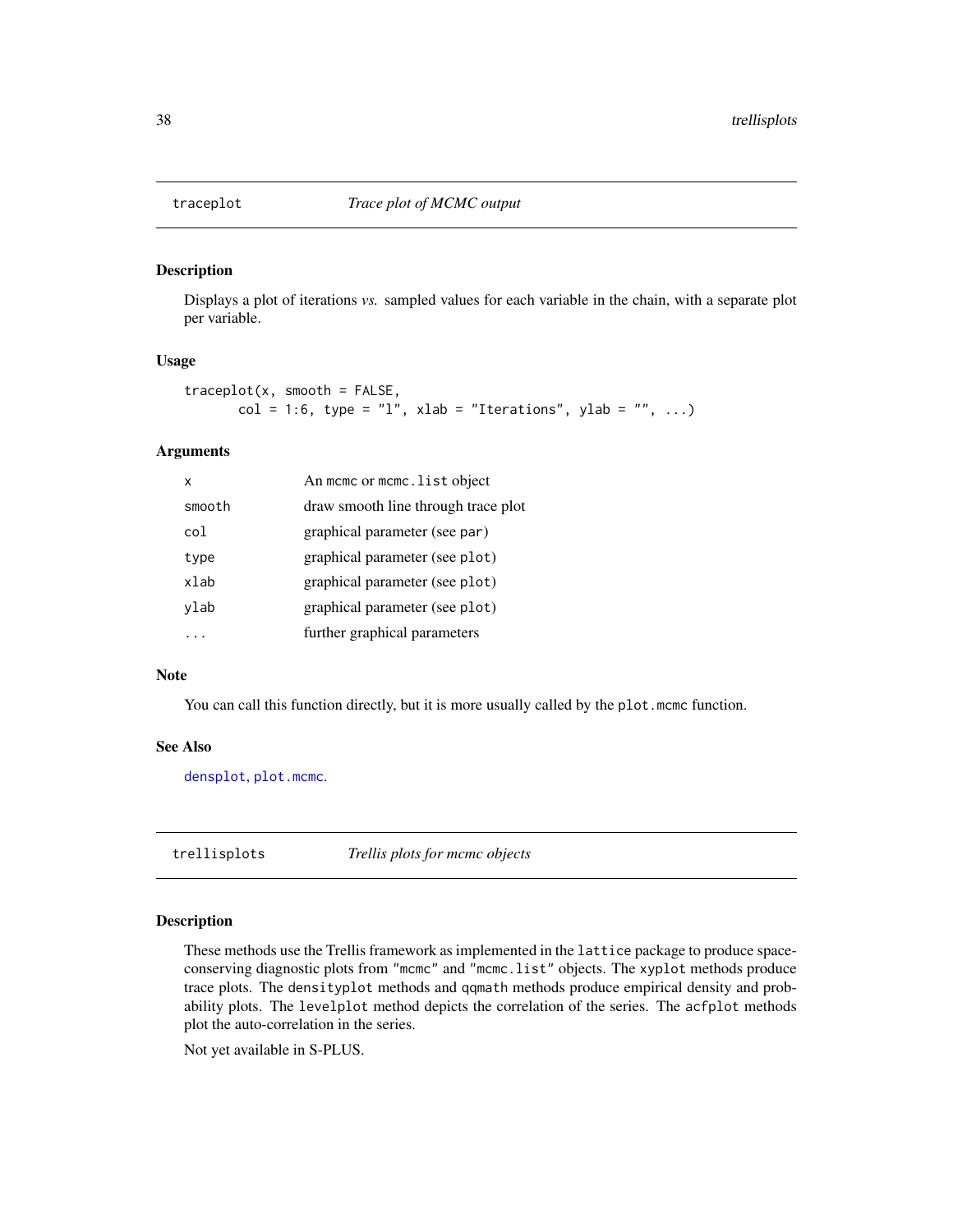## trellisplots 39

## Usage

```
## S3 method for class 'mcmc'
densityplot(x, data,
             outer, aspect = "xy",
             default.scales = list(relation = "free"),
             start = 1, thin = 1,
             main = attr(x, "title"),xlab = "",
             plot.points = "rug",
             ...,
             subset)
## S3 method for class 'mcmc.list'
densityplot(x, data,
             outer = FALSE, groups = !outer,
             aspect = "xy",default.scales = list(relation = "free"),
             start = 1, thin = 1,
             main = attr(x, "title"),xlab = "",
             plot.points = "rug",
             ...,
             subset)
## S3 method for class 'mcmc'
levelplot(x, data, main = attr(x, "title"),
             start = 1, thin = 1,
             ...,
             xlab = "", ylab = "",
             cuts = 10, at,col.regions = topo.colors(100),
             subset)
## S3 method for class 'mcmc'
qqmath(x, data,
             outer, aspect = "xy",default.scales = list(y = list(relation = "free")),
             prepanel = prepanel.qqmathline,
             start = 1, thin = 1,
             main = attr(x, "title"),ylab = "",
             ...,
             subset)
## S3 method for class 'mcmc.list'
qqmath(x, data,
             outer = FALSE, groups = !outer,
             aspect = "xy",
             default.scales = list(y = list(relation = "free")),
             prepanel = prepanel.qqmathline,
             start = 1, thin = 1,
             main = attr(x, "title"),
```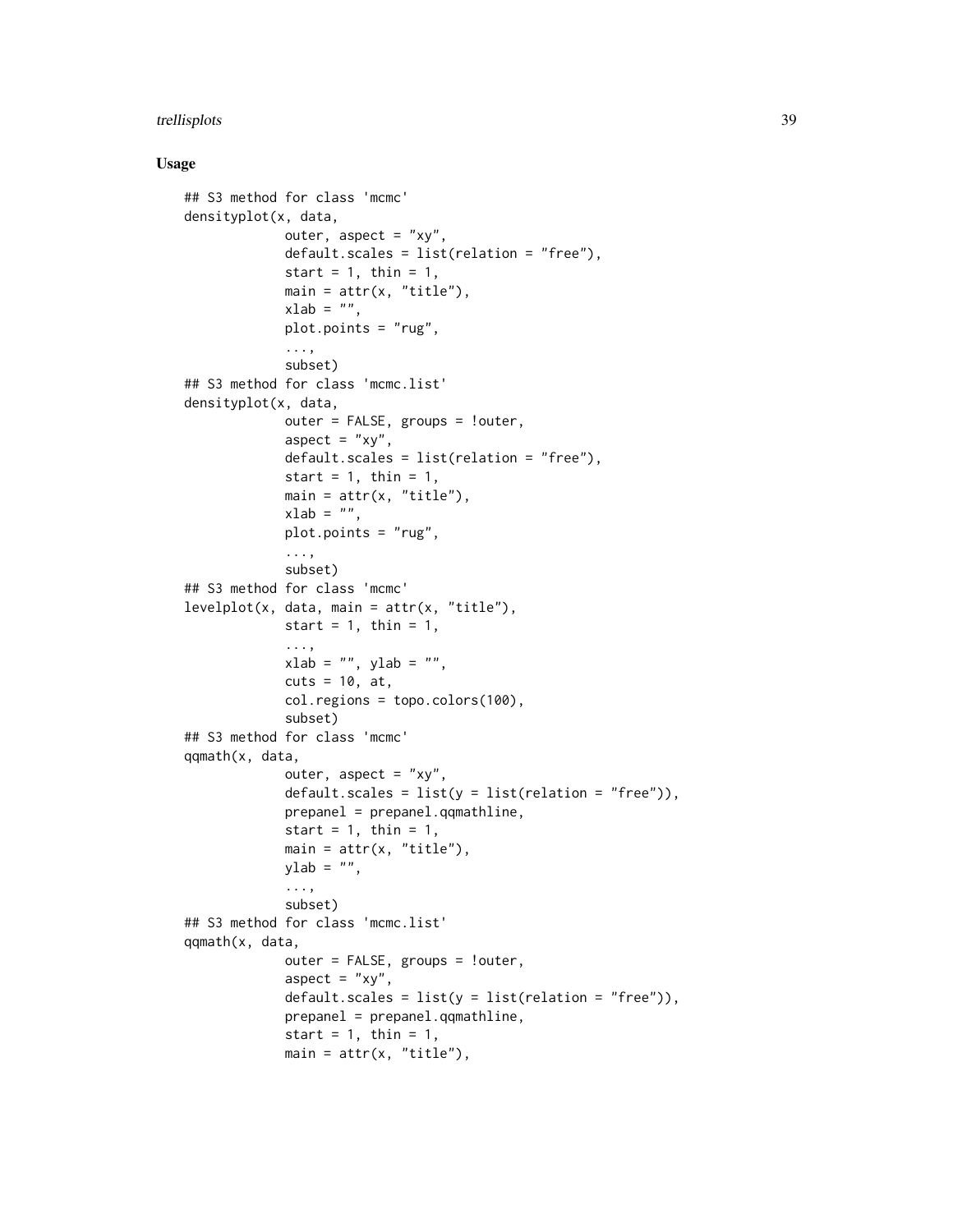```
ylab = "",
             ...,
             subset)
## S3 method for class 'mcmc'
xyplot(x, data,
             outer, layout = c(1, nvar(x)),default.scales = list(y = list(relation = "free")),
             type = '1',
             start = 1, thin = 1,
             xlab = "Iteration number",
             ylab = "",
             main = attr(x, "title"),...,
             subset)
## S3 method for class 'mcmc.list'
xyplot(x, data, outer = FALSE, groups = !outer,aspect = "xy", layout = c(1, nvar(x)),default.scales = list(y = list(relation = "free")),
             type = '1',
             start = 1, thin = 1,
             xlab = "Iteration number",
             ylab = "".main = attr(x, "title"),
             ...,
             subset)
acfplot(x, data, ...)
## S3 method for class 'mcmc'
acfplot(x, data, outer,
             prepanel, panel,
             type = 'h',
             aspect = "xy",
             start = 1, thin = 1,
             lag.max = NULL,ylab = "Autocorrelation",
             xlab = "Lag",main = attr(x, "title"),...,
             subset)
## S3 method for class 'mcmc.list'
acfplot(x, data, outer = FALSE, groups = !outer,prepanel, panel,
             type = if (groups) 'b' else 'h',
             aspect = "xy",
             start = 1, thin = 1,
             lag.max = NULL,ylab = "Autocorrelation",
             xlab = "Lag",
             main = attr(x, "title"),
```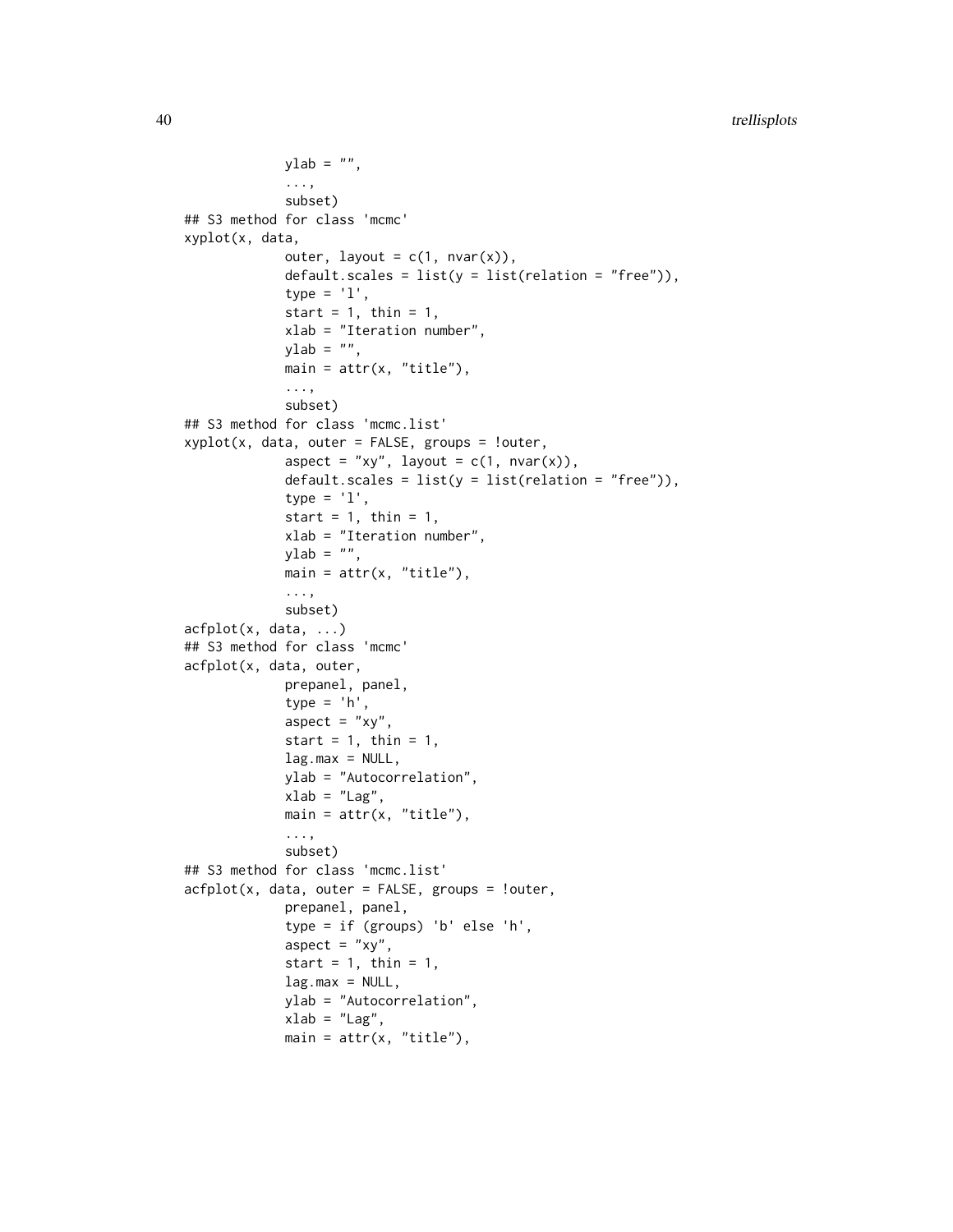# <span id="page-40-0"></span>trellisplots 41

..., subset)

# Arguments

| х              | an "mcmc" or "mcmc.list" object.                                                                                                                                                                                                                                                                                                                                                                                                                                                                                                                                    |
|----------------|---------------------------------------------------------------------------------------------------------------------------------------------------------------------------------------------------------------------------------------------------------------------------------------------------------------------------------------------------------------------------------------------------------------------------------------------------------------------------------------------------------------------------------------------------------------------|
| data           | ignored, present for consistency with generic.                                                                                                                                                                                                                                                                                                                                                                                                                                                                                                                      |
| outer          | for the "mcmc.list" methods, a logical flag to control whether multiple runs<br>of a series are displayed in the same panel (they are if FALSE, not if TRUE). If<br>specified in the "mcmc" methods, this argument is ignored with a warning.                                                                                                                                                                                                                                                                                                                       |
| groups         | for the "mcmc.list" methods, a logical flag to control whether the underlying<br>lattice call will be supplied a groups arguments indicating which run a data<br>point originated from. The panel function is responsible for handling such an<br>argument, and will usually differentiate runs within a panel by using different<br>graphical parameters. When outer=FALSE, the default of groups is TRUE if the<br>corresponding default panel function is able to make use of such information.<br>When outer=FALSE, groups=TRUE will be ignored with a warning. |
| aspect         | controls the physical aspect ratio of the panel. See xyplot for details. The<br>default for these methods is chosen carefully - check what the default plot looks<br>like before changing this parameter.                                                                                                                                                                                                                                                                                                                                                           |
| default.scales | this parameter provides a reasonable default value of the scales parameter for<br>the method. It is unlikely that a user will wish to change this parameter. Pass<br>a value for scales (see xyplot) instead, which will override values specified<br>here.                                                                                                                                                                                                                                                                                                         |
| type           | a character vector that determines if lines, points, etc. are drawn on the panel.<br>The default values for the methods are carefully chosen. See panel. xyplot for<br>possible values.                                                                                                                                                                                                                                                                                                                                                                             |
| thin           | an optional thinning interval that is applied before the plot is drawn.                                                                                                                                                                                                                                                                                                                                                                                                                                                                                             |
| start          | an optional value for the starting point within the series. Values before the start-<br>ing point are considered part of the "burn-in" of the series and dropped.                                                                                                                                                                                                                                                                                                                                                                                                   |
| plot.points    | character argument giving the style in which points are added to the plot. See<br>panel.densityplot for details.                                                                                                                                                                                                                                                                                                                                                                                                                                                    |
| layout         | a method-specific default for the layout argument to the lattice functions.                                                                                                                                                                                                                                                                                                                                                                                                                                                                                         |
|                | xlab, ylab, main Used to provide default axis annotations and plot labels.                                                                                                                                                                                                                                                                                                                                                                                                                                                                                          |
| cuts, at       | defines number and location of values where colors change                                                                                                                                                                                                                                                                                                                                                                                                                                                                                                           |
| col.regions    | color palette used                                                                                                                                                                                                                                                                                                                                                                                                                                                                                                                                                  |
| lag.max        | maximum lag for which autocorrelation is computed. By default, the value cho-<br>sen by acf is used                                                                                                                                                                                                                                                                                                                                                                                                                                                                 |
| prepanel,panel | suitable prepanel and panel functions for acfplot. The prepanel function omits<br>the lag-0 auto-correlation (which is always 1) from the range calculations.                                                                                                                                                                                                                                                                                                                                                                                                       |
| $\cdots$       | other arguments, passed to the lattice function. Documentation of the corre-<br>sponding generics in the lattice package should be consulted for possible ar-<br>guments.                                                                                                                                                                                                                                                                                                                                                                                           |
| subset         | indices of the subset of the series to plot. The default is constructed from the<br>start and thin arguments.                                                                                                                                                                                                                                                                                                                                                                                                                                                       |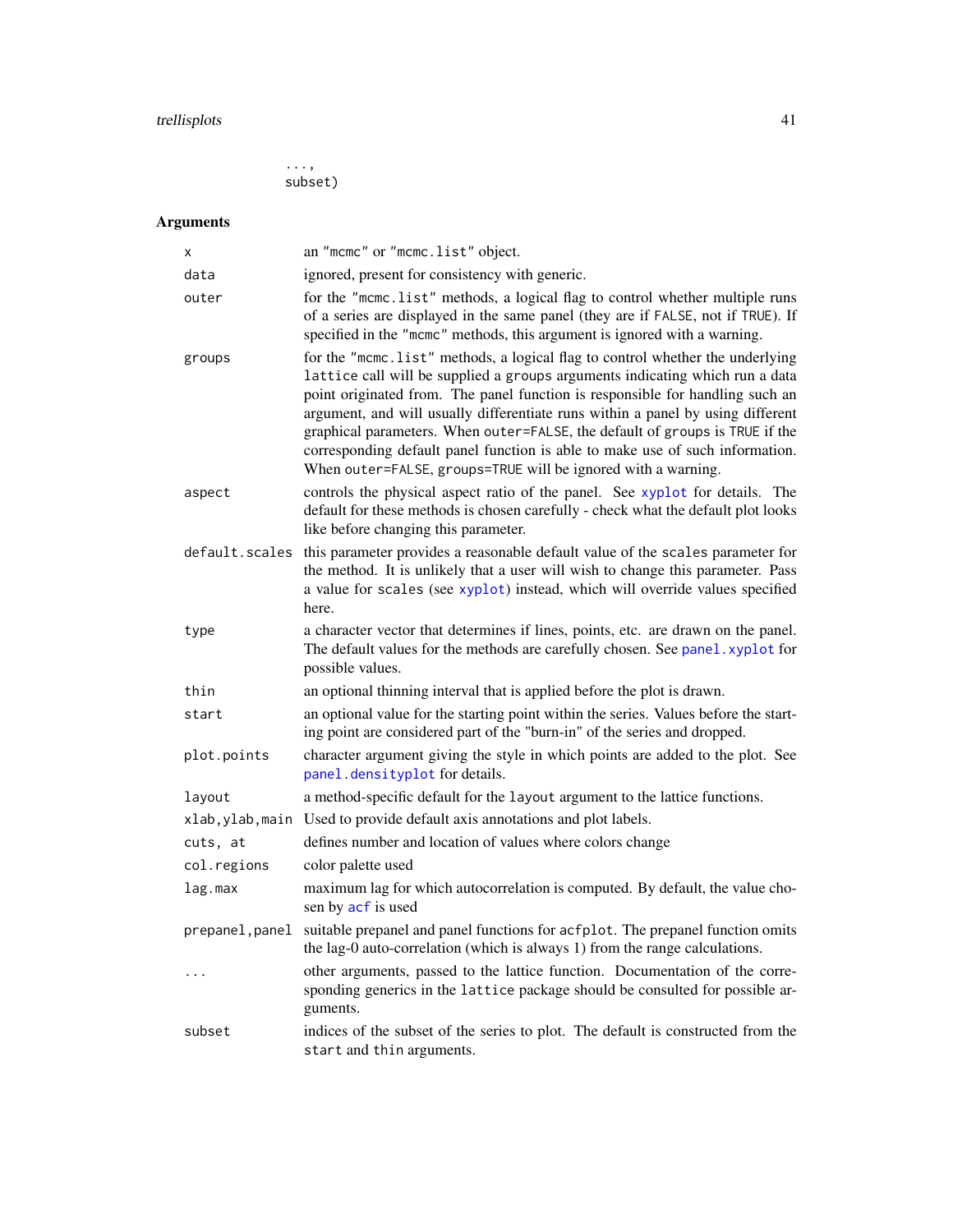## <span id="page-41-0"></span>Value

An object of class "trellis". The relevant [update](#page-0-0) method can be used to update components of the object and the [print](#page-0-0) method (usually called by default) will plot it on an appropriate plotting device.

#### Author(s)

Deepayan Sarkar <Deepayan.Sarkar@R-project.org>

## See Also

[Lattice](#page-0-0) for a brief introduction to lattice displays and links to further documentation.

## Examples

```
data(line)
## Not run:
xyplot(line)
xyplot(line[[1]], start = 10)densityplot(line, start = 10)
qqmath(line, start = 10)
levelplot(line[[2]])
acfplot(line, outer = TRUE)
```
## End(Not run)

varnames *Named dimensions of MCMC objects*

## Description

varnames() returns the variable names and chanames returns the chain names, or NULL if these are not set.

If allow.null = FALSE then NULL values will be replaced with canonical names.

#### Usage

```
varnames(x, allow.null=TRUE)
chanames(x, allow.null=TRUE)
varnames(x) <- value
chanames(x) < - value
```
## Arguments

|            | an mome or mome. list object                                          |
|------------|-----------------------------------------------------------------------|
| allow.null | Logical argument that determines whether the function may return NULL |
| value      | A character vector, or NULL                                           |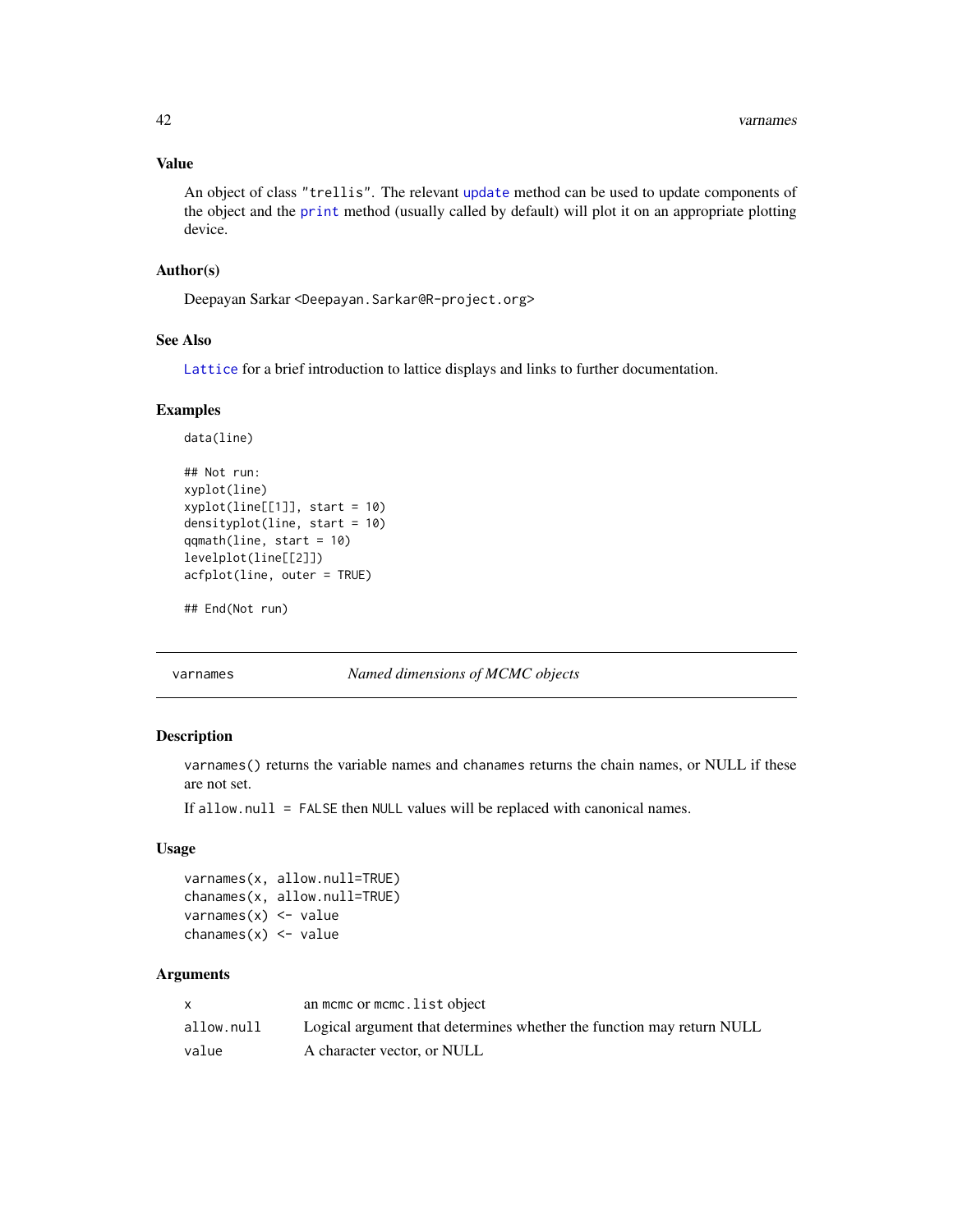## <span id="page-42-0"></span>window.mcmc 43

## Value

A character vector , or NULL.

#### See Also

[mcmc](#page-20-2), [mcmc.list](#page-22-1).

<span id="page-42-1"></span>window.mcmc *Time windows for mcmc objects*

## Description

window.mcmc is a method for mcmc objects which is normally called by the generic function window

In addition to the generic parameters, start and end the additional parameter thin may be used to thin out the Markov chain. Setting thin=k selects every kth iteration starting with the first. Note that the value of thin is *absolute* not relative. The value supplied given to the parameter thin must be a multiple of thin(x).

Values of start, end and thin which are inconsistent with x are ignored, but a warning message is issued.

#### Usage

## S3 method for class 'mcmc' window(x, start, end, thin, ...)

## Arguments

| $\mathsf{x}$ | an meme object                                   |
|--------------|--------------------------------------------------|
| start        | the first iteration of interest                  |
| end          | the last iteration of interest                   |
| thin         | the required interval between successive samples |
|              | futher arguments for future methods              |

#### See Also

[window](#page-0-0), [thin](#page-35-2).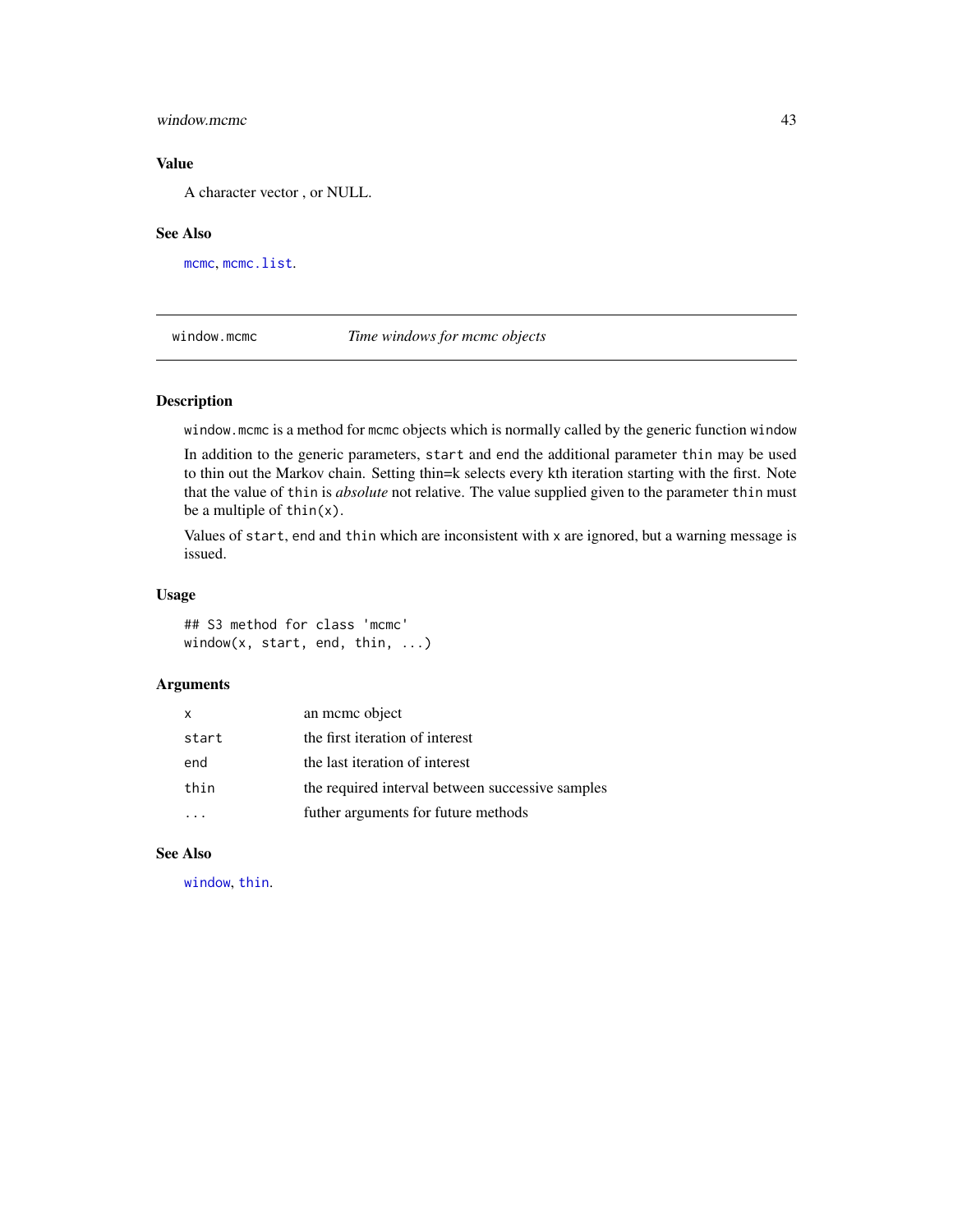# <span id="page-43-0"></span>Index

∗Topic array crosscorr, [10](#page-9-0) mcmc.convert, [22](#page-21-0) ∗Topic datasets line, [21](#page-20-0) ∗Topic distribution Cramer, [9](#page-8-0) ∗Topic file bugs2jags, [6](#page-5-0) read.coda, [30](#page-29-0) read.coda.interactive, [31](#page-30-0) read.openbugs, [32](#page-31-0) ∗Topic hplot autocorr.plot, [5](#page-4-0) crosscorr.plot, [10](#page-9-0) cumuplot, [11](#page-10-0) densplot, [11](#page-10-0) gelman.plot, [15](#page-14-0) geweke.plot, [18](#page-17-0) plot.mcmc, [27](#page-26-0) traceplot, [38](#page-37-0) trellisplots, [38](#page-37-0) ∗Topic htest gelman.diag, [13](#page-12-0) geweke.diag, [17](#page-16-0) heidel.diag, [19](#page-18-0) HPDinterval, [20](#page-19-0) raftery.diag, [28](#page-27-0) ∗Topic manip varnames, [42](#page-41-0) ∗Topic multivariate crosscorr, [10](#page-9-0) ∗Topic ts as.ts.mcmc, [3](#page-2-0) autocorr, [3](#page-2-0) autocorr.diag, [4](#page-3-0) batchSE, [5](#page-4-0) effectiveSize, [12](#page-11-0) mcmc, [21](#page-20-0)

mcmc.list.[23](#page-22-0) mcmc.subset, [24](#page-23-0) mcmcUpgrade, [25](#page-24-0) mcpar, [25](#page-24-0) nchain, [26](#page-25-0) rejectionRate, [33](#page-32-0) spectrum0, [33](#page-32-0) spectrum0.ar, [35](#page-34-0) thin, [36](#page-35-0) time.mcmc, [37](#page-36-0) window.mcmc, [43](#page-42-0) ∗Topic univar HPDinterval, [20](#page-19-0) summary.mcmc, [36](#page-35-0) ∗Topic utilities as.ts.mcmc, [3](#page-2-0) coda.options, [7](#page-6-0) codamenu, [9](#page-8-0) multi.menu, [26](#page-25-0) read.and.check, [29](#page-28-0) .Coda.Options *(*coda.options*)*, [7](#page-6-0) [, *[24](#page-23-0)* [.mcmc *(*mcmc.subset*)*, [24](#page-23-0)

acf, *[4,](#page-3-0) [5](#page-4-0)*, *[41](#page-40-0)* acfplot *(*trellisplots*)*, [38](#page-37-0) as.array, *[23](#page-22-0)* as.array.mcmc.list *(*mcmc.convert*)*, [22](#page-21-0) as.matrix, *[23](#page-22-0)* as.matrix.mcmc *(*mcmc.convert*)*, [22](#page-21-0) as.mcmc, *[23](#page-22-0)* as.mcmc *(*mcmc*)*, [21](#page-20-0) as.mcmc.list *(*mcmc.list*)*, [23](#page-22-0) as.mcmc.mcmc.list *(*mcmc.convert*)*, [22](#page-21-0) as.ts, *[3](#page-2-0)* as.ts.mcmc, [3](#page-2-0) autocorr, [3,](#page-2-0) *[5](#page-4-0)*, *[10](#page-9-0)* autocorr.diag, [4](#page-3-0) autocorr.plot, *[4,](#page-3-0) [5](#page-4-0)*, [5](#page-4-0)